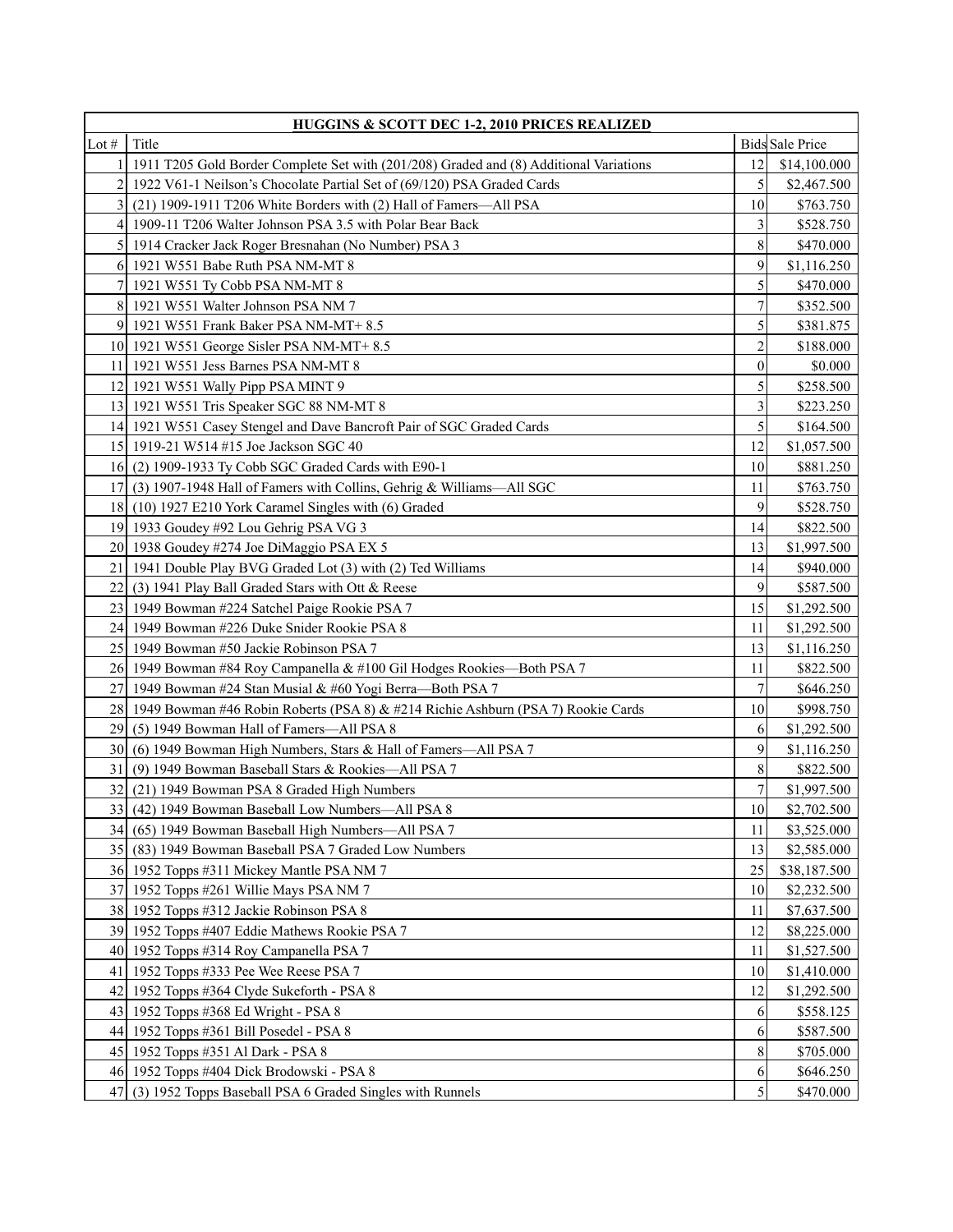| 48  | (10) 1952 Topps Baseball New York Yankees Lot - All Graded PSA NM 7 | 12             | \$763.750   |
|-----|---------------------------------------------------------------------|----------------|-------------|
| 491 | 1952 Topps #3 Hank Thompson (Black Back) PSA 7                      | 7              | \$246.750   |
|     | 50 1952 Topps #6 Grady Hatton (Black Back) PSA 7                    | 6              | \$270.250   |
| 51  | 1952 Topps #10 Al Rosen PSA 7                                       | $\overline{7}$ | \$270.250   |
|     | 52 1952 Topps #11 Phil Rizzuto (Black Back) PSA 7                   | 15             | \$705.000   |
|     | 53 1952 Topps #14 Bob Elliott (Black Back) PSA 8                    | 9              | \$411.250   |
|     | 54 1952 Topps #20 Billy Loes (Black Back) PSA 7                     | 16             | \$998.750   |
|     | 55 1952 Topps #37 Duke Snider (Black Back) PSA 8                    | 8              | \$1,645.000 |
|     | 56 1952 Topps #76 Eddie Stanky (Black Back) PSA 8                   | 13             | \$587.500   |
| 57  | 1952 Topps #136 Johnny Schmitz PSA 8                                | 15             | \$705.000   |
|     | 58 1952 Topps #187 Bob Miller PSA 8                                 | 10             | \$558.125   |
|     | 59 1952 Topps #191 Yogi Berra PSA 7                                 | 10             | \$1,175.000 |
|     | 60 1952 Topps #313 Bobby Thomson PSA 7                              | 15             | \$440.625   |
| 61  | 1952 Topps #315 Leo Durocher PSA 7                                  | 8              | \$528.750   |
|     | 62 1952 Topps #316 Davey Williams PSA 7                             | 12             | \$470.000   |
|     | 63 1952 Topps #317 Connie Marrero PSA 7                             | 8              | \$352.500   |
|     | 64 1952 Topps #318 Hal Gregg - PSA 8                                | 8              | \$763.750   |
|     | 65 1952 Topps #319 Rube Walker PSA 7                                | 15             | \$528.750   |
|     | 66 1952 Topps #320 John Rutherford PSA 7                            | 13             | \$1,116.250 |
|     | 67 1952 Topps #321 Joe Black PSA 7                                  | 9              | \$528.750   |
|     | 68 1952 Topps #322 Randy Jackson PSA 7                              | 14             | \$440.625   |
|     | 69 1952 Topps #323 Bubba Church PSA 7                               | 13             | \$381.875   |
| 70  | 1952 Topps #324 Warren Hacker PSA 7                                 | 13             | \$440.625   |
| 71  | 1952 Topps #325 Bill Serena PSA 7                                   | 11             | \$323.125   |
|     | 72 1952 Topps #326 George Shuba PSA 7                               | 5              | \$558.125   |
|     | 73 1952 Topps #327 Archie Wilson PSA 7                              | 10             | \$352.500   |
|     | 74   1952 Topps #328 Bob Borkowski PSA 7                            | 10             | \$352.500   |
|     | 75   1952 Topps #329 Ivan Delock - PSA 8                            | 10             | \$763.750   |
|     | 76 1952 Topps #330 Turk Lown PSA 7                                  | 10             | \$352.500   |
|     | 77 1952 Topps #331 Tom Morgan PSA 7                                 | 7              | \$558.125   |
|     | 78 1952 Topps #332 Tony Bartirome PSA 7                             | 12             | \$381.875   |
|     | 79 1952 Topps #334 Wilmer Mizell PSA 7                              | 13             | \$440.625   |
|     | 80 1952 Topps #335 Ted Lepcio PSA 7                                 | 7              | \$440.625   |
| 81  | 1952 Topps #336 Dave Koslo PSA 7                                    | 11             | \$440.625   |
|     | 82 1952 Topps #337 Jim Hearn PSA 7                                  | 12             | \$352.500   |
|     | 83 1952 Topps #338 Sal Yvars - PSA 8                                | 9              | \$763.750   |
|     | 84 1952 Topps #339 Russ Meyer PSA 7                                 | 9              | \$411.250   |
|     | 85 1952 Topps #340 Bob Hooper PSA 7                                 | 8              | \$352.500   |
|     | 86 1952 Topps #341 Hal Jeffcoat PSA 7                               | 6              | \$293.750   |
|     | 87 1952 Topps #342 Clem Labine PSA 7                                | 9              | \$381.875   |
|     | 88 1952 Topps #343 Dick Gernert PSA 7                               | 10             | \$323.125   |
|     | 89 1952 Topps #344 Ewell Blackwell PSA 7                            | 11             | \$558.125   |
|     | 90 1952 Topps #345 Sam White PSA 7                                  | 10             | \$352.500   |
|     | 91   1952 Topps #346 George Spencer - PSA 7                         | 7              | \$411.250   |
|     | 92 1952 Topps #347 Joe Adcock - PSA 7                               | 10             | \$440.625   |
|     | 93 1952 Topps #348 Bob Kelly - PSA 8                                | 8              | \$646.250   |
|     | 94 1952 Topps #349 Bob Cain - PSA 7                                 | 12             | \$411.250   |
|     | 95 1952 Topps #350 Cal Abrams - PSA 7                               | 6              | \$381.875   |
|     | 96 1952 Topps #352 Karl Drews - PSA 7                               | 11             | \$411.250   |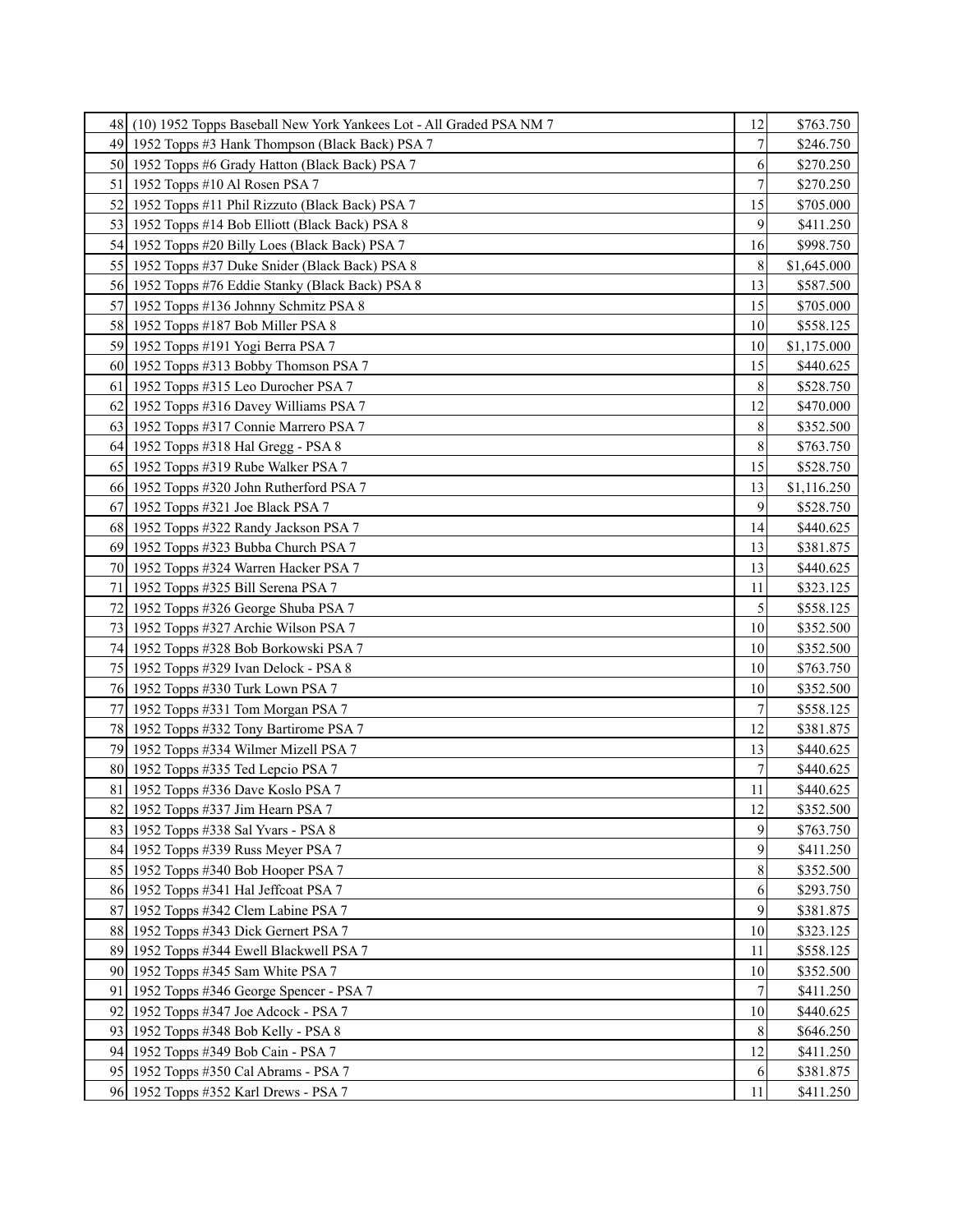| 97 1952 Topps #353 Bob Del Greco - PSA 7     | 10             | \$411.250 |
|----------------------------------------------|----------------|-----------|
| 98 1952 Topps #354 Fred Hatfield - PSA 7     | 8              | \$411.250 |
| 99 1952 Topps #355 Bobby Morgan - PSA 7      | 10             | \$705.000 |
| 100 1952 Topps #356 Toby Atwell - PSA 7      | 12             | \$411.250 |
| 101   1952 Topps #357 Smoky Burgess - PSA 7  | 11             | \$705.000 |
| 102 1952 Topps #358 John Kucab - PSA 8       | 7              | \$587.500 |
| 103 1952 Topps #359 Dee Fondy - PSA 7        | 12             | \$470.000 |
| 104 1952 Topps #360 George Crowe - PSA 7     | 11             | \$470.000 |
| 105 1952 Topps #362 Ken Heintzelman - PSA 7  | 13             | \$470.000 |
| 106 1952 Topps #363 Dick Rozek - PSA 8       | $\overline{7}$ | \$558.125 |
| 107 1952 Topps #365 Cookie Lavagetto - PSA 7 | 13             | \$470.000 |
| 108 1952 Topps #366 Dave Madison - PSA 7     | 5              | \$411.250 |
| 109 1952 Topps #367 Bob Thorpe PSA 7         | 8              | \$352.500 |
| 110 1952 Topps #369 Dick Groat PSA 7         | 5              | \$411.250 |
| 111 1952 Topps #370 Billy Hoeft PSA 7        | 9              | \$440.625 |
| 112 1952 Topps #371 Bob Hofman PSA 7         | 9              | \$323.125 |
| 113 1952 Topps #372 Gil McDougald PSA 7      | 5              | \$411.250 |
| 114 1952 Topps #373 Jim Turner PSA 7         | 8              | \$558.125 |
| 115 1952 Topps #374 Al Benton PSA 7          | 10             | \$440.625 |
| 116 1952 Topps #375 Jack Merson PSA 7        | 7              | \$293.750 |
| 117 1952 Topps #376 Faye Throneberry PSA 7   | $\overline{7}$ | \$440.625 |
| 118 1952 Topps #377 Chuck Dressen PSA 7      | 6              | \$499.375 |
| 119 1952 Topps #378 Les Fusselman PSA 7      | 6              | \$323.125 |
| 120 1952 Topps #379 Joe Rossi PSA 7          | 11             | \$470.000 |
| 121   1952 Topps #380 Clem Koshorek PSA 7    | 13             | \$470.000 |
| 122 1952 Topps #381 Milton Stock PSA 7       | 10             | \$411.250 |
| 123 1952 Topps #382 Sam Jones PSA 7          | 12             | \$470.000 |
| 124 1952 Topps #383 Del Wilber PSA NM 7      | 7              | \$352.500 |
| 125 1952 Topps #384 Frank Crosetti PSA NM 7  | 8              | \$499.375 |
| 126 1952 Topps #385 Herman Franks PSA 7      | $\overline{7}$ | \$323.125 |
| 127 1952 Topps #386 Eddie Yuhas - PSA 8      | 11             | \$822.500 |
| 128 1952 Topps #387 Billy Meyer - PSA 8      | 5              | \$528.750 |
| 129 1952 Topps #388 Bob Chipman PSA 7        | 8              | \$499.375 |
| 130 1952 Topps #389 Ben Wade PSA 7           | 8              | \$352.500 |
| 131   1952 Topps #390 Glenn Nelson PSA 7     | $10\,$         | \$440.625 |
| 132 1952 Topps #391 Ben Chapman PSA 7        | 11             | \$440.625 |
| 133 1952 Topps #392 Hoyt Wilhelm PSA 7       |                | \$705.000 |
| 134 1952 Topps #393 Ebba St. Claire - PSA 8  | 4              | \$528.750 |
| 135 1952 Topps #394 Billy Herman PSA 7       | $\overline{7}$ | \$528.750 |
| 136 1952 Topps #395 Jake Pitler PSA 7        | 15             | \$470.000 |
| 137 1952 Topps #396 Dick Williams PSA 7      | 12             | \$558.125 |
| 138 1952 Topps #397 Forrest Main PSA 7       | 5              | \$499.375 |
| 139 1952 Topps #398 Hal Rice PSA 7           | $\,8\,$        | \$411.250 |
| 140 1952 Topps #399 Jim Fridley PSA 7        | 12             | \$352.500 |
| 141 1952 Topps #400 Bill Dickey PSA 7        | 8              | \$998.750 |
| 142 1952 Topps #401 Bob Schultz PSA 7        | 7              | \$411.250 |
| 143 1952 Topps #402 Earl Harrist - PSA 8     | 6              | \$499.375 |
| 144 1952 Topps #403 Bill Miller PSA 7        | 16             | \$470.000 |
| 145 1952 Topps #405 Eddie Pellagrini PSA 7   | 12             | \$323.125 |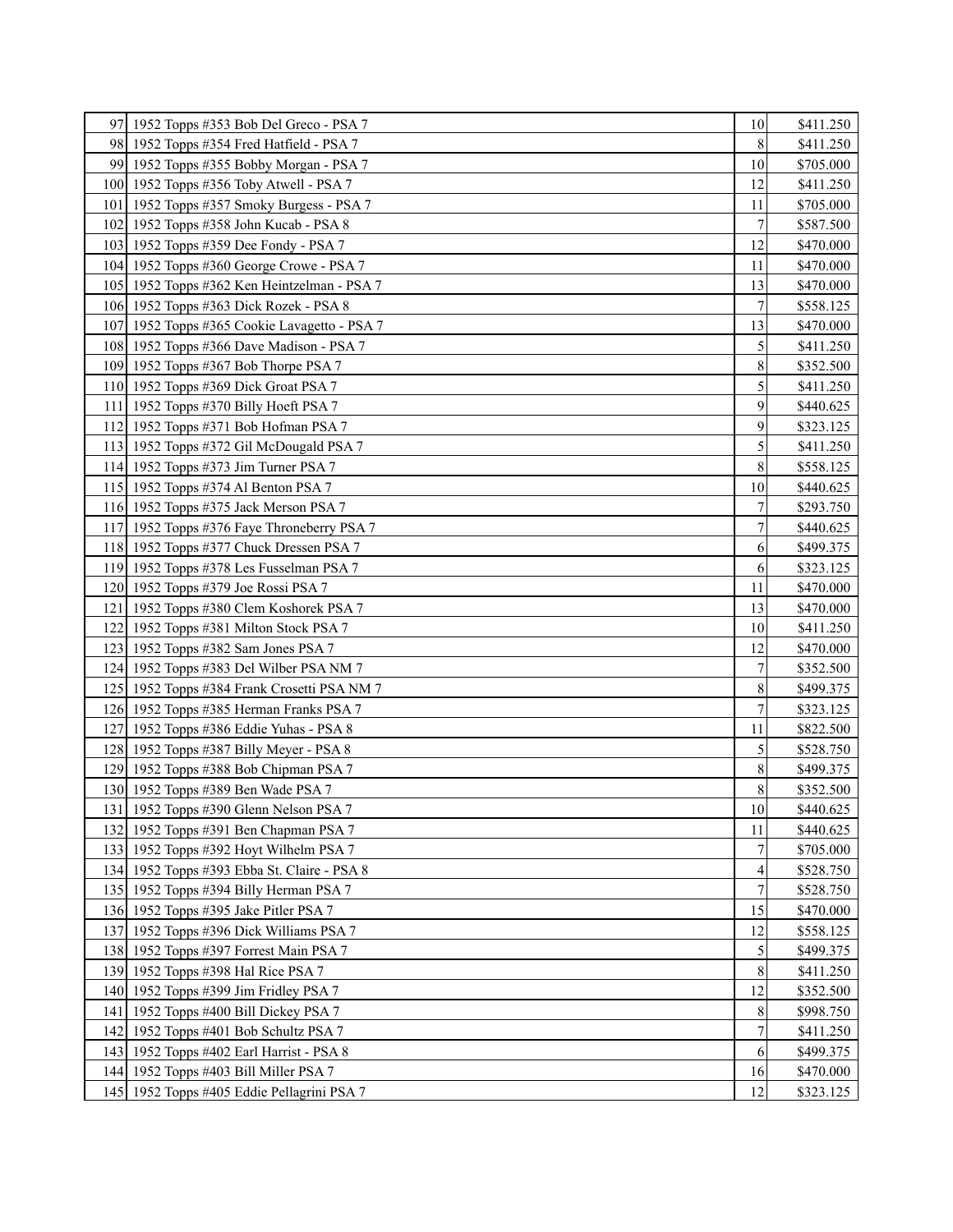|                  | 146 1952 Topps #406 Joe Nuxhall PSA 7                                           | 11             | \$1,057.500 |
|------------------|---------------------------------------------------------------------------------|----------------|-------------|
|                  | 147 1952 Topps #26 Monte Irvin & #33 Warren Spahn—Both PSA 7                    | 13             | \$499.375   |
|                  | 148 1952 Topps #29 Ted Kluszewski & Gil Hodges—Both PSA 7                       | 9              | \$499.375   |
|                  | 149 1952 Topps #59 Robin Roberts & #216 Richie Ashburn—Both PSA 7               | 11             | \$381.875   |
|                  | 150 1952 Topps #129 Johnny Mize & #175 Billy Martin—Both PSA 7                  | 12             | \$1,116.250 |
| 151              | 1952 Topps #65 Enos Slaughter & #91 Red Schoendienst—Both PSA 7                 | 6              | \$381.875   |
| 152 l            | (3) 1952 Topps Hall of Fame Pitchers with Feller—All PSA 7                      | 8              | \$558.125   |
|                  | 153 (3) 1952 Topps Baseball Stars with Doby & Kell—All PSA 7                    | 9              | \$440.625   |
| 154              | (3) 1952 Topps Washington Senators High-Graded Cards—All PSA 8                  | 11             | \$998.750   |
|                  | 155 (3) 1952 Topps Pittsburgh Pirates High-Grade Singles—All PSA 8              | 10             | \$587.500   |
|                  | 156 (3) 1952 Topps New York Yankees High-Grade Cards—All PSA 8                  | 17             | \$822.500   |
| 157              | (3) 1952 Topps Chicago White Sox High-Grade Cards—All PSA 8                     | 11             | \$587.500   |
|                  | 158 (4) 1952 Topps Brooklyn Dodgers Low Numbers—All PSA 7                       | 9              | \$763.750   |
|                  | 159 (4) 1952 Topps St. Louis Cardinals PSA 8 Singles                            | 8              | \$763.750   |
|                  | 160 (5) 1952 Topps Detroit Tigers PSA 8 Cards                                   | 9              | \$881.250   |
| 161              | (5) 1952 Topps New York Yankees Low Numbers—All PSA 7                           | 15             | \$1,410.000 |
|                  | 162 (7) 1952 Topps Chicago Cubs & White Sox Low Numbers—All PSA 7               | 19             | \$1,880.000 |
|                  | 163 (8) 1952 Topps Philadelphia Area PSA 7 Low Number Grouping                  | 21             | \$1,762.500 |
|                  | 164 (9) 1952 Topps St. Louis Cardinals & Browns Low Numbers—All PSA 7           | 19             | \$1,880.000 |
|                  | 165 (10) 1952 Topps Baseball PSA 8 Singles                                      | 14             | \$1,762.500 |
|                  | 166 (10) 1952 Topps Baseball Low Series PSA 7 Singles                           | 26             | \$2,820.000 |
| 167              | (10) 1952 Topps Boston Red Sox & Braves Low Numbers—All PSA 7                   | 19             | \$1,997.500 |
|                  | 168 (11) 1952 Topps Baseball Low Series PSA 7 Cards                             | 26             | \$2,702.500 |
|                  | 169 (47) 1952 Topps Baseball Semi-High Cards - All Graded PSA NM 7              | 24             | \$6,462.500 |
|                  | 170 (128) 1952 Topps Baseball Cards - All PSA Graded NM 7                       | 19             | \$8,225.000 |
| 171              | 1951 Bowman #253 Mickey Mantle Rookie Card - SGC 60                             | 18             | \$3,525.000 |
|                  | 172 (136) 1957 Topps Baseball Lot with (77) PSA Graded                          | 17             | \$1,057.500 |
| 1731             | (21) 1958 Topps Baseball Hall of Famers & Stars—All PSA 7 or 8                  | 22             | \$2,585.000 |
|                  | 174 1952 Bowman #196 Stan Musial PSA NM-MT 8                                    | 14             | \$822.500   |
|                  | 175 1953 Topps #82 Mickey Mantle PSA NM 7                                       | 15             | \$2,937.500 |
|                  | 176 1953 Topps #1 Jackie Robinson PSA NM 7                                      | 6              | \$763.750   |
|                  | 177 1953 Topps #244 Willie Mays PSA EX-MT 6                                     | 9              | \$1,116.250 |
|                  | 178 1953 Topps #220 Satchel Paige PSA 7                                         | 12             | \$646.250   |
| 179              | (7) 1953 Topps Baseball Hall of Famers—All PSA 7                                | 16             | \$1,410.000 |
|                  | 180 1953 Bowman Color #33 Pee Wee Reese PSA 7                                   | $\bf 8$        | \$558.125   |
|                  | 181   1953 Bowman Color #32 Stan Musial PSA 7                                   | $\tau$         | \$440.625   |
|                  | 182 1954 Red Heart Mickey Mantle PSA 7                                          | 10             | \$587.500   |
|                  | 183 (5) 1954 Bowman PSA Graded Stars with Mantle                                | 10             | \$881.250   |
|                  | 184 1954 Topps PSA Graded Lot (5) with (2) Williams & Kaline                    | 10             | \$763.750   |
|                  | 185 1955 Topps #123 Sandy Koufax Rookie PSA 7                                   | $\overline{4}$ | \$940.000   |
|                  | 186 1955 Topps #164 Roberto Clemente Rookie PSA 7                               | 13             | \$2,937.500 |
|                  | 187 1955 Topps #2 Ted Williams PSA 7                                            | 11             | \$705.000   |
|                  | 188 1955 Topps #194 Willie Mays PSA NM 7                                        | 8              | \$705.000   |
|                  | 189 1955 Topps #210 Duke Snider PSA NM 7                                        | 8              | \$499.375   |
| 190 <sup>1</sup> | (9) 1955 Topps Baseball Stars-All PSA 7                                         | 12             | \$1,645.000 |
| 191              | (10) 1955-1961 Topps & Bowman Graded Star Cards with (3) Mantles                | 11             | \$1,057.500 |
| 192              | (12) 1950-1960 Topps & Bowman Baseball PSA Graded Cards with Kaline RC & Mantle | 13             | \$822.500   |
|                  | 193 (6) 1957-1967 Topps Mickey Mantle SGC Graded Cards                          | 10             | \$822.500   |
|                  | 194 (8) 1957-1972 Roberto Clemente PSA Graded Card Lot                          | 13             | \$1,292.500 |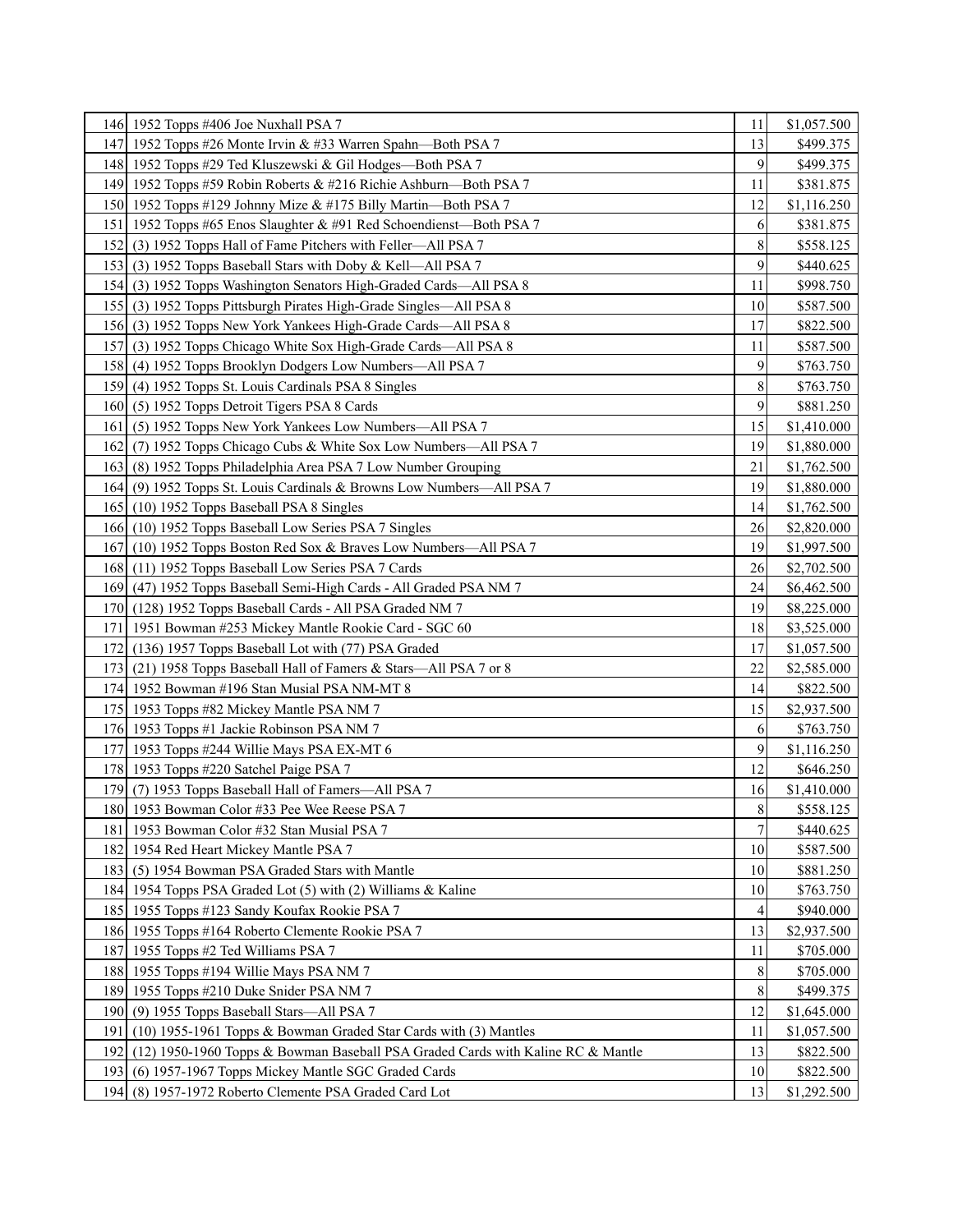|       | 195   1963 Topps Pete Rose Rookie Card - PSA 7                                             | 12               | \$763.750    |
|-------|--------------------------------------------------------------------------------------------|------------------|--------------|
|       | 196 (13) 1963 Topps Baseball High-Grade PSA Lot with Mantle                                | 15               | \$1,292.500  |
|       | 197 1964 Topps #50 Mickey Mantle PSA NM-MT 8                                               | 6                | \$499.375    |
|       | 198 (9) 1964 Topps Baseball Graded Stars - All PSA 7 & 8 with Rose                         | 18               | \$940.000    |
|       | 199 (10) 1965 Topps Graded Stars - All PSA 7 $&$ 8 with Mantle                             | 19               | \$1,292.500  |
|       | 200 1933 Goudey Baseball Near Set (237/239)                                                | 15               | \$6,462.500  |
|       | 201   1934 Goudey Complete Set of (96) Cards                                               | 15               | \$2,702.500  |
|       | 202   1934-1936 National Chicle Diamond Stars Complete Set of (108) Cards with (10) Graded | 12               | \$2,585.000  |
|       | 203   1887 N28 Allen & Ginter Worlds Champions Complete Set (50)                           | 9                | \$2,585.000  |
|       | 204 1950 Bowman Baseball Complete Set of (252/252) in MJ Roop Album                        | 16               | \$3,818.750  |
|       | 205   1951 Bowman Baseball Near Set (273/324)                                              | 14               | \$1,997.500  |
|       | 206 1952 Bowman Baseball Complete Set of (252) Cards in MJ Roop Album                      | 16               | \$3,231.250  |
|       | 207   1930 PR4 Cracker Jack Pin Complete Set (25)                                          | 3                | \$705.000    |
|       | 208 1936 Goudey Complete Set of (25) Cards                                                 | 15               | \$440.625    |
|       | 209 1957 Topps Baseball Near Set (352/407)                                                 | 10               | \$705.000    |
|       | 210 (3) 1951-1969 Topps Oddball Sets with Red Backs                                        | 14               | \$705.000    |
|       | 211   1960 Leaf & 1963 Fleer Baseball Complete Sets                                        | 9                | \$881.250    |
|       | 212 (4) 1960-1970 Fleer Baseball Complete Sets                                             | 13               | \$998.750    |
|       | 213 1964 Topps & 1971 Topps Coins Complete Sets                                            | 10               | \$499.375    |
|       | 214 1971 Topps Baseball Near Set (751/752)                                                 | 9                | \$940.000    |
|       | 215 (4) 1972-1976 Kellogg's Baseball PSA Graded Starter Sets                               | 5                | \$411.250    |
|       | 216 1954 Bowman Baseball Complete Set (224/224) in MJ Roop Album                           | 20               | \$2,115.000  |
|       | 217 1956 Topps Baseball Complete Set (340/340) with (6) SGC Including Checklists           | 22               | \$4,993.750  |
|       | 218 1958 Topps Baseball Complete Set (494/494)                                             | 17               | \$2,350.000  |
|       | 219 1960 Topps Baseball Complete Set (572/572) with (8) Graded                             | 19               | \$2,115.000  |
|       | 220   1962 Topps Baseball Complete Set of (598/598) with (3) Variations                    | 22               | \$2,820.000  |
|       | 221   1966 Topps Baseball Complete Set (598/598)                                           | 27               | \$2,937.500  |
|       | 222 1967 Topps Baseball Complete Set (609/609) with (4) Variations                         | 21               | \$2,467.500  |
|       | 223 1972 & 1973 Topps Baseball Complete Sets                                               | 13               | \$1,116.250  |
|       | (88) 1909-1911 T206 White Borders with (21) Hall of Famers including (2) Cobb & Brown      |                  |              |
|       | 224 (Washington)                                                                           | 18               | \$2,702.500  |
|       | 225 1912 L1 Leathers Walter Johnson                                                        | $\boldsymbol{7}$ | \$2,350.000  |
|       | 226 (54) 1933 Goudey Baseball Singles with (17) Hall of Famers & SGC Ruth                  | 25               | \$1,880.000  |
|       | 227 (111) 1933 Goudey Collection with HOFers                                               | 23               | \$2,820.000  |
|       | 228 (11) 1912 T207 Brown Background Singles with McGraw                                    | 9                | \$411.250    |
| 229   | (8) 1916 BF2 Ferguson Bakery Pennants with Evers                                           | 5                | \$440.625    |
|       | 230 1933 Sport Kings #2 Babe Ruth                                                          | 20               | \$940.000    |
| 231   | 1933 Goudey Babe Ruth #144 & Lou Gehrig #92                                                | 9                | \$763.750    |
| 232   | (2) 1934 R309-1 Goudey Premiums with Ruth                                                  | 6                | \$323.125    |
| 233   | (98) 1933-1974 Baseball Shoebox Collection with (2) Mantle                                 | 7                | \$499.375    |
| 234 I | (300+) 1908-1971 Baseball Shoebox Collection with Plank                                    | 7                | \$499.375    |
|       | 235 1948-1969 Topps and Bowman Rookie Card Lot of (21) With Clemente                       | 11               | \$1,057.500  |
|       | 236 1949-1975 Bowman and Topps Superstars Lot of (56)                                      | 11               | \$1,645.000  |
| 237   | (48) 1953-1954 Topps & Bowman Baseball Stars with Mantle                                   | 12               | \$881.250    |
|       | 238 1953-54 Briggs Meats Jackie Jensen/Walt Masterson Shorprinted Panel                    | 32               | \$16,450.000 |
|       | 239 1953-54 Briggs Meats Phil Rizzuto/Gil McDougald Panel                                  | 15               | \$2,467.500  |
|       | 240 1953-54 Briggs Meats Gene Verble/Edward Yost Shortprinted Panel                        | 27               | \$9,987.500  |
|       | 241   1953-54 Briggs Meats Tom Umphlett/Angel Scull Panel                                  | 24               | \$4,700.000  |
|       | 242 1953-54 Briggs Meats Mickey McDermott/Joe Tipton Panel                                 | 13               | \$1,057.500  |
|       | 243   1953-1954 Briggs Meats Edward Fitzgerald/Conrado Marrero Panel                       | 25               | \$3,525.000  |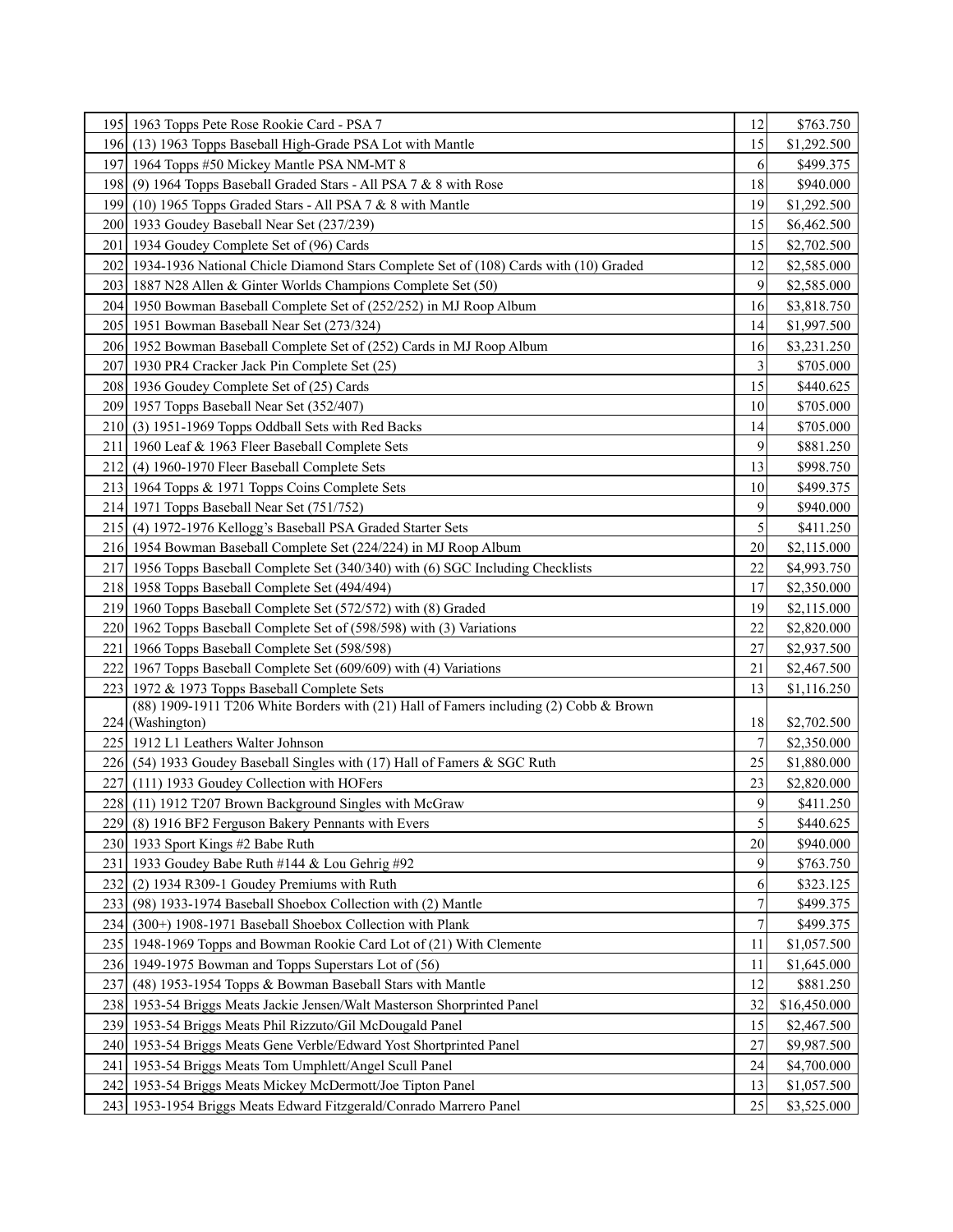|                  | 244 1954 Esskay Meats Robert Young--First Offered                                               | 20             | \$1,292.500 |
|------------------|-------------------------------------------------------------------------------------------------|----------------|-------------|
|                  | 245 1955 Esskay Hot Dogs Don Johnson PSA Authentic—Only Card from Set Graded                    | 7              | \$2,350.000 |
|                  | 246 1921 Tip Top Bread Orioles Ducky Davis SGC 30                                               | 8              | \$499.375   |
|                  | 247 (3) 1953-54 Briggs Meats Senators with Yost                                                 | 4              | \$381.875   |
|                  | 248 (3) 1953-54 Briggs Meats Senators with Runnels                                              | 5              | \$381.875   |
|                  | 249 1954 Esskay Meats Dick Littlefield with Orange Borders                                      | 16             | \$998.750   |
|                  | 250 1954 Esskay Meats Sam Mele                                                                  | 8              | \$381.875   |
|                  | 251   1954 Esskay Meats Duane Pillette with Orange Borders                                      | 19             | \$940.000   |
|                  | 252 (17) 1952 Topps Baseball High Numbers                                                       | 17             | \$1,997.500 |
|                  | 253 (270+) 1949-1953 Bowman Baseball Cards                                                      | 9              | \$470.000   |
|                  | 254 (500+) 1954 & 1955 Bowman Baseball Cards                                                    | 8              | \$528.750   |
|                  | 255 (210) 1953-1964 Topps Baseball High Numbers                                                 | 13             | \$528.750   |
|                  | 256 (1200+) 1954-1962 Topps Baseball Collection                                                 | 12             | \$705.000   |
|                  | 257 1960-1971 Baseball Oddball Grouping with (22) 1969 Topps Super                              | 13             | \$1,116.250 |
|                  | 258 1970 Topps Baseball Fourth Series Uncut Sheet with Stars                                    | 11             | \$440.625   |
|                  | 259 (14) 1957-1974 Topps & Post Baseball Uncut Strips & Panels                                  | 7              | \$293.750   |
|                  | 260 (7) Pete Rose Collectibles With 1967 Topps Punch-Out                                        | 16             | \$763.750   |
|                  | 261 (20) 1970 Kellogg's Unopened Grocery Store Packs                                            | 6              | \$587.500   |
|                  | 262 1973 Topps Baseball Fourth Series Wax Box                                                   | 11             | \$1,880.000 |
|                  | 263 1975 Topps Baseball Mini Unopened Wax Box                                                   | 17             | \$1,527.500 |
|                  | 264 (245+) 1972-1979 Kellogg's Unopened Packs                                                   | 7              | \$470.000   |
|                  | 265 Humongous 1976 Isaly's Disc Lot with (2) Sealed Cases                                       | 12             | \$763.750   |
|                  | 266 (45) 1976-1982 Topps Baseball Cello, Grocery & Rack Packs                                   | 13             | \$1,175.000 |
|                  | 267 1978 & 1979 Topps Baseball Unopened Cello Boxes                                             | 12             | \$763.750   |
|                  | 268 (106) 1979-1985 Topps Baseball Wax Packs & 1981 Topps Wax Box                               | 4              | \$381.875   |
|                  | 269 1980 WBTV Charlotte Orioles Cal Ripken Jr. PSA 8                                            | 23             | \$2,702.500 |
|                  | 270   1981 TCMA Rochester Red Wings #15 Cal Ripken Jr. PSA 10                                   | 16             | \$470.000   |
|                  | 271   1982 Topps Traded #98T Cal Ripken Jr. PSA 10                                              | 23             | \$1,116.250 |
|                  | 272 1982 Topps, Donruss & Fleer Cal Ripken Jr. PSA 10 Group                                     | 16             | \$763.750   |
|                  | 273 1983 Topps #163 Cal Ripken BGS 10                                                           | 9              | \$211.500   |
|                  | 274 1985 Topps #30 Cal Ripken PSA 10—Population 9                                               | 13             | \$440.625   |
|                  | 275 (3) 1982-1988 Cal Ripken Jr. Signed PSA/DNA Cards with 1982 Fleer                           | $\overline{c}$ | \$246.750   |
|                  | 276 1993 Topps Finest Refractor #96 Cal Ripken Jr. PSA 10                                       | 31             | \$1,762.500 |
|                  | 277 1994 SP Holoview Red Die-Cut #32 Cal Ripken Jr. PSA 10                                      | 5              | \$152.750   |
|                  | 278 (15) 1995 Emotion Cal Ripken Jr. Complete Insert Set of (15) Cards—All PSA 10               | $\overline{4}$ | \$199.750   |
|                  | 279 2005 Playoff Absolute Memorabilia #110 Cal Ripken Six-Swatch Jersey 1/1—BGS 9.5             | $7\vert$       | \$188.000   |
| 280 <sub>1</sub> | (55) 1982-2009 Cal Ripken Singles & Inserts-All BGS 9.5                                         | 16             | \$1,762.500 |
|                  | 281 1997 Upper Deck Legends Football Certified Autograph Near Set of (156/162) Cards            | 15             | \$4,993.750 |
| 282 I            | 1991 Pro Line Portraits Near Set of (270/302) Certified Autographs & Wives (6/7)                | 16             | \$1,175.000 |
| 283 I            | (400+) Multi-/Non-Sport Auto/Jersey/Singles Collection                                          | 6              | \$558.125   |
|                  | 284 1999 Sports Illustrated Greats of the Game Complete Set of (80) Certified Autographs        | 11             | \$1,292.500 |
| 285              | 2000 Fleer Greats of the Game Baseball Near Set of (88/91) Autographed Cards                    | 20             | \$3,525.000 |
|                  | 286 2001 Fleer Greats of the Game Baseball Near Set of (87/94) Autographed Cards                | $\,8\,$        | \$1,410.000 |
| 287              | 1992 Pro Line Profiles Partial Set of (401/503) Certified Autographs                            | 12             | \$1,116.250 |
|                  | 288 1999 Upper Deck Football Century Legends Near Set of (28/30) with (3) Gold                  | 9              | \$1,292.500 |
| 289              | 2000 Upper Deck NFL Legends Near Set of (62/68) Certified Autographs                            | 14             | \$1,880.000 |
| 290I             | 2000 Fleer Greats of the Game Football Near Set of (84/86) Autographed Cards                    | 16             | \$2,115.000 |
| 291              | 2000 Quantum Leaf All-Millennium Certified Autograph Complete Set of (28) Cards                 | 16             | \$2,115.000 |
| 292              | 1994 Signature Rookies Gold Standard Complete Set of (24) Certified Autographs with (76) Extras | 11             | \$1,175.000 |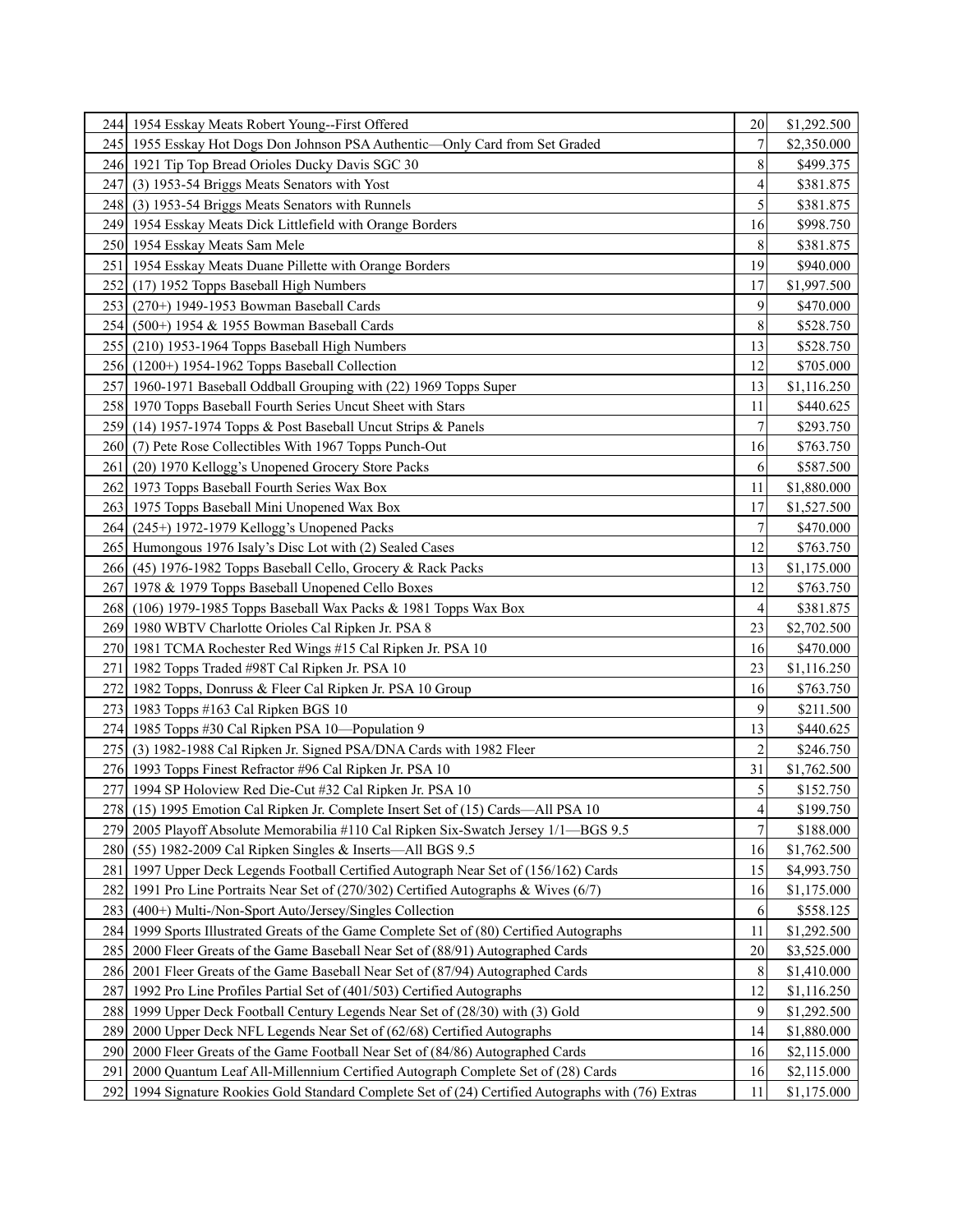|                  | 293 (36) Hall of Fame Induction Limited Edition Brown Bats                                          | 13               | \$1,997.500  |
|------------------|-----------------------------------------------------------------------------------------------------|------------------|--------------|
| 294 I            | (2) Pittsburgh Pirates World Series Black Bats                                                      | 1                | \$293.750    |
|                  | 295 (3) New York Mets World Series Black Bats                                                       | 12               | \$705.000    |
| 296 <sub>1</sub> | (3) World Series Black Bats With 1980 Phillies, 1982 Cardinals and 1990 Reds                        | 2                | \$323.125    |
| 297              | (3) Boston Red Sox World Series Black Bats                                                          | 12               | \$646.250    |
| 298              | (4) Los Angeles Dodgers World Series Black Bats                                                     | 11               | \$558.125    |
| 299 I            | (4) Baltimore Orioles World Series Black Bats                                                       | 6                | \$440.625    |
| 300I             | (5) New York Yankees World Series Black Bats                                                        | 10               | \$587.500    |
|                  | 301   1916 Sherry Smith Brooklyn Robins NL Champions 14K Gold Medallion                             | 3                | \$3,525.000  |
|                  | 302 1920 Sherry Smith Brooklyn Robins NL Champions Gold Medallion                                   | $\mathbf{1}$     | \$2,937.500  |
|                  | 303   1951 New York Yankees World Series Champions Ring                                             | 20               | \$11,162.500 |
|                  | 304   1970 Baltimore Orioles World Series Salesman's Sample Ring                                    | 8                | \$2,467.500  |
|                  | 305   1973 Baseball All-Star Game Ring                                                              |                  | \$1,057.500  |
|                  | 306 1940 World Series Programs - Both Versions                                                      | 3                | \$199.750    |
|                  | 307 1949 World Series Programs - Both Versions                                                      | 4                | \$211.500    |
|                  | 308 (4) 1947-1953 World Series Programs - All Yankees                                               | 9                | \$411.250    |
|                  | 309 1952 World Series Programs - Both Versions                                                      | 5                | \$223.250    |
|                  | 310 (7) 1950s Dodgers World Series Programs                                                         | 8                | \$558.125    |
| 311              | 1960 John F. Kennedy World Series Game 7 Scorecard                                                  |                  | \$293.750    |
|                  | 312 1965-1986 World Series Program Lot of (21)                                                      |                  | \$352.500    |
|                  | 313 (13) 1969-1980 NLCS Programs                                                                    | 0                | \$0.000      |
|                  | 314 (10) 1971-1983 ALCS Programs                                                                    | 1                | \$176.250    |
|                  | 315   1924 Washington Senators-New York Giants World Series Panoramic Photograph                    | 13               | \$1,997.500  |
|                  | 316 1925 Washington Senators Banquet Program - Muddy Ruel's Personal Copy                           | $\boldsymbol{0}$ | \$0.000      |
|                  | 317 1927 World Series Game 3 PSA Authenticated Ticket Stub                                          | 12               | \$1,057.500  |
|                  | 318 1931 Babe Ruth All-Stars Scorecard                                                              | 9                | \$352.500    |
|                  | 319 Multi-Signed Baseball with Babe Ruth & (9) Others                                               | 23               | \$4,700.000  |
| 320 <sub>l</sub> | Circa 1928 Multi-Signed Hall of Fame/Stars Baseball with (14) Signatures Including Ruth & Gehrig    | 15               | \$8,812.500  |
|                  | 321   1925 Washington Senators Team-Signed Baseball with Full PSA/DNA                               | 12               | \$2,232.500  |
|                  | 322 1932 New York Yankees Team-Signed Baseball with Babe Ruth with Full JSA                         | 8                | \$1,645.000  |
| 323              | 1946 Montreal Royals Team-Signed Ball With Robinson and Full JSA                                    |                  | \$1,057.500  |
|                  |                                                                                                     |                  |              |
|                  | 324 1944 Connie Mack Appreciation Night Signed Baseball with Ruth, Wagner and Johnson with Full JSA | 8                | \$1,292.500  |
|                  | 325 1955 HOF induction Signed Ball with DiMaggio, Foxx, Young & Hornsby                             | 16               | \$2,350.000  |
|                  | 326 Thurman Munson Single-Signed Baseball With Full JSA                                             | 11               | \$1,997.500  |
| 327              | 1928 New York Yankees Team-Signed Ball with Ruth and Gehrig                                         | 3                | \$440.625    |
| 328              | 1946 NY Yankees Spring Training Team-Signed Baseball with (34) Signatures                           | 12               | \$470.000    |
| 329              | 1951 New York Yankees Themed Multi-Signed Baseball with DiMaggio-Steiner                            | $\boldsymbol{0}$ | \$0.000      |
| 330              | Travis Jackson Single-Signed Baseball with Full JSA                                                 | $\overline{7}$   | \$587.500    |
| 331              | Stan Coveleski Single-Signed Baseball with Full JSA                                                 | 4                | \$352.500    |
| 332              | Lloyd Waner Single-Signed Baseball with Full JSA                                                    | 7                | \$587.500    |
| 333              | (2) Mickey Mantle Single-Signed Baseballs with Full JSA                                             | 11               | \$940.000    |
| 334              | (6) Single-Signed Baseballs With (2) Dickey, (2) Hubbell, Gomez and Greenberg - All Full JSA        | 20               | \$1,880.000  |
| 335              | (12) Stan Musial Single-Signed Baseballs                                                            | 9                | \$558.125    |
| 336              | (11) Autographed Stat Balls With Musial, Ryan and Seaver                                            | 14               | \$1,762.500  |
|                  | 337 Autographed Baseball Lot of (12) With (2) T. Williams and Koufax                                | 11               | \$705.000    |
| 338              | (40) Autographed Baseballs With Mathews, Mays and T. Williams                                       | 21               | \$1,997.500  |
| 339              | (73) Single-Signed Baseballs With Mays, (2) McGwire and (2) B. Martin                               | 12               | \$1,527.500  |
| 340              | (10) 500 Homerun Single-Signed Baseballs with Mantle                                                | 19               | \$1,645.000  |
| 341              | (48) Hall of Famer Single-Signed Baseballs - All Different                                          | 22               | \$2,467.500  |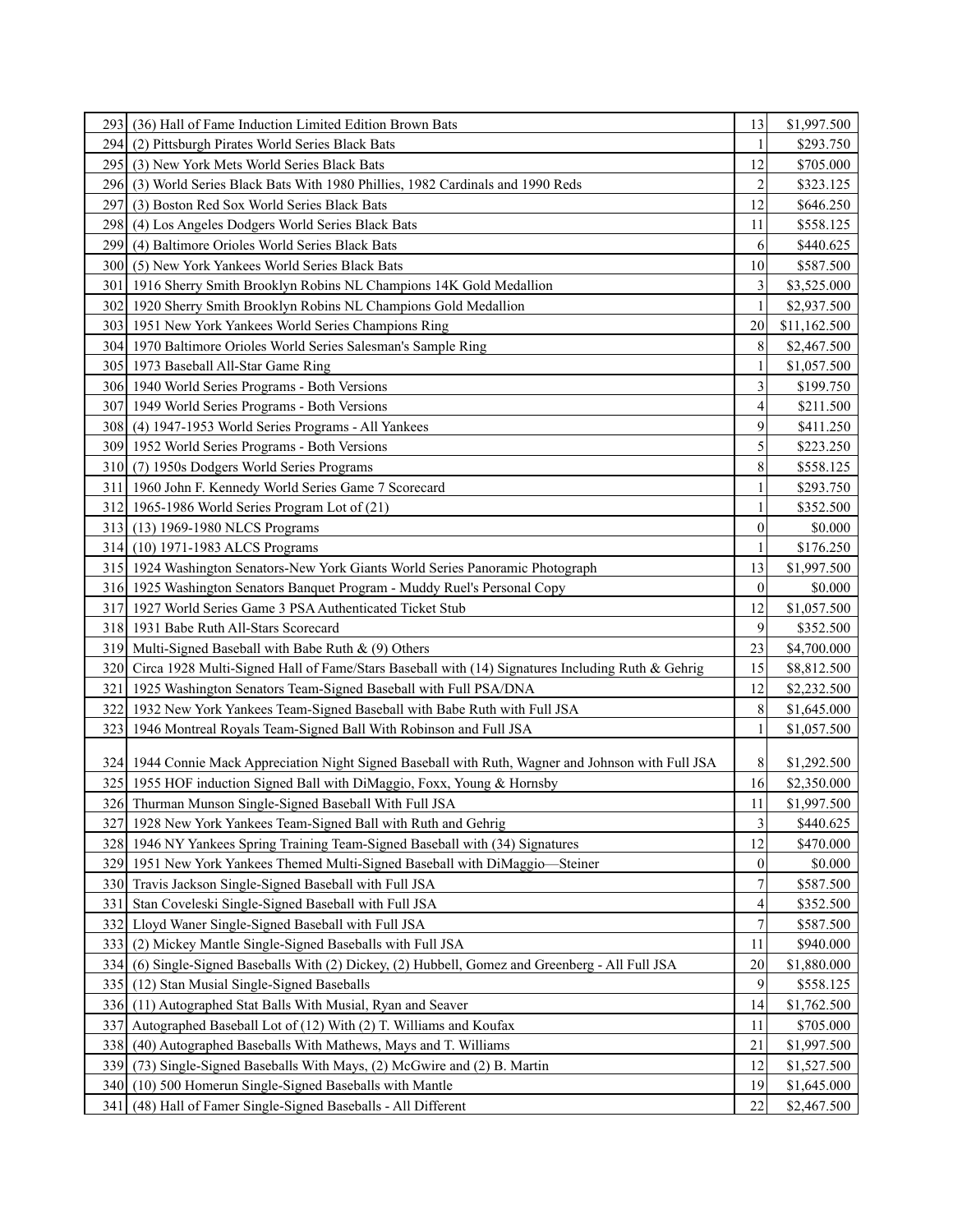| 342 I            | (3) New York Baseball Team-/Multi-/Single-Signed Baseballs                            | 3              | \$258.500   |
|------------------|---------------------------------------------------------------------------------------|----------------|-------------|
| 3431             | (4) Ted Williams PSA/DNA Graded Single-Signed Baseballs                               | 13             | \$940.000   |
|                  | 344 1992 and 1993 Toronto Blue Jays World Series Black Bats and Team-Signed Baseballs | 16             | \$558.125   |
|                  | 345 (19) Hall of Fame and Superstar Signed Bats                                       | 14             | \$1,116.250 |
| 3461             | (28) Baseball Bats With (7) Signed Including Koufax and Ryan                          | 19             | \$881.250   |
|                  | 347 1930s Lou Gehrig Retail Bat Signed by Joe McCarthy                                | $\overline{0}$ | \$0.000     |
|                  | 348 Joe DiMaggio Single-Signed Bat (1305/1941) With Full JSA                          | 4              | \$558.125   |
|                  | 349 Mickey Mantle Single-Signed UDA Bat with Inscription                              | 14             | \$1,645.000 |
|                  | 350 T. Williams/Terry Signed "400 Hitters" Bat (#7/100)                               | 13             | \$705.000   |
| 351              | Hall of Fame 50th Anniversary Bat Signed by (29) With Aaron and T. Williams           | $\overline{7}$ | \$470.000   |
|                  | 352 Roy Campanella Single-Signed Bat With Full JSA                                    | 10             | \$558.125   |
|                  | 353 1960 and 1979 Pittsburgh Pirates Team-Signed Reunion Bats With Full JSA           | 8              | \$381.875   |
|                  | 354 (3) Single-Signed Bats With Aaron, Mathews and Mays                               | 14             | \$499.375   |
| 355 I            | (4) Signed Bats With Hall of Famers and Full JSA                                      | 8              | \$558.125   |
|                  | 356 (4) Dual-Signed Cooperstown Bats With Koufax/Ryan                                 | 9              | \$528.750   |
| 357I             | (6) Signed Hall of Fame Induction Bats With Ford, Jackson and Schmidt                 | 14             | \$763.750   |
|                  | 358 (8) Signed Baseball Bats With McGwire and Rose                                    | 12             | \$558.125   |
| 3591             | (10) Single-Signed Hall of Fame Bats                                                  | 22             | \$1,057.500 |
|                  | 360 Walter Johnson & Stanley Coveleski 1925 World Series Signed Program Page          | 5              | \$1,527.500 |
| 361              | Sam Rice Signed Page from 1925 World Series Program Page                              | 3              | \$270.250   |
| 362 <sup>1</sup> | Goose Goslin & Earl McNeely Signed 1925 World Series Program Pages                    | 1              | \$235.000   |
| 363 <sub>1</sub> | (3) Signed 1925 World Series Program Pages with Harris, Schacht & Altrock             | 1              | \$235.000   |
|                  | 364 (3) Signed 1925 Senators World Series Program Pages with Full JSA                 | 15             | \$1,116.250 |
|                  | 365   1925 Partial World Series Program Signed by (11) Senators with Peckingpaugh     | 7              | \$352.500   |
|                  | 366 1954 The Washington Senators Signed by Povich, Griffith and Shea - Full JSA       | 6              | \$323.125   |
|                  | 367 1961 New York Yankees Yearbook Signed by (21) With Maris and Full JSA             | 8              | \$705.000   |
| 368 <sub>1</sub> | $(11)$ Autographed Baseball Items with Paige & DiMaggio                               | 22             | \$1,410.000 |
| 369I             | (6) Ken Griffey, Jr. Signed Baseballs and Bats - All UDA                              | 15             | \$998.750   |
|                  | 370 Jimmie Foxx Signed and Framed Baseball Magazine Photo                             | 8              | \$763.750   |
| 371 I            | Mickey Mantle Retirement Multi-Signed Photo with (5) Autographs                       | 9              | \$381.875   |
| 3721             | (3) Mickey Mantle Signed 8x10 Photos All PSA/DNA GEM MINT 10                          | 15             | \$822.500   |
| 3731             | (4) 1960s-1980s World Series Team-Signed Photos                                       | 3              | \$411.250   |
|                  | 374 Signed Flats Lot of (33) With DiMaggio, (4) Mantle and T. Williams                | 25             | \$1,880.000 |
|                  | 375 Autographed Baseball Photos/Flats Lot of (67) With Mantle, Mays and Aaron         | 26             | \$1,175.000 |
|                  | 376 (48) Willie Mays and Cal Ripken, Jr. Signed Flats                                 | 16             | \$1,527.500 |
|                  | 377 (2) 1962 & 1963 Topps Roger Maris Signed Cards—Both PSA/DNA                       | 16             | \$881.250   |
|                  | 378 (55) Signed Baseball Cards & Index Cards with Mantle & Maris                      | 15             | \$646.250   |
|                  | 379 1959-60 Stan Musial Game-Used Bat - PSA/DNA 8                                     | 15             | \$3,525.000 |
|                  | 380 LOT WITHDRAWN                                                                     | $\mathbf{0}$   | \$0.000     |
| 381              | (6) Toronto Blue Jays Stars Game-Used Bats With Alomar and Winfield                   | 11             | \$470.000   |
|                  | 382 (21) Pro Model Bats With Winfield Gamer and Signed T. Perez                       | 15             | \$1,057.500 |
|                  | 383 Gene Woodling 1951 World Series Game-Used Bat (Signed by Berra) - PSA 7           | 10             | \$558.125   |
|                  | 384 Yogi Berra 1962 Signed Game-Used Bat - PSA 8.5                                    | 32             | \$5,875.000 |
|                  | 385 Harmon Killebrew 1964 Signed Game-Issued All-Star Game Bat - PSA 5                | 18             | \$1,762.500 |
|                  | 386 Pete Rose 1965-1968 Signed Game-Used Bat - PSA 8                                  | 22             | \$1,997.500 |
| 3871             | Joe Morgan 1965-1968 Signed Game-Used Bat With Full PSA                               | 11             | \$881.250   |
|                  | 388 Boog Powell Signed Game-Used 1968 All-Star Game Bat - PSA 8.5                     | 25             | \$1,527.500 |
|                  | 389 Pee Wee Reese 1966 Old-Timers Game Signed Game-Issued Bat With Full PSA           | 3              | \$352.500   |
|                  | 390 Hank Aaron 1973-1975 Game-Issued Bat - PSA 5                                      | 15             | \$1,410.000 |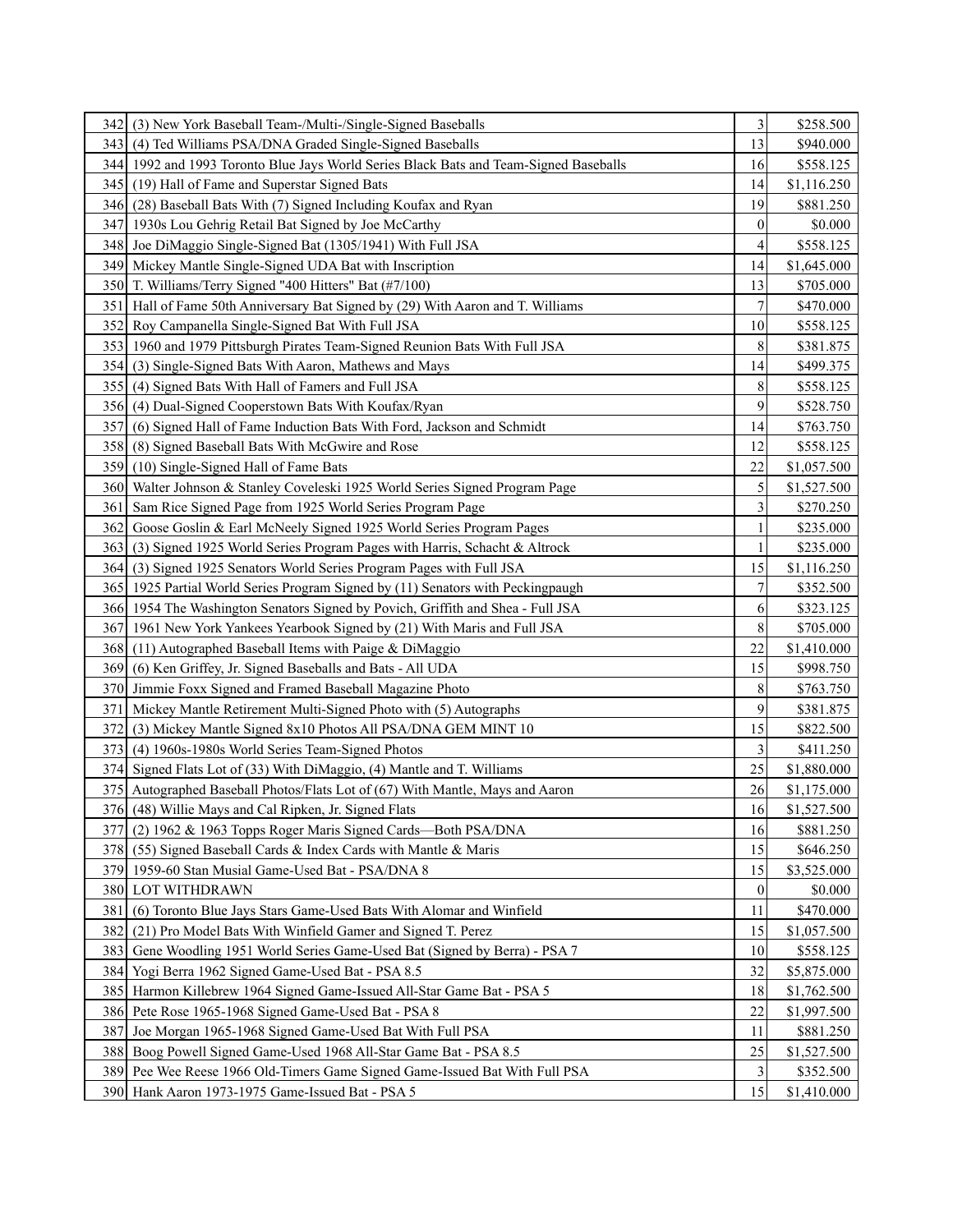| 391  | Carl Yastrzemski 1973-1975 Signed Game-Used Bat - PSA 7                        | 9              | \$705.000   |
|------|--------------------------------------------------------------------------------|----------------|-------------|
| 392I | Johnny Bench 1973-1975 Signed Game-Used Bat - PSA 6                            | 10             | \$558.125   |
|      | 393 Willie McCovey 1974 Signed Game-Used Bat                                   | 12             | \$881.250   |
|      | 394 Dave Winfield 1991 Signed Game-Used Bat - PSA 10                           | 10             | \$411.250   |
|      | 395 Frank Robinson 1973-1975 Signed Game-Used Bat - PSA 6                      | 14             | \$998.750   |
|      | 396 Tom Seaver 1978 Signed Game-Used Bat - PSA 9                               | 16             | \$1,292.500 |
| 397  | George Brett 1977-1979 Signed Game-Used Bat - PSA 7                            | 19             | \$1,527.500 |
|      | 398 Tony Perez 1977-1979 Game-Used Bat - PSA 7.5                               | 10             | \$411.250   |
|      | 399 Mike Schmidt 1984 Signed Game-Used Bat - PSA 8.5                           | 25             | \$4,993.750 |
|      | 400 Reggie Jackson 1984 Signed Game-Used Bat - PSA 7.5                         | 10             | \$558.125   |
| 401  | Robin Yount 1986-1989 Signed Game-Used Bat - PSA 8                             | 11             | \$499.375   |
|      | 402 Tony Gwynn 1993 Signed Game-Used Bat - PSA 7                               | 9              | \$411.250   |
|      | 403 Paul Molitor 1993-1995 Signed Game-Used Bat - PSA 9                        | 18             | \$352.500   |
|      | 404 Eddie Murray 1995 Signed Game-Used Bat - PSA 9                             | 13             | \$528.750   |
|      | 405   Wade Boggs 1998 Signed Game-Used Bat - PSA 9                             | 16             | \$646.250   |
|      | 406 Sammy Sosa 1999 Signed Game-Used Bat - PSA 9.5                             | 20             | \$1,116.250 |
| 407  | Cal Ripken, Jr. 2000-2001 Signed Game-Used Bat - PSA 8.5                       | 24             | \$2,232.500 |
|      | 408 Rickey Henderson 2001 Signed Game-Used Bat - PSA 9                         | 12             | \$499.375   |
|      | 409 Rafael Palmeiro 2003 Signed Game-Used Bat - PSA 9.5                        | 12             | \$293.750   |
|      | 410 Alex Rodriguez 2003 Signed Game-Used Bat - PSA 6                           | 9              | \$440.625   |
| 411  | Vida Blue 1969 Signed Game-Worn Oakland A's Home Vest                          |                | \$470.000   |
| 4121 | Bob Bolin 1969 San Francisco Giants Game-Worn Road Jersey                      | 4              | \$440.625   |
|      | 413 Pete Rose 1983 Game Worn/Issued Philadelphia Phillies Home Pants, Jersey   | 8              | \$998.750   |
|      | 414 Jim Palmer's Last Game-Worn Baltimore Orioles Jacket                       | 13             | \$646.250   |
|      | 415 Mike Schmidt Philadelphia Phillies Signed Game-Used Batting Helmet         | 15             | \$1,880.000 |
|      | 416 2008 Yankee Stadium Final Season Game-Used Base - Steiner                  | 5              | \$470.000   |
| 4171 | Don McCafferty 1942 College All-Stars Game-Worn Jersey                         | 3              | \$352.500   |
|      | 418 (13) College Football Game-Used Home Jerseys with Miami                    | 3              | \$528.750   |
| 4191 | (16) College Football Game-Used Road Jerseys with Notre Dame                   | 1              | \$470.000   |
|      | 420 Terrelle Pryor Signed Game-Worn Cleats With Full JSA                       | 10             | \$528.750   |
| 421  | (4) Game-Worn Football Jerseys of Former Redskins                              | 5              | \$282.000   |
| 422  | (31) 1957 Topps Football SGC Graded 88-96 Singles with (6) Hall of Famers      | 5              | \$822.500   |
|      | 423   1960 & 1962 Topps Football Complete Sets with 1961 Topps High Number Run | 19             | \$2,115.000 |
|      | 424 1972 Topps Football Series 2 Wax Box                                       | 13             | \$2,115.000 |
|      | 425 (11) 1952-1978 Graded Football Wax/Cello Packs & Vending Box               | 12             | \$998.750   |
|      | 426 1950 Bowman Football #140 Jim White SGC 92                                 | 16             | \$1,175.000 |
| 427  | 1950 Bowman Football #65 Al Demao & #87 Robert Reinhard—SGC 92                 | 0              | \$0.000     |
| 428  | (10) 1950 Bowman Football Cards - All SGC 88                                   | 3              | \$528.750   |
| 429  | 1955 Topps All-American Near Set of (99/100) Cards                             | 25             | \$1,997.500 |
|      | 430 1957 Topps Football #37 Clarence Peaks "Halfback" Variation—PSA 8          | 3              | \$587.500   |
| 431  | (67) 1962 Post Cereal Football Lot with (37) Graded                            | 14             | \$705.000   |
|      | 432 1975 Topps Football Vending Box of (500) Cards                             | 12             | \$763.750   |
| 433  | 1976 Topps Football Unopened Wax Box                                           | 14             | \$1,116.250 |
| 4341 | 1982 Washington Redskins Salesman's Sample Super Bowl Ring                     | $\mathbf{0}$   | \$0.000     |
| 435  | 1987 Denver Broncos AFC Champions Real Players Ring                            | 1              | \$4,700.000 |
|      | 436   2000 Baltimore Ravens Super Bowl Champion Salesman's Sample Ring         | $\overline{0}$ | \$0.000     |
| 437  | 1971 University of Delaware I-AA Football Championship Ring                    | 1              | \$470.000   |
|      | 438 1989 Brigham Young WAC Champions Football Players Ring                     |                | \$587.500   |
| 439  | Bill Hewitt & Bert Bell Signed Philadelphia Eagles Payroll Check               | 15             | \$1,880.000 |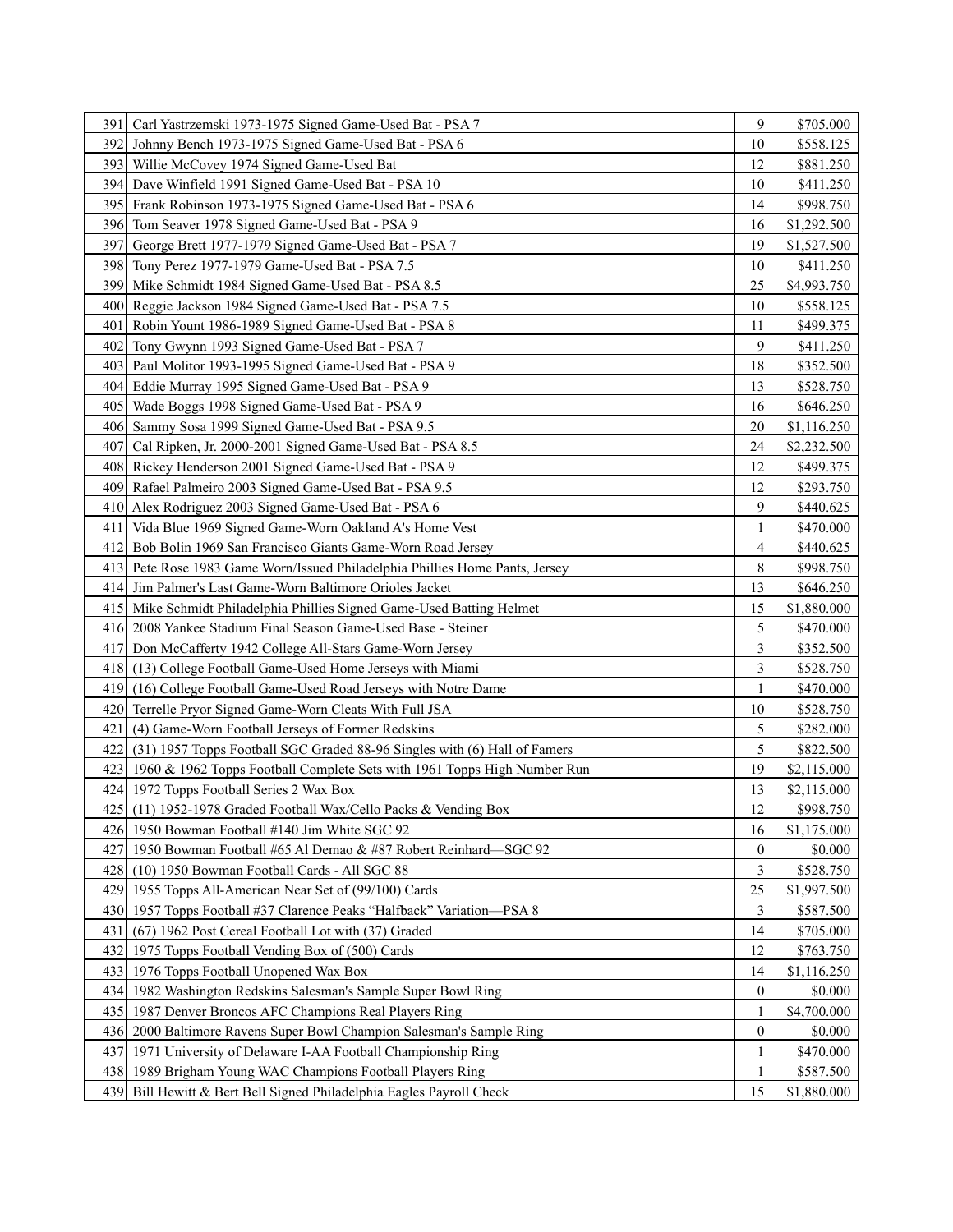|      | 440   1956 Look All-American Signed Football with Brown & Hornung                          | 3                | \$352.500   |
|------|--------------------------------------------------------------------------------------------|------------------|-------------|
| 441  | 1965 Cleveland Browns and 1968 Baltimore Colts Team-Signed Footballs With Full JSA         | 9                | \$381.875   |
| 4421 | Jim Brown, Walter Payton & Johnny Unitas Single-Signed Footballs with Inscriptions         | 18               | \$1,527.500 |
|      | 443   Dallas Cowboys Signed Framed Display Lot of (7) With Landry and Staubach             | 5                | \$411.250   |
| 444  | (12) College Football Mini-Helmets Signed by Heisman Winners                               | 11               | \$705.000   |
| 445  | (18) Signed Gateway Cachets With (3) Montana and Namath                                    | 7                | \$323.125   |
| 446  | (22) Autographed Leather Mini-Helmets With Graham and Hutson                               | 20               | \$4,112.500 |
| 447  | (18) Multi-Signed Mini-Helmets With Packers, Browns and Chicago Cardinals                  | 15               | \$1,116.250 |
| 448  | (20) Signed Full-Size and Mini Football Helmets With Montana, Brown, Unitas and Namath     | 15               | \$1,175.000 |
| 4491 | (31) Super Bowl MVP Single-Signed Footballs with Inscriptions                              | 17               | \$2,467.500 |
| 4501 | (50) Single-Signed Mini-Helmets - All Hall of Famers With Unitas and Namath                | 20               | \$2,702.500 |
| 451  | 1969-70 Topps Basketball Set of (99) plus Singles (244)                                    | 19               | \$1,057.500 |
|      | 452   1969-70 Topps Basketball Complete Set (99/99) & 1970-71 Topps Stars                  | 14               | \$822.500   |
| 4531 | (825+) 1970-71 Topps Basketball Singles—Loaded                                             | 9                | \$1,057.500 |
|      | 454 1975-76 Topps Basketball Vending Box                                                   | 6                | \$411.250   |
|      | 455 (2) 1990s Chicago Bulls Salesman Sample Championship Rings                             | $\overline{0}$   | \$0.000     |
|      | 456 1986-87 Fleer Basketball Complete Set of (132) Cards with Stickers—PSA 8 Jordan Rookie | 13               | \$1,057.500 |
| 457  | Michael Jordan Rookie Card Lot of (4) - All Graded 9                                       | 22               | \$1,410.000 |
|      | 458 1984 USA Olympic Basketball Team Signed Display With Jordan & Ewing                    | $\overline{c}$   | \$323.125   |
| 459  | Jordan and Kobe UDA Signed Jerseys                                                         | 13               | \$822.500   |
|      | 460 1953 Parkhurst Hockey Starter Set of 50                                                | 15               | \$2,115.000 |
| 461  | (5) 1958-1962 Topps & Parkhurst Hockey PSA Graded Lot                                      | 11               | \$499.375   |
|      | 462 1961-62 Salada Coins & 1964 Coca-Cola Caps Near Sets                                   | 6                | \$499.375   |
| 4631 | (22) 1963 Topps High-Grade Hockey Card Lot with (7) Graded                                 | 16               | \$763.750   |
| 4641 | (6) 1965-1969 Topps & OPC Hockey High Grade Lot of PSA Cards                               | 18               | \$940.000   |
|      | 465 1968-69 & 1971-72 Topps Hockey Complete Sets                                           | 20               | \$1,527.500 |
| 4661 | (2175+) 1934-1985 Topps/O-Pee-Chee/Parkhurst Hockey Collection with Numerous Stars         | 14               | \$998.750   |
|      | 467 1976-77 Topps Hockey Unopened Wax Box                                                  | 4                | \$440.625   |
|      | 468 1940s Colgate University Hockey Sweater                                                | 6                | \$499.375   |
|      | 469 1887 Buchner Gold Coin Jack McGeachy SGC 60                                            | 9                | \$270.250   |
|      | 470 T206 Ty Cobb Red Back - PSA Graded Good+ 2.5                                           | 16               | \$646.250   |
| 471  | 1948 Leaf #79 Jackie Robinson Rookie PSA 3.5                                               | 18               | \$646.250   |
|      | 472 1952 Topps #49 Johnny Sain with Joe Page Bio PSA Graded EX+ 5.5                        | 19               | \$940.000   |
|      | 473 1954 Dan Dee Potato Chips Gil Hodges - SGC Graded 86 NM+ 7.5                           | 13               | \$705.000   |
|      | 474 1956 Topps #135 Mickey Mantle PSA 6                                                    | 9                | \$587.500   |
|      | 475   1963 Fleer #42 Sandy Koufax (PSA 7) & #56 Roberto Clemente (PSA 8)                   | 6                | \$323.125   |
|      | 476 1969 Topps Super #41 Pete Rose PSA Graded NM-MT+ 8.5                                   | 10               | \$246.750   |
|      | 477 1963 World Series Game 2 Full Ticket                                                   |                  | \$176.250   |
| 478  | (2) New York Mets World Series Clinching Ticket Stubs - both PSA Graded                    | $\boldsymbol{0}$ | \$0.000     |
| 479  | (9) 1909-1914 B18 Blankets $&$ S74 Silks with Johnson                                      | 8                | \$235.000   |
|      | 480 (165) 1951 Bowman Baseball Singles with (29) High Numbers                              | 13               | \$646.250   |
| 481  | 1962 Post Cereal Full Uncut back Panel with Killebrew & Mathews                            |                  | \$176.250   |
| 482  | 1963 Bazooka Complete Box With Mays Panel                                                  | 14               | \$293.750   |
| 4831 | (8) 1970-1977 Kellogg's Baseball Factory Sets                                              | 19               | \$646.250   |
|      | 484 1979 Topps Baseball Wax Box                                                            | 6                | \$270.250   |
|      | 485 Ty Cobb 1921-1931 Hillerich & Bradsby Store Model Bat                                  | 25               | \$705.000   |
|      | 486 1967 New York Yankees Mother's Day Pendant-Mantle 500 Home Run                         | 14               | \$528.750   |
| 487  | (6) 1930s-1950s New York Yankees and Giants Programs                                       | 5                | \$211.500   |
| 488  | Brooklyn/Los Angeles Dodgers Early-1960s Champions Scarf                                   | $\boldsymbol{0}$ | \$0.000     |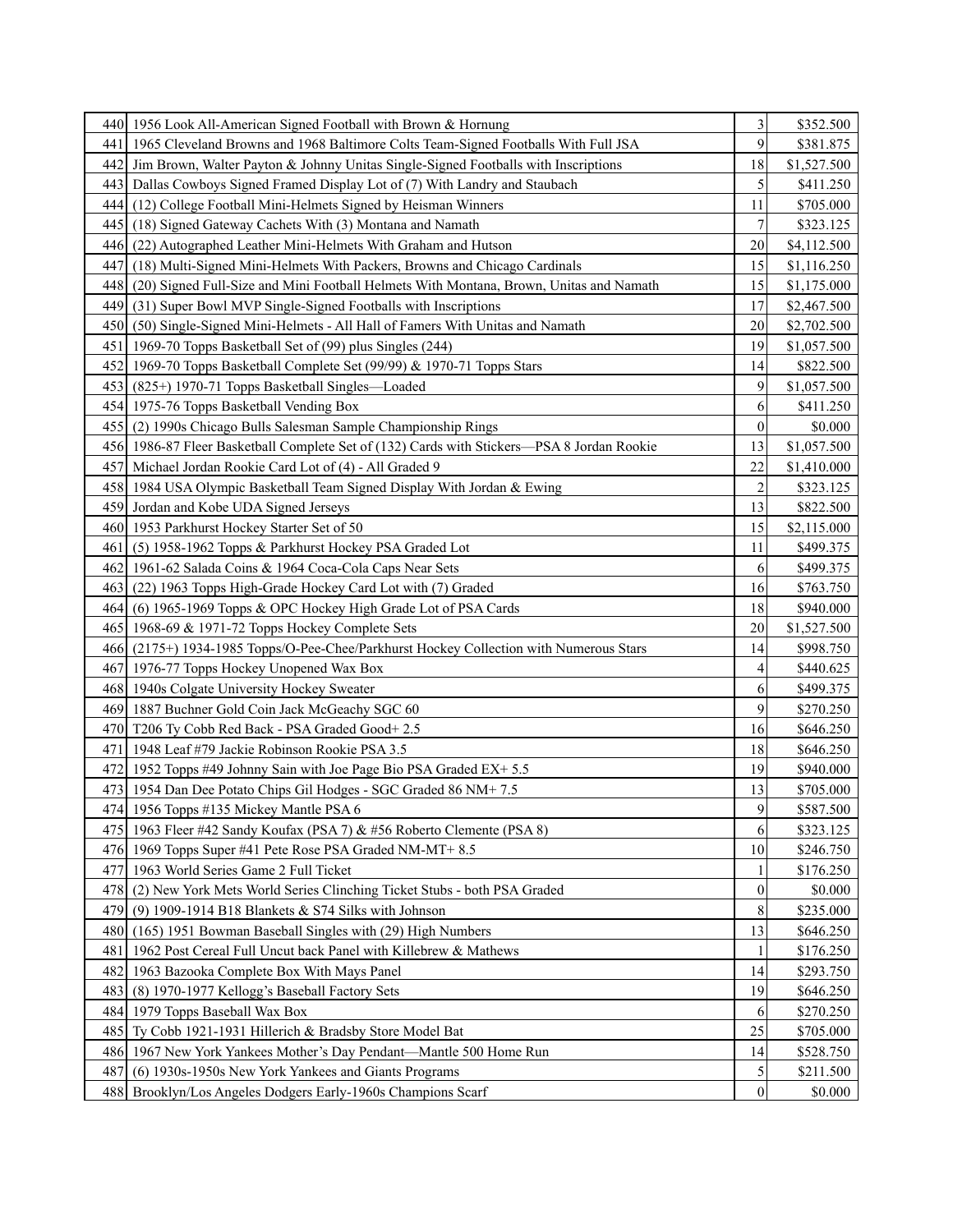| 489              | (88) 1961 Jay Publishing Team Photo Packs                                                      | 6                       | \$199.750    |
|------------------|------------------------------------------------------------------------------------------------|-------------------------|--------------|
|                  | 490 Three Rivers Stadium Original Chrome & Steel Turnstile                                     | 7                       | \$258.500    |
| 491              | (6) 1963 Hall of Fame Busts with Mathewson & Wagner                                            | 3                       | \$141.000    |
|                  | 492 1909 Pittsburgh Pirates "Pirate Ship" Cabinet                                              | 9                       | \$211.500    |
| 4931             | (17) Vintage and Reproduction Baseball Display Items                                           | 3                       | \$141.000    |
|                  | 494 1946 Brooklyn Dodgers Team-Signed Baseball with Medwick & Reese with Full JSA              | 4                       | \$499.375    |
|                  | 495 1988 New York Yankees Ball Signed by (8) With Billy Martin and Full JSA                    | 3                       | \$176.250    |
|                  | 496 Nolan Ryan Signed Game-Used Baseball From 1993 Ryan vs. Ventura Game                       | 21                      | \$705.000    |
|                  | 497 Multi-Signed Negro League Bat with (38) Signatures                                         | 12                      | \$223.250    |
|                  | 498 (3) Derek Jeter & A-Rod Signed Bats                                                        | 10                      | \$881.250    |
|                  | 499 Ken Griffey, Jr. Signed Hand-Painted Jersey and Bat - Both UDA                             | 18                      | \$499.375    |
|                  | 500 (2) Ken Griffey, Jr. UDA All-Star Signed Jerseys                                           | 7                       | \$258.500    |
| 501              | Gil Hodges Signed George Brace Photograph With Full JSA                                        | 1                       | \$235.000    |
|                  | 502 Roger Maris Signed 8x10 Photograph                                                         | 25                      | \$998.750    |
|                  | 503   1941 World Series Program Signed by (21) With DiMaggio, Dickey and Rizzuto - Full JSA    | 11                      | \$470.000    |
|                  | 504 (4) "Yankee Legends" Prints Signed by DiMaggio With Full PSA/DNA                           | 4                       | \$440.625    |
|                  | 505 Vintage Baseball Digest Signed Lot of (7) HOFers                                           | 4                       | \$164.500    |
|                  | 506 Gene Tunney, Jess Willard & Mickey Cochrane Signed Drink Coaster                           | $\overline{c}$          | \$188.000    |
| 507 <sub>1</sub> | (31) Vintage Sports Books with Babe Ruth and Jackie Robinson                                   | 6                       | \$188.000    |
| 508 <sub>1</sub> | Cal Ripken/Brett Favre Dual-Signed Limited Edition "Ironmen" Bat                               | 10                      | \$282.000    |
| 509              | (4) 1973-1974 Fleer Football & Basketball Patches Wax Boxes                                    | 10                      | \$223.250    |
|                  | 510 (4000+) 1966-1978 Multi-Sport Topps Singles Collection with (2000+) Strat-o-matic Baseball | 5                       | \$235.000    |
|                  | 511   1952 Fischer's Bread Tommy Thompson Bread Label                                          | $\overline{c}$          | \$129.250    |
|                  | 512 Circa 1950s Kail "Lincoln-Northeast" Football Bank                                         |                         | \$117.500    |
|                  | 513 (148) Vintage Philadelphia Eagles Photographs                                              | 6                       | \$270.250    |
|                  | 514 1970 Kellogg's Football Factory Set                                                        | 10                      | \$258.500    |
|                  | 515 (5) 1958-1977 Jim Brown Singles with Rookie                                                | 4                       | \$282.000    |
|                  | 516 (4) 1981-1987 Topps Football Vending Boxes                                                 | 11                      | \$440.625    |
| 517 <sub>1</sub> | Chuck Evans Signed 2000 Baltimore Ravens Presentation Football                                 | 9                       | \$211.500    |
|                  | 518 1969-70 Topps Basketball Rulers Complete Set of (23) Posters                               | 29                      | \$1,997.500  |
|                  | 519 (3) New York Knicks Autographed Replica Jerseys with DeBuscchere                           | 14                      | \$282.000    |
| 520 <sub>1</sub> | (6) 1980-81 Topps & 1986-87 Fleer Basketball Wax Packs-All GAI                                 | 8                       | \$440.625    |
| 521              | Muhammad Ali Framed Display With Signed Cachet                                                 | 3                       | \$199.750    |
|                  | 522 Wayne Gretzky/Brett Hull Lot of (4) Signed Items                                           | $\overline{\mathbf{4}}$ | \$152.750    |
|                  | 523   1913 T230 Pan Handle Scrap Duke Kahanamoku PSA 3                                         | 14                      | \$381.875    |
|                  | 524 (130) 1913 T230 Pan Handle Scrap "World Champions" Singles                                 | 14                      | \$381.875    |
|                  | 525 Abolitionist John Brown CDV                                                                | 5                       | \$164.500    |
|                  | 526 Native American & Bill Cody Silks Collection of (9)                                        | 8                       | \$246.750    |
|                  | 527 1966 Topps Funny Ring Complete Set of (24) Cards                                           | 12                      | \$499.375    |
|                  | 528 1933 Goudey #106 Napoleon Lajoie PSA 4                                                     | 15                      | \$22,325.000 |
|                  | 529 1933 Goudey #144 Babe Ruth PSA 6                                                           | 14                      | \$4,112.500  |
|                  | 530 1933 Goudey #160 Lou Gehrig PSA 6                                                          | 13                      | \$2,350.000  |
|                  | 531 1933 Goudey #53 Babe Ruth PSA 5                                                            | 16                      | \$5,287.500  |
|                  | 532 1933 Goudey #149 Babe Ruth PSA 5                                                           | 11                      | \$3,231.250  |
|                  | 533 1933 Goudey #181 Babe Ruth PSA 5                                                           | 9                       | \$3,231.250  |
|                  | 534 1933 Goudey #92 Lou Gehrig PSA 5                                                           | 18                      | \$1,527.500  |
|                  | 535 1933 Goudey #1 Benny Bengough PSA 7                                                        | 10                      | \$4,112.500  |
|                  | 536 (24) 1933 Goudey Low Number Lot - All Graded PSA EX-MT 6 with HOFers                       | 15                      | \$2,702.500  |
|                  | 537 1933 Goudey #22 Pie Traynor PSA 7                                                          | $\overline{9}$          | \$705.000    |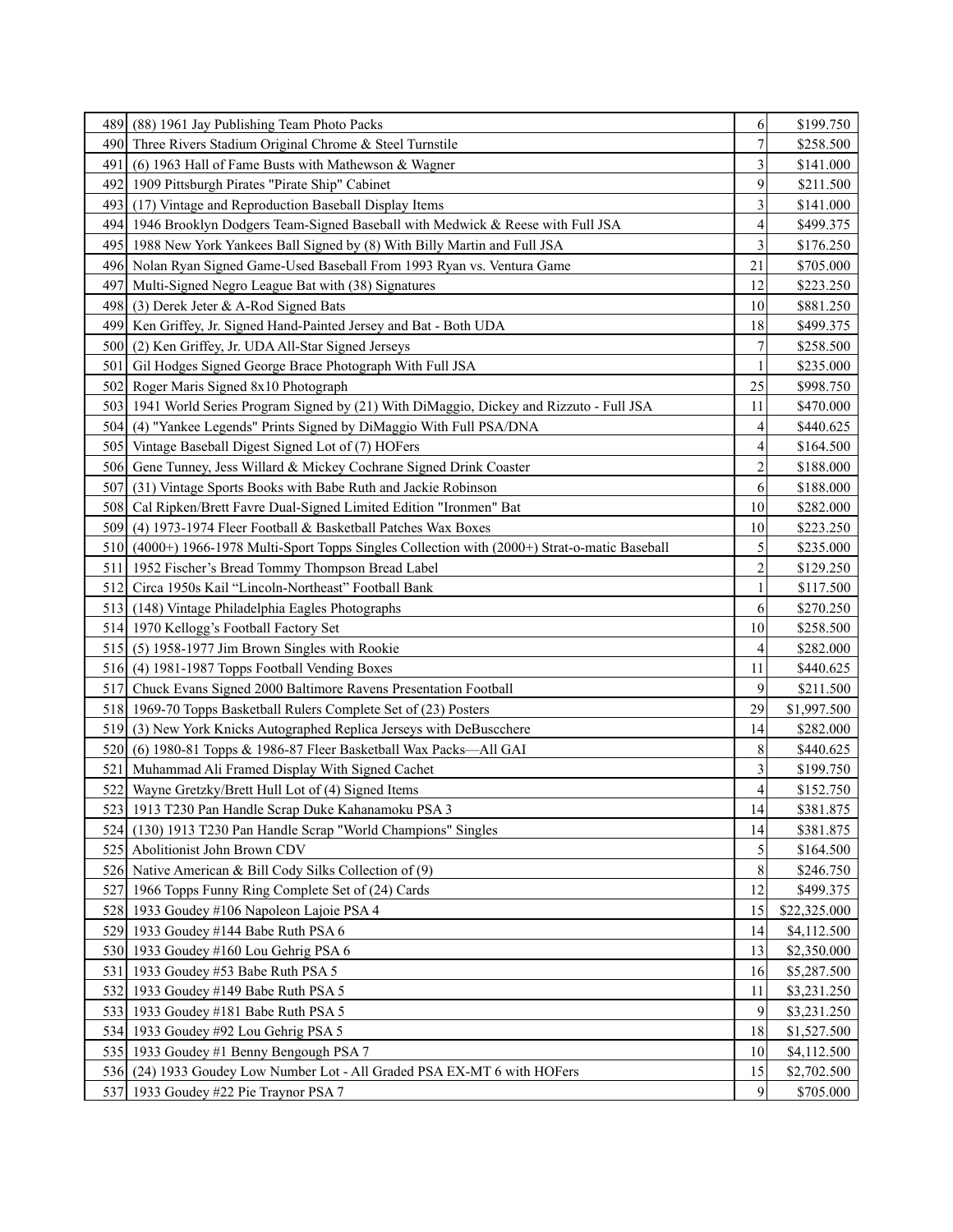|                  | 538 1933 Goudey #25 Paul Waner PSA 7                                                         | 9              | \$763.750    |
|------------------|----------------------------------------------------------------------------------------------|----------------|--------------|
|                  | 539 1933 Goudey #31 Tony Lazzeri PSA 7                                                       | 7              | \$822.500    |
|                  | 540 1933 Goudey #51 Charlie Grimm PSA 7                                                      | 3              | \$258.500    |
|                  | 541   1933 Goudey #76 Mickey Cochrane PSA 7                                                  | 9              | \$499.375    |
|                  | 542 1933 Goudey #158 Moe Berg PSA 7                                                          | 9              | \$470.000    |
|                  | 543 1933 Goudey #202 Gabby Hartnett PSA 7                                                    | 6              | \$352.500    |
|                  | 544 1933 Goudey #222 Charley Gehringer PSA 7                                                 | 10             | \$705.000    |
|                  | 545   1933 Goudey #223 Dizzy Dean PSA 6                                                      | 13             | \$587.500    |
|                  | 546 1933 Goudey #240 Hal Schumacher PSA 7                                                    |                | \$235.000    |
|                  | 547 Both 1933 Goudey Jimmy Foxx Versions—Both PSA 5                                          | 12             | \$881.250    |
|                  | 548 (2) 1933 Goudey Mel Ott PSA 6 Versions                                                   | 10             | \$763.750    |
|                  | 549 (2) 1933 Goudey Bill Terry PSA 6 Versions                                                | 4              | \$381.875    |
|                  | 550 (2) 1933 Goudey Carl Hubbell PSA Graded Cards                                            | 9              | \$440.625    |
|                  | 551   1933 Goudey #35 Al Simmons & #49 Frank Frisch—Both PSA 6.5                             | 15             | \$705.000    |
|                  | 552 1933 Goudey #89 Tris Speaker & #188 Rogers Hornsby—Both PSA 6                            | 10             | \$822.500    |
|                  | 553 1933 Goudey #211 Hack Wilson & #220 Lefty Grove—Both PSA 6                               | 7              | \$705.000    |
|                  | 554 (3) 1933 Goudey Joe Cronin Versions—All PSA 7                                            | 10             | \$705.000    |
|                  | 555 (4) 1933 Goudey Low Population PSA 7 Graded Cards                                        | 11             | \$528.750    |
|                  | 556 (6) 1933 Goudey Tougher Low Numbers—All PSA 7                                            | 14             | \$1,116.250  |
| 5571             | (6) 1933 Goudey New York Yankees PSA 7 Cards with Sewell                                     | 15             | \$1,116.250  |
| 558              | (6) 1933 Goudey Washington Senators Singles with Manush—All PSA 7                            | 4              | \$646.250    |
| 559              | (6) 1933 Goudey Minor Leaguers—All PSA 7                                                     | 5              | \$646.250    |
|                  | 560 (7) 1933 Goudey Brooklyn Dodgers & New York Giants Singles—All PSA 7                     | 6              | \$763.750    |
| 561 <sub>1</sub> | (7) 1933 Goudey Chicago Cubs & White Sox Cards All PSA 7                                     | 6              | \$763.750    |
|                  | 562 (7) 1933 Goudey Minor Leaguers—All PSA 6                                                 | 3              | \$381.875    |
|                  | 563 (9) 1933 Goudey Baseball PSA 7 Singles                                                   | 6              | \$881.250    |
|                  | 564 (9) 1933 Goudey Philadelphia Phillies & Athletics—All PSA 6                              | 6              | \$528.750    |
|                  | 565 (10) 1933 Goudey St. Louis Cardinals & Browns—All PSA 6                                  | 9              | \$646.250    |
|                  | 566 (11) 1933 Goudey Ohio Valley Singles—All PSA 7                                           | 15             | \$1,645.000  |
|                  | 567 (12) 1933 Goudey Boston Red Sox & Braves—All PSA 6                                       | 8              | \$822.500    |
|                  | 568 (12) 1933 Goudey Chicago Cubs & White Sox Lot - All PSA Graded EX-MT 6                   | 9              | \$881.250    |
|                  | 569 (13) 1933 Goudey "Ohio Valley" Area Group—All PSA 6                                      | 8              | \$822.500    |
|                  | 570 (17) 1933 Goudey Baseball PSA 5 Graded Singles with (7) Hall of Famers including Hornsby | 12             | \$1,762.500  |
| 5711             | (18) 1933 Goudey Washington Senators PSA 6 Grouping                                          | 11             | \$1,175.000  |
|                  | 572 (21) 1933 Goudey PSA Graded Lot with (6) Hall of Famers                                  | $18\,$         | \$1,116.250  |
|                  | 573 (21) 1933 Goudey New York Area Collection—All PSA 6                                      | 16             | \$1,645.000  |
|                  | 574 1948 Bowman #6 Yogi Berra Rookie PSA 8                                                   | 18             | \$1,292.500  |
|                  | 575 1948 Bowman #8 Phil Rizzuto Rookie PSA 8                                                 | 10             | \$705.000    |
|                  | 576 1948 Bowman #36 Stan Musial Rookie PSA 7                                                 | 11             | \$646.250    |
|                  | 577 1948 Bowman #38 Red Schoendienst Rookie PSA 8                                            | 10             | \$881.250    |
|                  | 578 1948 Bowman #47 Bobby Thomson Rookie PSA 8                                               | 8              | \$411.250    |
|                  | 579 (3) 1948 Bowman Baseball Hall of Famers—All PSA 8                                        | 10             | \$763.750    |
| 580              | (3) 1948 Bowman Baseball Low Population Singles—All PSA 8                                    | 6              | \$705.000    |
| 581              | (14) 1948 Bowman Baseball High-Grade Cards-All PSA 8                                         | 13             | \$2,232.500  |
| 582              | (23) 1948 Bowman Baseball PSA 7 Graded Singles                                               | 10             | \$1,410.000  |
|                  | 583 1951 Bowman #253 Mickey Mantle - PSA 7                                                   | 10             | \$11,750.000 |
|                  | 584 1951 Bowman #305 Willie Mays Rookie PSA 7                                                | 13             | \$4,112.500  |
|                  | 585 1951 Bowman #1 Whitey Ford Rookie PSA 7                                                  | 14             | \$1,997.500  |
|                  | 586 1951 Bowman #165 Ted Williams PSA 7                                                      | 7 <sup>1</sup> | \$499.375    |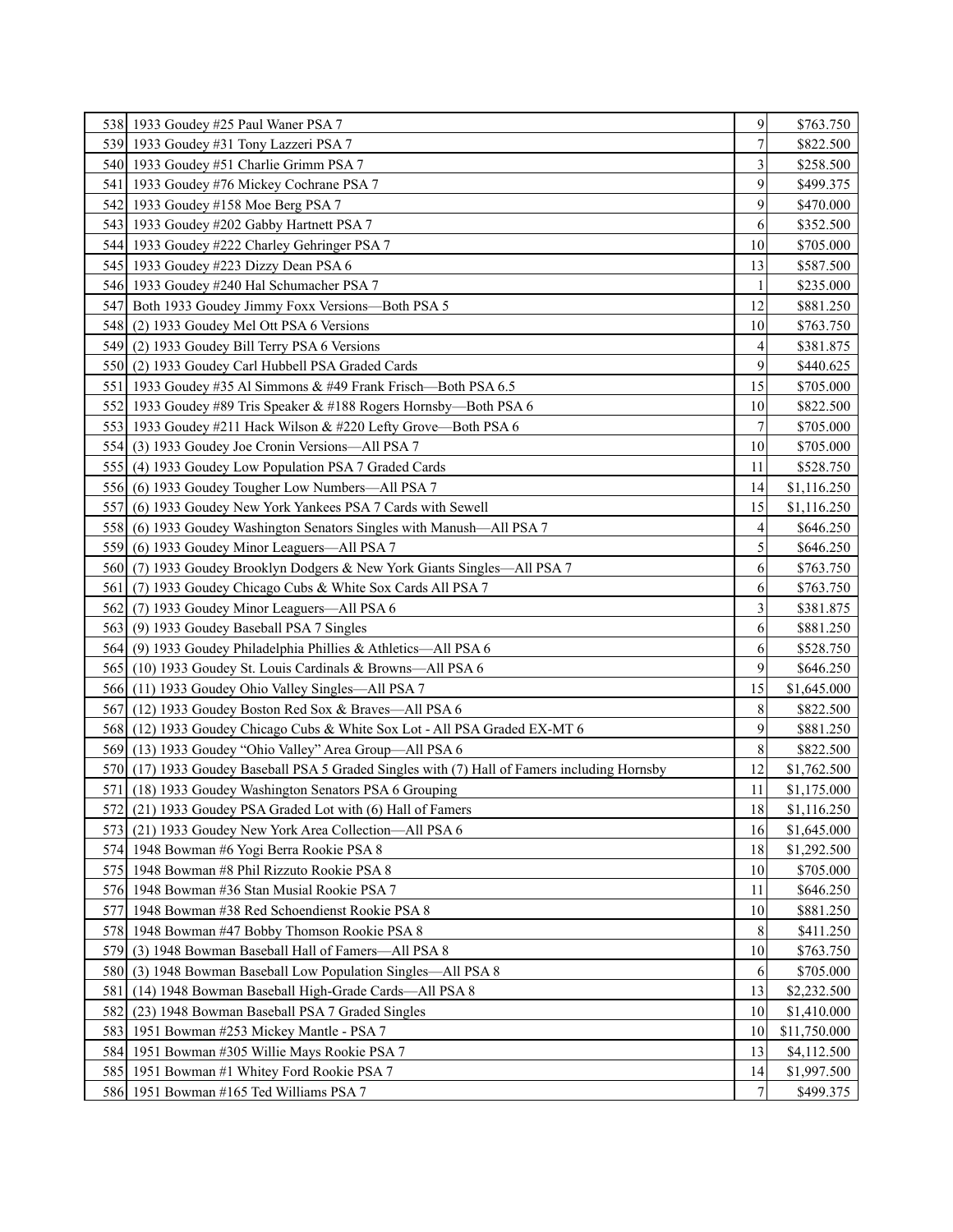| 587              | (6) 1951 Bowman High Number Stars-All PSA 8                                               | 12               | \$998.750   |
|------------------|-------------------------------------------------------------------------------------------|------------------|-------------|
| 588I             | (7) 1951 Bowman Brooklyn Dodgers Cards—All PSA 8                                          | 13               | \$881.250   |
| 589              | (7) 1951 Bowman New York Giants PSA 8 Singles                                             | 5                | \$293.750   |
|                  | 590 (7) 1951 Bowman Boston Braves Cards with Spahn—All PSA 8                              | 7                | \$646.250   |
| 591              | (7) 1951 Bowman Cleveland Indians with Feller—All PSA 7 & 8                               | 8                | \$499.375   |
| 592 I            | (7) 1951 Bowman St. Louis Cardinals High-Grade Singles-All PSA 8                          | 8                | \$470.000   |
| 5931             | (7) 1951 Bowman Chicago White Sox Singles—All PSA 8                                       | 10               | \$558.125   |
| 594I             | (8) 1951 Bowman Baseball Hall of Famers & Stars—All PSA 7                                 | 10               | \$763.750   |
|                  | 595 (8) High-Grade 1951 Bowman New York Yankees Cards—All PSA 8                           | 15               | \$998.750   |
|                  | 596 (10) 1951 Bowman New York Yankees Singles—All PSA 7                                   | 12               | \$705.000   |
| 597I             | (10) Sharp 1951 Bowman Brooklyn Dodgers Cards—All PSA 7 or 8                              | 16               | \$940.000   |
| 5981             | (20) 1951 Bowman Philadelphia Phillies PSA 7 & 8 Graded Cards                             | 11               | \$646.250   |
| 5991             | (17) 1951 Bowman Baseball High Numbers—All PSA 8                                          | 17               | \$2,232.500 |
| 600 <sub>1</sub> | (39) 1951 Bowman Baseball High Numbers—All PSA 7                                          | 13               | \$2,585.000 |
| 601              | (43) 1951 Bowman Baseball High-Grade Cards-All PSA 8                                      | 12               | \$2,115.000 |
|                  | 602 (118) 1951 Bowman Baseball PSA 7 Graded Cards with Hall of Famers & Stars             | 14               | \$3,231.250 |
|                  | 603   1952 Topps Baseball #1 Andy Pafko Black Back - PSA 5                                | 8                | \$646.250   |
|                  | 604 (24) 1952 Topps Baseball SGC Graded Singles with Stars                                | $\overline{c}$   | \$470.000   |
|                  | 605 1953 Topps Baseball #82 Mickey Mantle (SGC 40) & Willie Mays (SGC 50)                 | 12               | \$1,057.500 |
|                  | 606 (12) 1953 Topps Baseball PSA High-Grade Singles                                       | 12               | \$822.500   |
| 6071             | (6) 1953-1967 Topps Baseball Hall of Famers-All SGC                                       | 12               | \$998.750   |
|                  | 608 1959 Topps Baseball Group of (5) PSA 8 Graded Cards with Mays                         | 10               | \$1,527.500 |
|                  | 609 1954 Bowman #65 Mickey Mantle PSA 7                                                   | 12               | \$940.000   |
|                  | 610 1954 Bowman #66 Ted Williams PSA 5                                                    | 18               | \$1,116.250 |
|                  | 611 1956 Topps #188 White Sox Team PSA 9—None Better                                      | $\boldsymbol{0}$ | \$0.000     |
|                  | 612 1958 Topps #150 Mickey Mantle PSA NM 7                                                | 11               | \$646.250   |
|                  | 613 1959 Topps #10 Mickey Mantle PSA NM-MT 8                                              | 14               | \$1,410.000 |
|                  | 614 1959 Topps #514 Bob Gibson RC PSA NM-MT 8                                             | 6                | \$705.000   |
|                  | 615 Very Tough 1962 Salada Coins #53 Jackie Brandt "Orioles" Variation-PSA 5              | 15               | \$822.500   |
|                  | 616 1963 Topps #537 Pete Rose RC PSA NM 7                                                 | 10               | \$587.500   |
|                  | 617 (13) 1960 Topps Baseball PSA 7 Graded Stars with (2) Mantle                           | 9                | \$1,292.500 |
|                  | 618 (16) 1961 Topps Baseball PSA 7 & 8 Graded Stars with (5) Mantle's                     | 21               | \$1,762.500 |
|                  | 619 (135) 1962-1967 Topps Graded Lot - All PSA 6-8                                        | 11               | \$587.500   |
|                  | 620 (22) 1949-1972 Topps & Bowman Baseball PSA Graded Cards with Stars                    | 20               | \$1,175.000 |
|                  | 621 (13) 1962 Topps Baseball Stars with Mantle—All PSA 7                                  | 19               | \$1,645.000 |
|                  | 622 (35) 1963 Fleer Baseball PSA Graded & Ungraded Lot                                    | 3                | \$258.500   |
|                  | 623 (9) 1966 Topps Baseball PSA 7-8 Graded Stars with Mantle                              | 14               | \$822.500   |
|                  | 624 1967 Topps #581 Tom Seaver Rookie PSA 8                                               | 9                | \$822.500   |
| 6251             | (10) 1967 Topps Baseball Hall of Famers & Stars—All PSA 7 or 8                            | 20               | \$1,057.500 |
|                  | 626 1968 Topps #177 Nolan Ryan Rookie PSA 7                                               | $\boldsymbol{7}$ | \$440.625   |
|                  | 627 (12) 1968 Topps Baseball Hall of Famers & Team Cards—All PSA 7 or 8                   | 17               | \$1,116.250 |
|                  | 628 (13) 1969 Topps Baseball PSA 7-9 Graded Stars with Mantle & Jackson RC                | 28               | \$1,997.500 |
|                  | 629 (15) 1970 Topps Baseball PSA 7-9 Star & Team Cards with PSA 9 Bench                   | 18               | \$1,116.250 |
| 630 <sub>l</sub> | $(115)$ 1952-1975 Topps and Bowman PSA Graded Lot - With $(3)$ PSA 10                     | 14               | \$646.250   |
| 631              | (105) 1970-1983 Kellogg's Baseball PSA Graded 7-9 Singles with Several Stars              | 13               | \$587.500   |
| 6321             | (80) 1981-1990 Baseball PSA Graded Stars with (4) Ripken                                  | 7                | \$470.000   |
|                  | 633 (40) 1971-1975 Topps Baseball Graded Stars Collection with Schmidt Rookie—All PSA 8-9 | 27               | \$1,997.500 |
| 634 <sub>l</sub> | (61) 1975-1980 Topps Baseball PSA 8-10 Graded Collection with Many Stars                  | 19               | \$1,175.000 |
|                  | 635 1939 Play Ball Complete Set (161/161)                                                 | 12               | \$2,232.500 |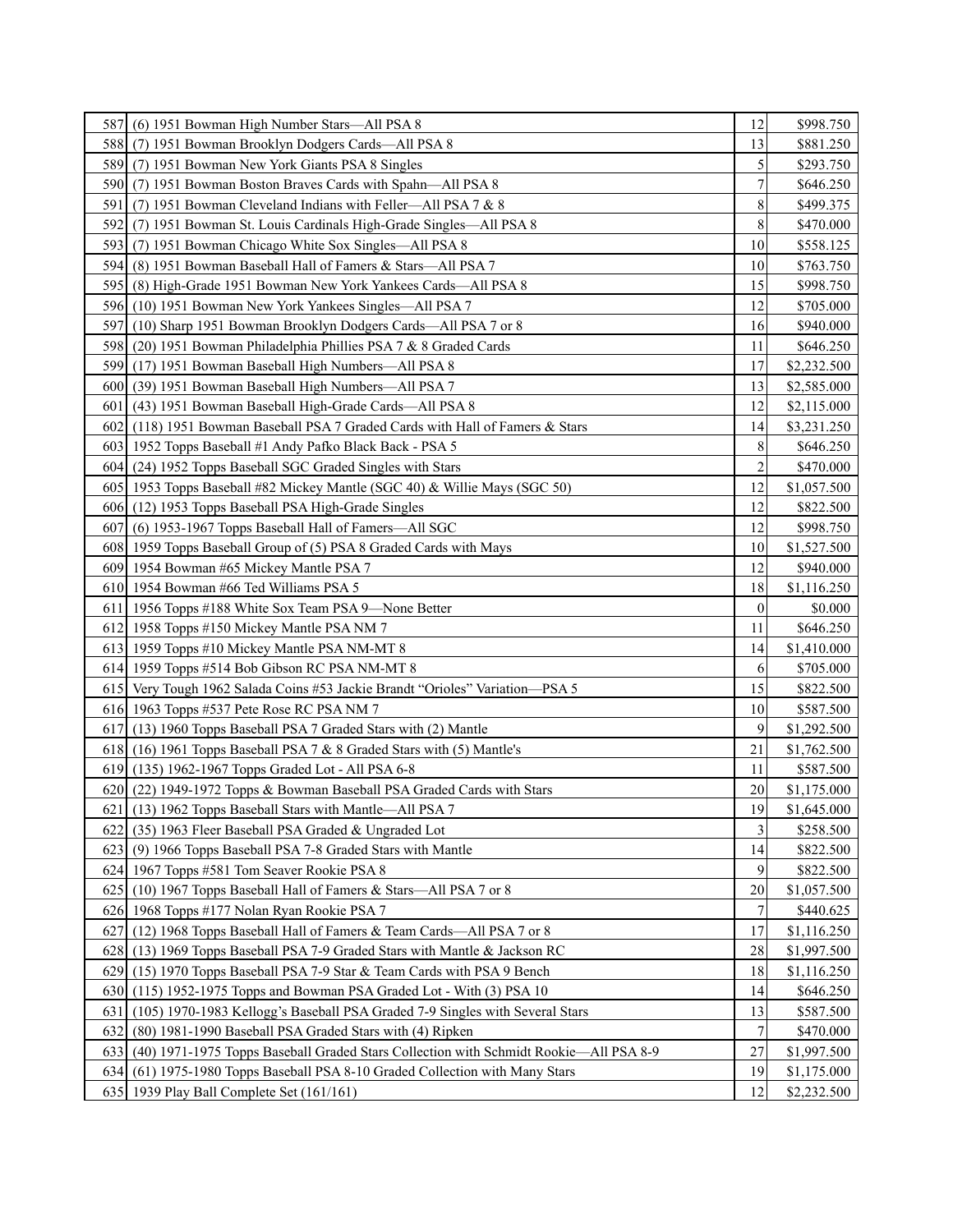|                  | 636 1940 Play Ball Near Set of (239/240) Cards                                        | 17 | \$2,585.000 |
|------------------|---------------------------------------------------------------------------------------|----|-------------|
|                  | 637 1940 Play Ball #225 Shoeless Joe Jackson SGC 60                                   | 21 | \$1,292.500 |
|                  | 638 1941 Play Ball Complete Set (72/72)                                               | 16 | \$2,467.500 |
|                  | 639 1960 Post Cereal Complete Set of (5) with Mantle                                  | 10 | \$998.750   |
|                  | 640 1962 Salada Baseball Near Master Set of (262/265) Coins                           | 20 | \$1,292.500 |
| 641              | 1963 Topps Baseball Complete Set (576/576) & Peel-Offs Near Set (44/46)               | 20 | \$2,467.500 |
| 642              | 1967 Topps Baseball Complete Set of (609) Cards with (2) Variations                   | 24 | \$2,232.500 |
| 6431             | 1961 Bazooka Baseball Complete Set of (12) Panels                                     | 8  | \$1,057.500 |
| 644 I            | 1963-1965 Bazooka Baseball Near Sets                                                  | 14 | \$998.750   |
|                  | 645 1966 Bazooka Panel Near-Set of (14/16)                                            | 15 | \$940.000   |
|                  | 646 1968 Bazooka Baseball Full Box Near Set of (14/15)                                | 23 | \$5,581.250 |
|                  | 647   1930 Cracker Jack PR4 Complete Set - Framed                                     | 20 | \$998.750   |
|                  | 648 1938 Our National Game Pin Complete Set (30) with Original Backings               | 4  | \$558.125   |
|                  | 649 1969 Topps Baseball Set (664)                                                     | 17 | \$1,762.500 |
|                  | 650 1970 Topps Baseball Complete Set (752/752)                                        | 18 | \$1,057.500 |
|                  | 651 1970 Kellogg's Baseball Complete Set (75/75)—All PSA 9 or 10                      | 15 | \$998.750   |
|                  | 652 1971 Topps Baseball Complete Set of (752) Cards                                   | 9  | \$763.750   |
|                  | 653 1971 Bazooka Baseball Lot of (156) With Unnumbered Set and Numbered Near-Set      | 17 | \$646.250   |
|                  | 654 (11) 1974-1980 Topps Baseball Complete Sets                                       | 19 | \$1,645.000 |
|                  | 655 (32) 1979-1983 Kellogg's Baseball Factory Sets                                    | 12 | \$558.125   |
|                  | 656 1971 Kellogg's Unopened Complete Set of (75) Packs                                | 20 | \$2,232.500 |
|                  | 657 1970-1983 Kellogg's Baseball Hoard with (41) Complete/Near Sets & (540+) Singles  | 12 | \$1,116.250 |
|                  | 658 (64) 1978-1993 Baseball Complete Sets                                             | 10 | \$881.250   |
|                  | 659 (15) 1984-1991 Topps/Bowman & Fleer Tiffany Factory Sets                          | 10 | \$646.250   |
|                  | 660 (19) 1914 B18 Blankets with Cobb & (2) Stengel                                    | 14 | \$528.750   |
| 661              | 1933 Goudey & Diamond Star Collection of (48) with (19) HOFers                        | 15 | \$1,057.500 |
| 662              | (115+) 1933-1949 Baseball Card Grab Bag with Ruth                                     | 13 | \$881.250   |
| 663              | $(240+)$ 1909-1975 Baseball Shoebox Collection with (11) T206 & Mantle                | 7  | \$1,057.500 |
|                  | 664 1951 Fischer's Bread for Energy Partial Set of (15) Labels                        | 6  | \$1,527.500 |
|                  | 665 Massive 1954 Topps Baseball Lot of (423) With (5) T. Williams and (9) J. Robinson | 22 | \$2,467.500 |
|                  | 666 Impressive 1955 Topps Baseball Lot of (498) With Williams, Koufax and Clemente    | 20 | \$2,585.000 |
| 667              | 1952, 1953 and 1956 Topps Baseball Card Lot of (430)                                  | 16 | \$1,997.500 |
|                  | 668 (685+) 1953-1965 Topps & Bowman Baseball Shoebox Collection                       | 11 | \$1,057.500 |
| 669              | (690+) 1959-1969 Topps Baseball Singles with (22) Mantle                              | 16 | \$2,232.500 |
|                  | 670 (1150+) 1952-1971 Topps & OPC Baseball Collection with Mantle                     | 21 | \$1,645.000 |
| 6711             | $(650+)$ 1948-1955 Bowman Baseball Collection                                         | 9  | \$1,116.250 |
| 672              | (190+) 1950-1952 Bowman Baseball High & Low Numbers                                   | 5  | \$763.750   |
| 673              | (3) 1950-1954 Bowman Baseball Starter Sets                                            | 7  | \$822.500   |
|                  | 674 (197) 1952-1956 Topps Baseball Group                                              | 14 | \$705.000   |
| 675              | $(620+)$ 1961 Topps Baseball Cards with Stars                                         | 8  | \$528.750   |
| 676 <sup>1</sup> | (230) 1953-1964 Topps Baseball High Numbers                                           | 9  | \$381.875   |
| 677              | 1956-1964 Kahn's Weiners Cincinnati Reds Lot (70)                                     | 10 | \$470.000   |
| 678              | (2) 1975 Topps Baseball Proof Panels with Brett RC & Yount RC                         | 8  | \$270.250   |
| 679              | (250+) 1951-1989 Baseball Shoebox Collection with Clemente RC                         | 10 | \$940.000   |
| 680              | (1200+) 1961-Modern Baseball Shoebox Collection with Many Stars                       | 10 | \$499.375   |
| 681              | 2000 Upper Deck Yankees Master Collection with Jeter Auto/Jersey                      | 14 | \$822.500   |
| 682              | 2000 Fleer Showcase Sweet Sigs Complete Set of (10) Certified Autographs              | 9  | \$381.875   |
|                  | 683   2001 Sweet Spot Signatures Complete Set of (48) Certified Autographs            | 13 | \$1,645.000 |
|                  | 684 (12) 2005 Playoff Absolute Memorabilia & Donruss Prime Logo Patches—All PSA       | 9  | \$323.125   |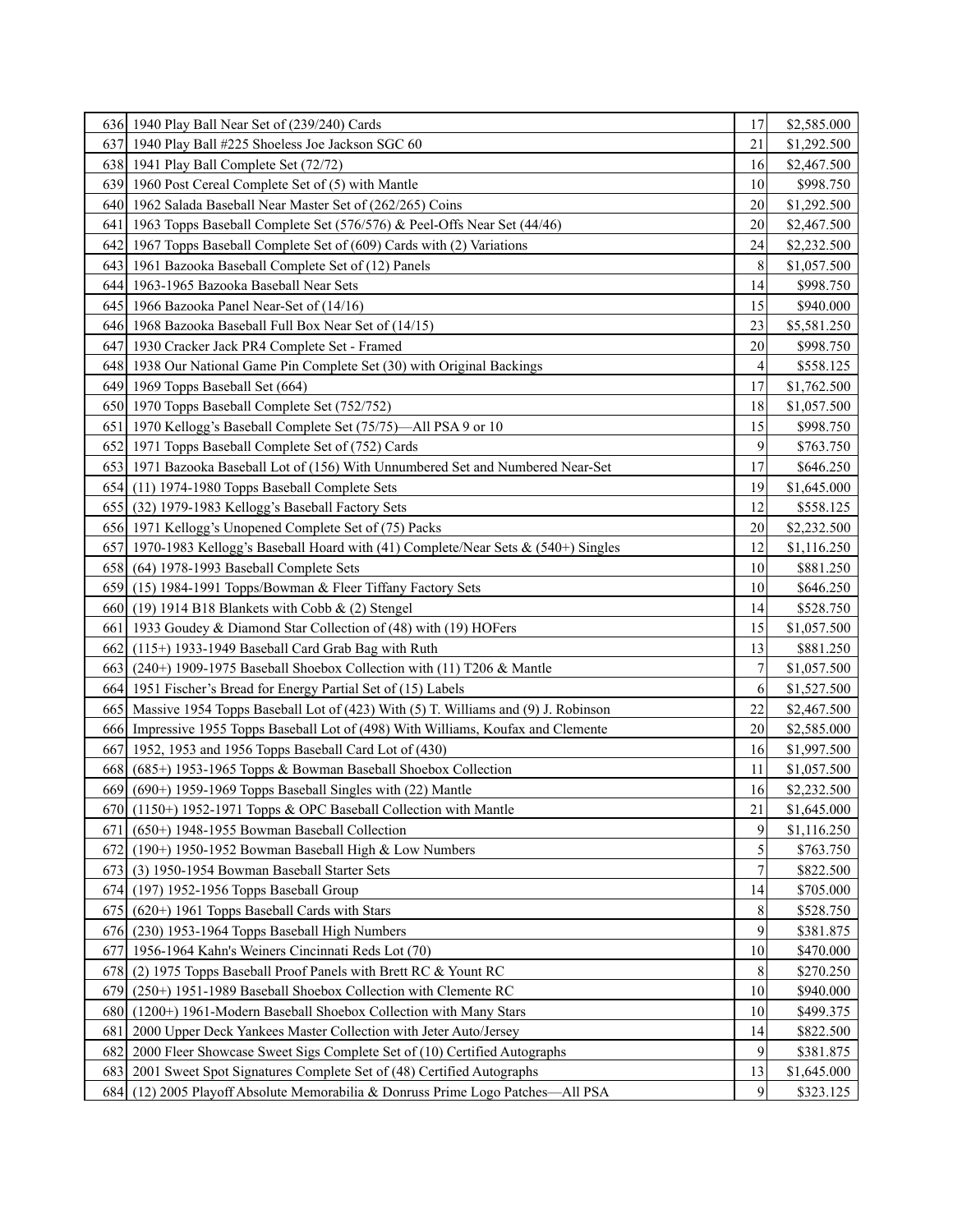| 27<br>(350+) Modern Baseball Certified Autograph Collection with Several Stars<br>\$998.750<br>686 <sub>1</sub><br>16<br>687<br>(570+) Modern Baseball Game-Used Jersey/Relic Cards with (72) Hall of Famers<br>\$998.750<br>19<br>688<br>$(1500+)$ 1991-1995 Multi-Sport Certified Autographs with $(2)$ Jeter<br>\$940.000<br>689<br>1994 Classic Pro Line Live Autographed Near Set of (131/134) Cards<br>11<br>\$1,057.500<br>9<br>1999 Donruss All-Time Gridiron Kings Autographed Complete Set of (5) Cards with Payton<br>690l<br>\$763.750<br>13<br>2000 Donruss All-Time Gridiron Kings Autographed Complete Set (9/9) with (5) Extras<br>\$940.000<br>691<br>12<br>2000 Score Team 2000 Autographed Near Set of (19/20) Cards<br>692<br>\$1,116.250<br>(38) 2000 Upper Deck NFL Legends Certified Autographs with (23) Gold Parallels<br>12<br>693<br>\$1,057.500<br>2008 Upper Deck Exquisite Football Running Back Quad Patch Complete Set of (4) Cards<br>6<br>\$381.875<br>694 I<br>20<br>695<br>(840+) 1991-2001 Multi-Sport Certified Autographs with Campanella<br>\$2,115.000<br>12<br>(990+) Modern Basketball Auto & Game Used Collection--Loaded<br>\$1,527.500<br>696 <sub>l</sub><br>(2000+) Modern Basketball Graded/Insert/Singles Collection<br>6<br>697<br>\$381.875<br>3<br>698 1960's Detroit Tigers Pair of Bobbin' Heads<br>\$129.250<br>6<br>699 Vintage Baseball Nodder Collection of (7)<br>\$440.625<br>700   1970s - 1990s Multi-Sport and Non-Sport Bobblehead Collection (39)<br>4<br>\$164.500<br>5<br>701   1960s Vintage Football Nodder Collection (14)<br>\$411.250<br>Collection of (10) Basketball Nodders with Two Dribblers<br>4<br>702 <sup> </sup><br>\$152.750<br>$\overline{7}$<br>703 (3) Vintage Hockey Nodders with Baltimore Clippers<br>\$258.500<br>704   1960's Pair of Doctor Bobbin' Heads - Dr. Kildare and Dr. Ben Casey<br>\$117.500<br>1<br>$\overline{0}$<br>705 1964 New York World's Fair Nodder Collection (4)<br>\$0.000<br>706 1960s Beatles Nodder Collection of (8) Dolls<br>4<br>\$411.250<br>9<br>707<br>"Rumpus Room" Nodder Collection of (8)<br>\$246.750<br>$\overline{c}$<br>708 Vintage Cork Bottle Stopper Mini Nodders Collection (9)<br>\$129.250<br>$\overline{4}$<br>709 Walt Disney & Snoopy Nodder Collection of (10) with (3) Mickey Mouse<br>\$270.250<br>$\overline{4}$<br>710 Vintage "Retirement Fund" Bobble Head and Bank Collection (12)<br>\$164.500<br>\$282.000<br>"Let's Kiss" & Smiling Nodder Collection of (19)<br>11<br>711<br>$\overline{c}$<br>712 Pacific Rim/Asian Nodder Collection of (19)<br>\$129.250<br>8<br>713 1910s Detroit Tigers Extremely Rare Oversized Pennant<br>\$646.250<br>5<br>714 1955 Brooklyn Dodgers World Series Press Pin<br>\$646.250<br>5<br>715 1950s Coin-Operated Exhibit Machine<br>\$293.750<br>716 (8) 1963 Baseball Hall of Fame Busts in Original Boxes<br>4<br>\$270.250<br>717 1968 Williams Ball Park Wooden Baseball Pinball Machine<br>6<br>\$440.625<br>9<br>718 Baseball Memorabilia Collection With Bronze Mini-Plagues and (6) Rose Coins<br>\$470.000<br>Stadium Seats from Briggs Stadium, Crosley Field, Municipal and Riverfront Stadiums<br>1<br>\$352.500<br>7191<br>5<br>1996-2000 Danbury Mint American vs. National League Chess Set<br>\$470.000<br>720I<br>20<br>Original 1920 Babe Ruth Movie Poster and Wooden Sidewalk Marquee<br>\$5,875.000<br>721<br>$\boldsymbol{0}$<br>St. Louis Cardinals Custom Made Gold & Diamond Pendant<br>\$0.000<br>722<br>$20\,$<br>723 1992 Toronto Blue Jays World Series Trophy<br>\$2,937.500<br>12<br>(37) 1940s-1990s Baseball Pennants with Several World Series<br>724 I<br>\$763.750<br>9<br>725   1937 New York Yankees Hillerich & Bradsby World Series Bat<br>\$528.750<br>8<br>726 1930s Babe Ruth Hillerich & Bradsby Store Model Bat<br>\$440.625<br>12<br>1930s Lou Gehrig Hillerich & Bradsby Store Model Bat<br>\$470.000<br>727I<br>7<br>728 Frank Chance 1912-1925 Professional Model Retail Bat<br>\$323.125<br>$\boldsymbol{0}$<br>729 Jim Bottomley and Rogers Hornsby Vintage Store Model Bats<br>\$0.000<br>4<br>730 Foxx, Greenberg, Ott Vintage Store Model Bats<br>\$323.125<br>7<br>(8) 1920s-1970s Store Model Bats With (2) DiMaggio<br>\$381.875<br>731<br>$\overline{\mathbf{c}}$<br>Rare 1942 Baseball All-Star Game Program<br>732 I<br>\$940.000<br>$\mathfrak{S}$<br>733 1951 Kansas City Blues Minor League Scorebook with Mickey Mantle<br>\$822.500 | 6851 | (56) 1997-2001 Baseball Game-Used/Certified Autographs with 1998 Donruss Significant Signatures Set | 12 | \$1,410.000 |
|-----------------------------------------------------------------------------------------------------------------------------------------------------------------------------------------------------------------------------------------------------------------------------------------------------------------------------------------------------------------------------------------------------------------------------------------------------------------------------------------------------------------------------------------------------------------------------------------------------------------------------------------------------------------------------------------------------------------------------------------------------------------------------------------------------------------------------------------------------------------------------------------------------------------------------------------------------------------------------------------------------------------------------------------------------------------------------------------------------------------------------------------------------------------------------------------------------------------------------------------------------------------------------------------------------------------------------------------------------------------------------------------------------------------------------------------------------------------------------------------------------------------------------------------------------------------------------------------------------------------------------------------------------------------------------------------------------------------------------------------------------------------------------------------------------------------------------------------------------------------------------------------------------------------------------------------------------------------------------------------------------------------------------------------------------------------------------------------------------------------------------------------------------------------------------------------------------------------------------------------------------------------------------------------------------------------------------------------------------------------------------------------------------------------------------------------------------------------------------------------------------------------------------------------------------------------------------------------------------------------------------------------------------------------------------------------------------------------------------------------------------------------------------------------------------------------------------------------------------------------------------------------------------------------------------------------------------------------------------------------------------------------------------------------------------------------------------------------------------------------------------------------------------------------------------------------------------------------------------------------------------------------------------------------------------------------------------------------------------------------------------------------------------------------------------------------------------------------------------------------------------------------------------------------------------------------------------------------------------------------------------------------------------------------------------------------------------------------------------------------------------------------------------------------------------------------------------------------------------------------------------------------------------------------------------------------------------------------------------------------------------------------------------------------------------------------------------------------------------------------------------------------------------------------------------------------------------------------------------------------------------------------------------------------------------------------------------------------------------------------------------------------------------------------------------------------------------------------------------------------------|------|-----------------------------------------------------------------------------------------------------|----|-------------|
|                                                                                                                                                                                                                                                                                                                                                                                                                                                                                                                                                                                                                                                                                                                                                                                                                                                                                                                                                                                                                                                                                                                                                                                                                                                                                                                                                                                                                                                                                                                                                                                                                                                                                                                                                                                                                                                                                                                                                                                                                                                                                                                                                                                                                                                                                                                                                                                                                                                                                                                                                                                                                                                                                                                                                                                                                                                                                                                                                                                                                                                                                                                                                                                                                                                                                                                                                                                                                                                                                                                                                                                                                                                                                                                                                                                                                                                                                                                                                                                                                                                                                                                                                                                                                                                                                                                                                                                                                                                                                               |      |                                                                                                     |    |             |
|                                                                                                                                                                                                                                                                                                                                                                                                                                                                                                                                                                                                                                                                                                                                                                                                                                                                                                                                                                                                                                                                                                                                                                                                                                                                                                                                                                                                                                                                                                                                                                                                                                                                                                                                                                                                                                                                                                                                                                                                                                                                                                                                                                                                                                                                                                                                                                                                                                                                                                                                                                                                                                                                                                                                                                                                                                                                                                                                                                                                                                                                                                                                                                                                                                                                                                                                                                                                                                                                                                                                                                                                                                                                                                                                                                                                                                                                                                                                                                                                                                                                                                                                                                                                                                                                                                                                                                                                                                                                                               |      |                                                                                                     |    |             |
|                                                                                                                                                                                                                                                                                                                                                                                                                                                                                                                                                                                                                                                                                                                                                                                                                                                                                                                                                                                                                                                                                                                                                                                                                                                                                                                                                                                                                                                                                                                                                                                                                                                                                                                                                                                                                                                                                                                                                                                                                                                                                                                                                                                                                                                                                                                                                                                                                                                                                                                                                                                                                                                                                                                                                                                                                                                                                                                                                                                                                                                                                                                                                                                                                                                                                                                                                                                                                                                                                                                                                                                                                                                                                                                                                                                                                                                                                                                                                                                                                                                                                                                                                                                                                                                                                                                                                                                                                                                                                               |      |                                                                                                     |    |             |
|                                                                                                                                                                                                                                                                                                                                                                                                                                                                                                                                                                                                                                                                                                                                                                                                                                                                                                                                                                                                                                                                                                                                                                                                                                                                                                                                                                                                                                                                                                                                                                                                                                                                                                                                                                                                                                                                                                                                                                                                                                                                                                                                                                                                                                                                                                                                                                                                                                                                                                                                                                                                                                                                                                                                                                                                                                                                                                                                                                                                                                                                                                                                                                                                                                                                                                                                                                                                                                                                                                                                                                                                                                                                                                                                                                                                                                                                                                                                                                                                                                                                                                                                                                                                                                                                                                                                                                                                                                                                                               |      |                                                                                                     |    |             |
|                                                                                                                                                                                                                                                                                                                                                                                                                                                                                                                                                                                                                                                                                                                                                                                                                                                                                                                                                                                                                                                                                                                                                                                                                                                                                                                                                                                                                                                                                                                                                                                                                                                                                                                                                                                                                                                                                                                                                                                                                                                                                                                                                                                                                                                                                                                                                                                                                                                                                                                                                                                                                                                                                                                                                                                                                                                                                                                                                                                                                                                                                                                                                                                                                                                                                                                                                                                                                                                                                                                                                                                                                                                                                                                                                                                                                                                                                                                                                                                                                                                                                                                                                                                                                                                                                                                                                                                                                                                                                               |      |                                                                                                     |    |             |
|                                                                                                                                                                                                                                                                                                                                                                                                                                                                                                                                                                                                                                                                                                                                                                                                                                                                                                                                                                                                                                                                                                                                                                                                                                                                                                                                                                                                                                                                                                                                                                                                                                                                                                                                                                                                                                                                                                                                                                                                                                                                                                                                                                                                                                                                                                                                                                                                                                                                                                                                                                                                                                                                                                                                                                                                                                                                                                                                                                                                                                                                                                                                                                                                                                                                                                                                                                                                                                                                                                                                                                                                                                                                                                                                                                                                                                                                                                                                                                                                                                                                                                                                                                                                                                                                                                                                                                                                                                                                                               |      |                                                                                                     |    |             |
|                                                                                                                                                                                                                                                                                                                                                                                                                                                                                                                                                                                                                                                                                                                                                                                                                                                                                                                                                                                                                                                                                                                                                                                                                                                                                                                                                                                                                                                                                                                                                                                                                                                                                                                                                                                                                                                                                                                                                                                                                                                                                                                                                                                                                                                                                                                                                                                                                                                                                                                                                                                                                                                                                                                                                                                                                                                                                                                                                                                                                                                                                                                                                                                                                                                                                                                                                                                                                                                                                                                                                                                                                                                                                                                                                                                                                                                                                                                                                                                                                                                                                                                                                                                                                                                                                                                                                                                                                                                                                               |      |                                                                                                     |    |             |
|                                                                                                                                                                                                                                                                                                                                                                                                                                                                                                                                                                                                                                                                                                                                                                                                                                                                                                                                                                                                                                                                                                                                                                                                                                                                                                                                                                                                                                                                                                                                                                                                                                                                                                                                                                                                                                                                                                                                                                                                                                                                                                                                                                                                                                                                                                                                                                                                                                                                                                                                                                                                                                                                                                                                                                                                                                                                                                                                                                                                                                                                                                                                                                                                                                                                                                                                                                                                                                                                                                                                                                                                                                                                                                                                                                                                                                                                                                                                                                                                                                                                                                                                                                                                                                                                                                                                                                                                                                                                                               |      |                                                                                                     |    |             |
|                                                                                                                                                                                                                                                                                                                                                                                                                                                                                                                                                                                                                                                                                                                                                                                                                                                                                                                                                                                                                                                                                                                                                                                                                                                                                                                                                                                                                                                                                                                                                                                                                                                                                                                                                                                                                                                                                                                                                                                                                                                                                                                                                                                                                                                                                                                                                                                                                                                                                                                                                                                                                                                                                                                                                                                                                                                                                                                                                                                                                                                                                                                                                                                                                                                                                                                                                                                                                                                                                                                                                                                                                                                                                                                                                                                                                                                                                                                                                                                                                                                                                                                                                                                                                                                                                                                                                                                                                                                                                               |      |                                                                                                     |    |             |
|                                                                                                                                                                                                                                                                                                                                                                                                                                                                                                                                                                                                                                                                                                                                                                                                                                                                                                                                                                                                                                                                                                                                                                                                                                                                                                                                                                                                                                                                                                                                                                                                                                                                                                                                                                                                                                                                                                                                                                                                                                                                                                                                                                                                                                                                                                                                                                                                                                                                                                                                                                                                                                                                                                                                                                                                                                                                                                                                                                                                                                                                                                                                                                                                                                                                                                                                                                                                                                                                                                                                                                                                                                                                                                                                                                                                                                                                                                                                                                                                                                                                                                                                                                                                                                                                                                                                                                                                                                                                                               |      |                                                                                                     |    |             |
|                                                                                                                                                                                                                                                                                                                                                                                                                                                                                                                                                                                                                                                                                                                                                                                                                                                                                                                                                                                                                                                                                                                                                                                                                                                                                                                                                                                                                                                                                                                                                                                                                                                                                                                                                                                                                                                                                                                                                                                                                                                                                                                                                                                                                                                                                                                                                                                                                                                                                                                                                                                                                                                                                                                                                                                                                                                                                                                                                                                                                                                                                                                                                                                                                                                                                                                                                                                                                                                                                                                                                                                                                                                                                                                                                                                                                                                                                                                                                                                                                                                                                                                                                                                                                                                                                                                                                                                                                                                                                               |      |                                                                                                     |    |             |
|                                                                                                                                                                                                                                                                                                                                                                                                                                                                                                                                                                                                                                                                                                                                                                                                                                                                                                                                                                                                                                                                                                                                                                                                                                                                                                                                                                                                                                                                                                                                                                                                                                                                                                                                                                                                                                                                                                                                                                                                                                                                                                                                                                                                                                                                                                                                                                                                                                                                                                                                                                                                                                                                                                                                                                                                                                                                                                                                                                                                                                                                                                                                                                                                                                                                                                                                                                                                                                                                                                                                                                                                                                                                                                                                                                                                                                                                                                                                                                                                                                                                                                                                                                                                                                                                                                                                                                                                                                                                                               |      |                                                                                                     |    |             |
|                                                                                                                                                                                                                                                                                                                                                                                                                                                                                                                                                                                                                                                                                                                                                                                                                                                                                                                                                                                                                                                                                                                                                                                                                                                                                                                                                                                                                                                                                                                                                                                                                                                                                                                                                                                                                                                                                                                                                                                                                                                                                                                                                                                                                                                                                                                                                                                                                                                                                                                                                                                                                                                                                                                                                                                                                                                                                                                                                                                                                                                                                                                                                                                                                                                                                                                                                                                                                                                                                                                                                                                                                                                                                                                                                                                                                                                                                                                                                                                                                                                                                                                                                                                                                                                                                                                                                                                                                                                                                               |      |                                                                                                     |    |             |
|                                                                                                                                                                                                                                                                                                                                                                                                                                                                                                                                                                                                                                                                                                                                                                                                                                                                                                                                                                                                                                                                                                                                                                                                                                                                                                                                                                                                                                                                                                                                                                                                                                                                                                                                                                                                                                                                                                                                                                                                                                                                                                                                                                                                                                                                                                                                                                                                                                                                                                                                                                                                                                                                                                                                                                                                                                                                                                                                                                                                                                                                                                                                                                                                                                                                                                                                                                                                                                                                                                                                                                                                                                                                                                                                                                                                                                                                                                                                                                                                                                                                                                                                                                                                                                                                                                                                                                                                                                                                                               |      |                                                                                                     |    |             |
|                                                                                                                                                                                                                                                                                                                                                                                                                                                                                                                                                                                                                                                                                                                                                                                                                                                                                                                                                                                                                                                                                                                                                                                                                                                                                                                                                                                                                                                                                                                                                                                                                                                                                                                                                                                                                                                                                                                                                                                                                                                                                                                                                                                                                                                                                                                                                                                                                                                                                                                                                                                                                                                                                                                                                                                                                                                                                                                                                                                                                                                                                                                                                                                                                                                                                                                                                                                                                                                                                                                                                                                                                                                                                                                                                                                                                                                                                                                                                                                                                                                                                                                                                                                                                                                                                                                                                                                                                                                                                               |      |                                                                                                     |    |             |
|                                                                                                                                                                                                                                                                                                                                                                                                                                                                                                                                                                                                                                                                                                                                                                                                                                                                                                                                                                                                                                                                                                                                                                                                                                                                                                                                                                                                                                                                                                                                                                                                                                                                                                                                                                                                                                                                                                                                                                                                                                                                                                                                                                                                                                                                                                                                                                                                                                                                                                                                                                                                                                                                                                                                                                                                                                                                                                                                                                                                                                                                                                                                                                                                                                                                                                                                                                                                                                                                                                                                                                                                                                                                                                                                                                                                                                                                                                                                                                                                                                                                                                                                                                                                                                                                                                                                                                                                                                                                                               |      |                                                                                                     |    |             |
|                                                                                                                                                                                                                                                                                                                                                                                                                                                                                                                                                                                                                                                                                                                                                                                                                                                                                                                                                                                                                                                                                                                                                                                                                                                                                                                                                                                                                                                                                                                                                                                                                                                                                                                                                                                                                                                                                                                                                                                                                                                                                                                                                                                                                                                                                                                                                                                                                                                                                                                                                                                                                                                                                                                                                                                                                                                                                                                                                                                                                                                                                                                                                                                                                                                                                                                                                                                                                                                                                                                                                                                                                                                                                                                                                                                                                                                                                                                                                                                                                                                                                                                                                                                                                                                                                                                                                                                                                                                                                               |      |                                                                                                     |    |             |
|                                                                                                                                                                                                                                                                                                                                                                                                                                                                                                                                                                                                                                                                                                                                                                                                                                                                                                                                                                                                                                                                                                                                                                                                                                                                                                                                                                                                                                                                                                                                                                                                                                                                                                                                                                                                                                                                                                                                                                                                                                                                                                                                                                                                                                                                                                                                                                                                                                                                                                                                                                                                                                                                                                                                                                                                                                                                                                                                                                                                                                                                                                                                                                                                                                                                                                                                                                                                                                                                                                                                                                                                                                                                                                                                                                                                                                                                                                                                                                                                                                                                                                                                                                                                                                                                                                                                                                                                                                                                                               |      |                                                                                                     |    |             |
|                                                                                                                                                                                                                                                                                                                                                                                                                                                                                                                                                                                                                                                                                                                                                                                                                                                                                                                                                                                                                                                                                                                                                                                                                                                                                                                                                                                                                                                                                                                                                                                                                                                                                                                                                                                                                                                                                                                                                                                                                                                                                                                                                                                                                                                                                                                                                                                                                                                                                                                                                                                                                                                                                                                                                                                                                                                                                                                                                                                                                                                                                                                                                                                                                                                                                                                                                                                                                                                                                                                                                                                                                                                                                                                                                                                                                                                                                                                                                                                                                                                                                                                                                                                                                                                                                                                                                                                                                                                                                               |      |                                                                                                     |    |             |
|                                                                                                                                                                                                                                                                                                                                                                                                                                                                                                                                                                                                                                                                                                                                                                                                                                                                                                                                                                                                                                                                                                                                                                                                                                                                                                                                                                                                                                                                                                                                                                                                                                                                                                                                                                                                                                                                                                                                                                                                                                                                                                                                                                                                                                                                                                                                                                                                                                                                                                                                                                                                                                                                                                                                                                                                                                                                                                                                                                                                                                                                                                                                                                                                                                                                                                                                                                                                                                                                                                                                                                                                                                                                                                                                                                                                                                                                                                                                                                                                                                                                                                                                                                                                                                                                                                                                                                                                                                                                                               |      |                                                                                                     |    |             |
|                                                                                                                                                                                                                                                                                                                                                                                                                                                                                                                                                                                                                                                                                                                                                                                                                                                                                                                                                                                                                                                                                                                                                                                                                                                                                                                                                                                                                                                                                                                                                                                                                                                                                                                                                                                                                                                                                                                                                                                                                                                                                                                                                                                                                                                                                                                                                                                                                                                                                                                                                                                                                                                                                                                                                                                                                                                                                                                                                                                                                                                                                                                                                                                                                                                                                                                                                                                                                                                                                                                                                                                                                                                                                                                                                                                                                                                                                                                                                                                                                                                                                                                                                                                                                                                                                                                                                                                                                                                                                               |      |                                                                                                     |    |             |
|                                                                                                                                                                                                                                                                                                                                                                                                                                                                                                                                                                                                                                                                                                                                                                                                                                                                                                                                                                                                                                                                                                                                                                                                                                                                                                                                                                                                                                                                                                                                                                                                                                                                                                                                                                                                                                                                                                                                                                                                                                                                                                                                                                                                                                                                                                                                                                                                                                                                                                                                                                                                                                                                                                                                                                                                                                                                                                                                                                                                                                                                                                                                                                                                                                                                                                                                                                                                                                                                                                                                                                                                                                                                                                                                                                                                                                                                                                                                                                                                                                                                                                                                                                                                                                                                                                                                                                                                                                                                                               |      |                                                                                                     |    |             |
|                                                                                                                                                                                                                                                                                                                                                                                                                                                                                                                                                                                                                                                                                                                                                                                                                                                                                                                                                                                                                                                                                                                                                                                                                                                                                                                                                                                                                                                                                                                                                                                                                                                                                                                                                                                                                                                                                                                                                                                                                                                                                                                                                                                                                                                                                                                                                                                                                                                                                                                                                                                                                                                                                                                                                                                                                                                                                                                                                                                                                                                                                                                                                                                                                                                                                                                                                                                                                                                                                                                                                                                                                                                                                                                                                                                                                                                                                                                                                                                                                                                                                                                                                                                                                                                                                                                                                                                                                                                                                               |      |                                                                                                     |    |             |
|                                                                                                                                                                                                                                                                                                                                                                                                                                                                                                                                                                                                                                                                                                                                                                                                                                                                                                                                                                                                                                                                                                                                                                                                                                                                                                                                                                                                                                                                                                                                                                                                                                                                                                                                                                                                                                                                                                                                                                                                                                                                                                                                                                                                                                                                                                                                                                                                                                                                                                                                                                                                                                                                                                                                                                                                                                                                                                                                                                                                                                                                                                                                                                                                                                                                                                                                                                                                                                                                                                                                                                                                                                                                                                                                                                                                                                                                                                                                                                                                                                                                                                                                                                                                                                                                                                                                                                                                                                                                                               |      |                                                                                                     |    |             |
|                                                                                                                                                                                                                                                                                                                                                                                                                                                                                                                                                                                                                                                                                                                                                                                                                                                                                                                                                                                                                                                                                                                                                                                                                                                                                                                                                                                                                                                                                                                                                                                                                                                                                                                                                                                                                                                                                                                                                                                                                                                                                                                                                                                                                                                                                                                                                                                                                                                                                                                                                                                                                                                                                                                                                                                                                                                                                                                                                                                                                                                                                                                                                                                                                                                                                                                                                                                                                                                                                                                                                                                                                                                                                                                                                                                                                                                                                                                                                                                                                                                                                                                                                                                                                                                                                                                                                                                                                                                                                               |      |                                                                                                     |    |             |
|                                                                                                                                                                                                                                                                                                                                                                                                                                                                                                                                                                                                                                                                                                                                                                                                                                                                                                                                                                                                                                                                                                                                                                                                                                                                                                                                                                                                                                                                                                                                                                                                                                                                                                                                                                                                                                                                                                                                                                                                                                                                                                                                                                                                                                                                                                                                                                                                                                                                                                                                                                                                                                                                                                                                                                                                                                                                                                                                                                                                                                                                                                                                                                                                                                                                                                                                                                                                                                                                                                                                                                                                                                                                                                                                                                                                                                                                                                                                                                                                                                                                                                                                                                                                                                                                                                                                                                                                                                                                                               |      |                                                                                                     |    |             |
|                                                                                                                                                                                                                                                                                                                                                                                                                                                                                                                                                                                                                                                                                                                                                                                                                                                                                                                                                                                                                                                                                                                                                                                                                                                                                                                                                                                                                                                                                                                                                                                                                                                                                                                                                                                                                                                                                                                                                                                                                                                                                                                                                                                                                                                                                                                                                                                                                                                                                                                                                                                                                                                                                                                                                                                                                                                                                                                                                                                                                                                                                                                                                                                                                                                                                                                                                                                                                                                                                                                                                                                                                                                                                                                                                                                                                                                                                                                                                                                                                                                                                                                                                                                                                                                                                                                                                                                                                                                                                               |      |                                                                                                     |    |             |
|                                                                                                                                                                                                                                                                                                                                                                                                                                                                                                                                                                                                                                                                                                                                                                                                                                                                                                                                                                                                                                                                                                                                                                                                                                                                                                                                                                                                                                                                                                                                                                                                                                                                                                                                                                                                                                                                                                                                                                                                                                                                                                                                                                                                                                                                                                                                                                                                                                                                                                                                                                                                                                                                                                                                                                                                                                                                                                                                                                                                                                                                                                                                                                                                                                                                                                                                                                                                                                                                                                                                                                                                                                                                                                                                                                                                                                                                                                                                                                                                                                                                                                                                                                                                                                                                                                                                                                                                                                                                                               |      |                                                                                                     |    |             |
|                                                                                                                                                                                                                                                                                                                                                                                                                                                                                                                                                                                                                                                                                                                                                                                                                                                                                                                                                                                                                                                                                                                                                                                                                                                                                                                                                                                                                                                                                                                                                                                                                                                                                                                                                                                                                                                                                                                                                                                                                                                                                                                                                                                                                                                                                                                                                                                                                                                                                                                                                                                                                                                                                                                                                                                                                                                                                                                                                                                                                                                                                                                                                                                                                                                                                                                                                                                                                                                                                                                                                                                                                                                                                                                                                                                                                                                                                                                                                                                                                                                                                                                                                                                                                                                                                                                                                                                                                                                                                               |      |                                                                                                     |    |             |
|                                                                                                                                                                                                                                                                                                                                                                                                                                                                                                                                                                                                                                                                                                                                                                                                                                                                                                                                                                                                                                                                                                                                                                                                                                                                                                                                                                                                                                                                                                                                                                                                                                                                                                                                                                                                                                                                                                                                                                                                                                                                                                                                                                                                                                                                                                                                                                                                                                                                                                                                                                                                                                                                                                                                                                                                                                                                                                                                                                                                                                                                                                                                                                                                                                                                                                                                                                                                                                                                                                                                                                                                                                                                                                                                                                                                                                                                                                                                                                                                                                                                                                                                                                                                                                                                                                                                                                                                                                                                                               |      |                                                                                                     |    |             |
|                                                                                                                                                                                                                                                                                                                                                                                                                                                                                                                                                                                                                                                                                                                                                                                                                                                                                                                                                                                                                                                                                                                                                                                                                                                                                                                                                                                                                                                                                                                                                                                                                                                                                                                                                                                                                                                                                                                                                                                                                                                                                                                                                                                                                                                                                                                                                                                                                                                                                                                                                                                                                                                                                                                                                                                                                                                                                                                                                                                                                                                                                                                                                                                                                                                                                                                                                                                                                                                                                                                                                                                                                                                                                                                                                                                                                                                                                                                                                                                                                                                                                                                                                                                                                                                                                                                                                                                                                                                                                               |      |                                                                                                     |    |             |
|                                                                                                                                                                                                                                                                                                                                                                                                                                                                                                                                                                                                                                                                                                                                                                                                                                                                                                                                                                                                                                                                                                                                                                                                                                                                                                                                                                                                                                                                                                                                                                                                                                                                                                                                                                                                                                                                                                                                                                                                                                                                                                                                                                                                                                                                                                                                                                                                                                                                                                                                                                                                                                                                                                                                                                                                                                                                                                                                                                                                                                                                                                                                                                                                                                                                                                                                                                                                                                                                                                                                                                                                                                                                                                                                                                                                                                                                                                                                                                                                                                                                                                                                                                                                                                                                                                                                                                                                                                                                                               |      |                                                                                                     |    |             |
|                                                                                                                                                                                                                                                                                                                                                                                                                                                                                                                                                                                                                                                                                                                                                                                                                                                                                                                                                                                                                                                                                                                                                                                                                                                                                                                                                                                                                                                                                                                                                                                                                                                                                                                                                                                                                                                                                                                                                                                                                                                                                                                                                                                                                                                                                                                                                                                                                                                                                                                                                                                                                                                                                                                                                                                                                                                                                                                                                                                                                                                                                                                                                                                                                                                                                                                                                                                                                                                                                                                                                                                                                                                                                                                                                                                                                                                                                                                                                                                                                                                                                                                                                                                                                                                                                                                                                                                                                                                                                               |      |                                                                                                     |    |             |
|                                                                                                                                                                                                                                                                                                                                                                                                                                                                                                                                                                                                                                                                                                                                                                                                                                                                                                                                                                                                                                                                                                                                                                                                                                                                                                                                                                                                                                                                                                                                                                                                                                                                                                                                                                                                                                                                                                                                                                                                                                                                                                                                                                                                                                                                                                                                                                                                                                                                                                                                                                                                                                                                                                                                                                                                                                                                                                                                                                                                                                                                                                                                                                                                                                                                                                                                                                                                                                                                                                                                                                                                                                                                                                                                                                                                                                                                                                                                                                                                                                                                                                                                                                                                                                                                                                                                                                                                                                                                                               |      |                                                                                                     |    |             |
|                                                                                                                                                                                                                                                                                                                                                                                                                                                                                                                                                                                                                                                                                                                                                                                                                                                                                                                                                                                                                                                                                                                                                                                                                                                                                                                                                                                                                                                                                                                                                                                                                                                                                                                                                                                                                                                                                                                                                                                                                                                                                                                                                                                                                                                                                                                                                                                                                                                                                                                                                                                                                                                                                                                                                                                                                                                                                                                                                                                                                                                                                                                                                                                                                                                                                                                                                                                                                                                                                                                                                                                                                                                                                                                                                                                                                                                                                                                                                                                                                                                                                                                                                                                                                                                                                                                                                                                                                                                                                               |      |                                                                                                     |    |             |
|                                                                                                                                                                                                                                                                                                                                                                                                                                                                                                                                                                                                                                                                                                                                                                                                                                                                                                                                                                                                                                                                                                                                                                                                                                                                                                                                                                                                                                                                                                                                                                                                                                                                                                                                                                                                                                                                                                                                                                                                                                                                                                                                                                                                                                                                                                                                                                                                                                                                                                                                                                                                                                                                                                                                                                                                                                                                                                                                                                                                                                                                                                                                                                                                                                                                                                                                                                                                                                                                                                                                                                                                                                                                                                                                                                                                                                                                                                                                                                                                                                                                                                                                                                                                                                                                                                                                                                                                                                                                                               |      |                                                                                                     |    |             |
|                                                                                                                                                                                                                                                                                                                                                                                                                                                                                                                                                                                                                                                                                                                                                                                                                                                                                                                                                                                                                                                                                                                                                                                                                                                                                                                                                                                                                                                                                                                                                                                                                                                                                                                                                                                                                                                                                                                                                                                                                                                                                                                                                                                                                                                                                                                                                                                                                                                                                                                                                                                                                                                                                                                                                                                                                                                                                                                                                                                                                                                                                                                                                                                                                                                                                                                                                                                                                                                                                                                                                                                                                                                                                                                                                                                                                                                                                                                                                                                                                                                                                                                                                                                                                                                                                                                                                                                                                                                                                               |      |                                                                                                     |    |             |
|                                                                                                                                                                                                                                                                                                                                                                                                                                                                                                                                                                                                                                                                                                                                                                                                                                                                                                                                                                                                                                                                                                                                                                                                                                                                                                                                                                                                                                                                                                                                                                                                                                                                                                                                                                                                                                                                                                                                                                                                                                                                                                                                                                                                                                                                                                                                                                                                                                                                                                                                                                                                                                                                                                                                                                                                                                                                                                                                                                                                                                                                                                                                                                                                                                                                                                                                                                                                                                                                                                                                                                                                                                                                                                                                                                                                                                                                                                                                                                                                                                                                                                                                                                                                                                                                                                                                                                                                                                                                                               |      |                                                                                                     |    |             |
|                                                                                                                                                                                                                                                                                                                                                                                                                                                                                                                                                                                                                                                                                                                                                                                                                                                                                                                                                                                                                                                                                                                                                                                                                                                                                                                                                                                                                                                                                                                                                                                                                                                                                                                                                                                                                                                                                                                                                                                                                                                                                                                                                                                                                                                                                                                                                                                                                                                                                                                                                                                                                                                                                                                                                                                                                                                                                                                                                                                                                                                                                                                                                                                                                                                                                                                                                                                                                                                                                                                                                                                                                                                                                                                                                                                                                                                                                                                                                                                                                                                                                                                                                                                                                                                                                                                                                                                                                                                                                               |      |                                                                                                     |    |             |
|                                                                                                                                                                                                                                                                                                                                                                                                                                                                                                                                                                                                                                                                                                                                                                                                                                                                                                                                                                                                                                                                                                                                                                                                                                                                                                                                                                                                                                                                                                                                                                                                                                                                                                                                                                                                                                                                                                                                                                                                                                                                                                                                                                                                                                                                                                                                                                                                                                                                                                                                                                                                                                                                                                                                                                                                                                                                                                                                                                                                                                                                                                                                                                                                                                                                                                                                                                                                                                                                                                                                                                                                                                                                                                                                                                                                                                                                                                                                                                                                                                                                                                                                                                                                                                                                                                                                                                                                                                                                                               |      |                                                                                                     |    |             |
|                                                                                                                                                                                                                                                                                                                                                                                                                                                                                                                                                                                                                                                                                                                                                                                                                                                                                                                                                                                                                                                                                                                                                                                                                                                                                                                                                                                                                                                                                                                                                                                                                                                                                                                                                                                                                                                                                                                                                                                                                                                                                                                                                                                                                                                                                                                                                                                                                                                                                                                                                                                                                                                                                                                                                                                                                                                                                                                                                                                                                                                                                                                                                                                                                                                                                                                                                                                                                                                                                                                                                                                                                                                                                                                                                                                                                                                                                                                                                                                                                                                                                                                                                                                                                                                                                                                                                                                                                                                                                               |      |                                                                                                     |    |             |
|                                                                                                                                                                                                                                                                                                                                                                                                                                                                                                                                                                                                                                                                                                                                                                                                                                                                                                                                                                                                                                                                                                                                                                                                                                                                                                                                                                                                                                                                                                                                                                                                                                                                                                                                                                                                                                                                                                                                                                                                                                                                                                                                                                                                                                                                                                                                                                                                                                                                                                                                                                                                                                                                                                                                                                                                                                                                                                                                                                                                                                                                                                                                                                                                                                                                                                                                                                                                                                                                                                                                                                                                                                                                                                                                                                                                                                                                                                                                                                                                                                                                                                                                                                                                                                                                                                                                                                                                                                                                                               |      |                                                                                                     |    |             |
|                                                                                                                                                                                                                                                                                                                                                                                                                                                                                                                                                                                                                                                                                                                                                                                                                                                                                                                                                                                                                                                                                                                                                                                                                                                                                                                                                                                                                                                                                                                                                                                                                                                                                                                                                                                                                                                                                                                                                                                                                                                                                                                                                                                                                                                                                                                                                                                                                                                                                                                                                                                                                                                                                                                                                                                                                                                                                                                                                                                                                                                                                                                                                                                                                                                                                                                                                                                                                                                                                                                                                                                                                                                                                                                                                                                                                                                                                                                                                                                                                                                                                                                                                                                                                                                                                                                                                                                                                                                                                               |      |                                                                                                     |    |             |
|                                                                                                                                                                                                                                                                                                                                                                                                                                                                                                                                                                                                                                                                                                                                                                                                                                                                                                                                                                                                                                                                                                                                                                                                                                                                                                                                                                                                                                                                                                                                                                                                                                                                                                                                                                                                                                                                                                                                                                                                                                                                                                                                                                                                                                                                                                                                                                                                                                                                                                                                                                                                                                                                                                                                                                                                                                                                                                                                                                                                                                                                                                                                                                                                                                                                                                                                                                                                                                                                                                                                                                                                                                                                                                                                                                                                                                                                                                                                                                                                                                                                                                                                                                                                                                                                                                                                                                                                                                                                                               |      |                                                                                                     |    |             |
|                                                                                                                                                                                                                                                                                                                                                                                                                                                                                                                                                                                                                                                                                                                                                                                                                                                                                                                                                                                                                                                                                                                                                                                                                                                                                                                                                                                                                                                                                                                                                                                                                                                                                                                                                                                                                                                                                                                                                                                                                                                                                                                                                                                                                                                                                                                                                                                                                                                                                                                                                                                                                                                                                                                                                                                                                                                                                                                                                                                                                                                                                                                                                                                                                                                                                                                                                                                                                                                                                                                                                                                                                                                                                                                                                                                                                                                                                                                                                                                                                                                                                                                                                                                                                                                                                                                                                                                                                                                                                               |      |                                                                                                     |    |             |
|                                                                                                                                                                                                                                                                                                                                                                                                                                                                                                                                                                                                                                                                                                                                                                                                                                                                                                                                                                                                                                                                                                                                                                                                                                                                                                                                                                                                                                                                                                                                                                                                                                                                                                                                                                                                                                                                                                                                                                                                                                                                                                                                                                                                                                                                                                                                                                                                                                                                                                                                                                                                                                                                                                                                                                                                                                                                                                                                                                                                                                                                                                                                                                                                                                                                                                                                                                                                                                                                                                                                                                                                                                                                                                                                                                                                                                                                                                                                                                                                                                                                                                                                                                                                                                                                                                                                                                                                                                                                                               |      |                                                                                                     |    |             |
|                                                                                                                                                                                                                                                                                                                                                                                                                                                                                                                                                                                                                                                                                                                                                                                                                                                                                                                                                                                                                                                                                                                                                                                                                                                                                                                                                                                                                                                                                                                                                                                                                                                                                                                                                                                                                                                                                                                                                                                                                                                                                                                                                                                                                                                                                                                                                                                                                                                                                                                                                                                                                                                                                                                                                                                                                                                                                                                                                                                                                                                                                                                                                                                                                                                                                                                                                                                                                                                                                                                                                                                                                                                                                                                                                                                                                                                                                                                                                                                                                                                                                                                                                                                                                                                                                                                                                                                                                                                                                               |      |                                                                                                     |    |             |
|                                                                                                                                                                                                                                                                                                                                                                                                                                                                                                                                                                                                                                                                                                                                                                                                                                                                                                                                                                                                                                                                                                                                                                                                                                                                                                                                                                                                                                                                                                                                                                                                                                                                                                                                                                                                                                                                                                                                                                                                                                                                                                                                                                                                                                                                                                                                                                                                                                                                                                                                                                                                                                                                                                                                                                                                                                                                                                                                                                                                                                                                                                                                                                                                                                                                                                                                                                                                                                                                                                                                                                                                                                                                                                                                                                                                                                                                                                                                                                                                                                                                                                                                                                                                                                                                                                                                                                                                                                                                                               |      |                                                                                                     |    |             |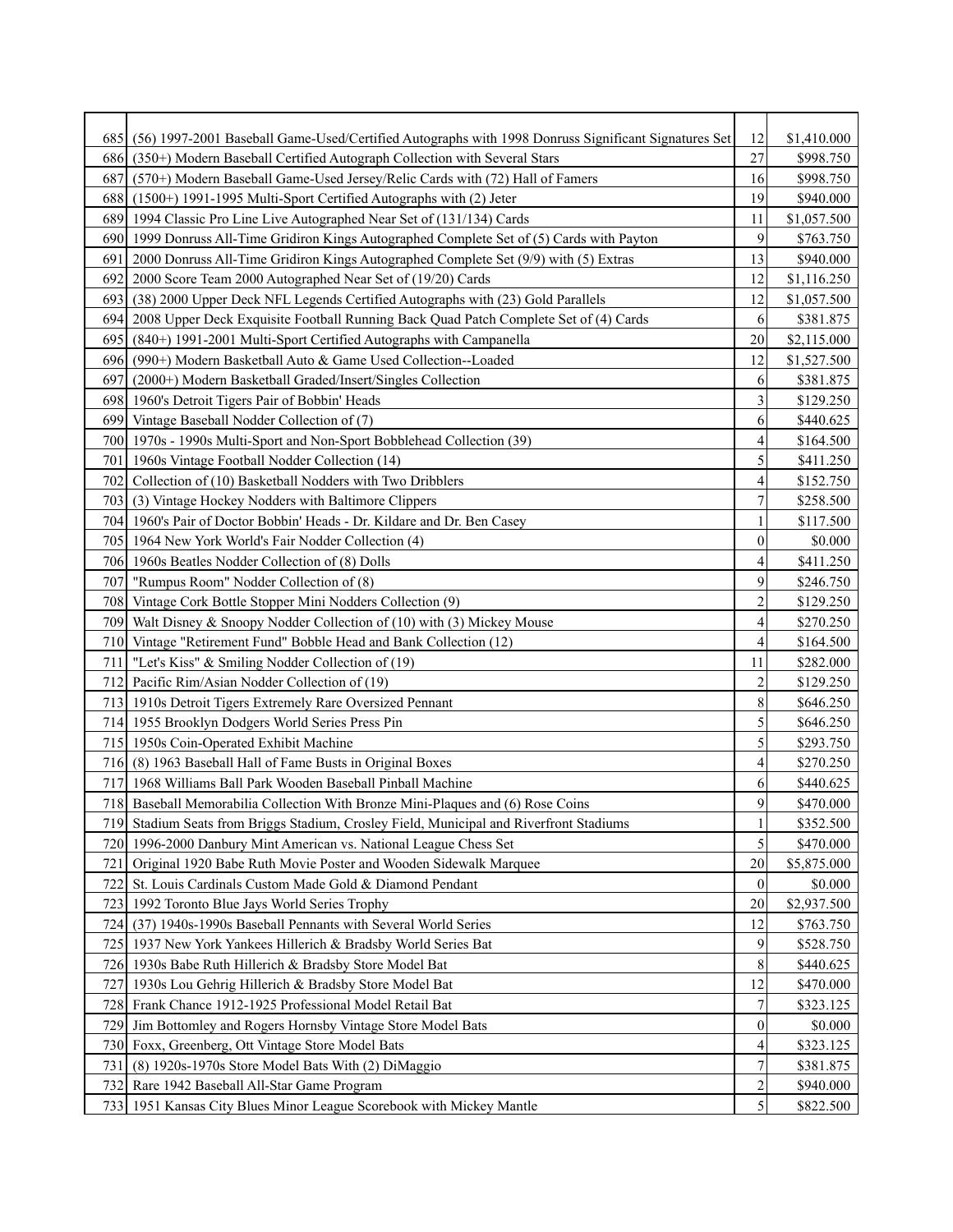|                  | 734 Brooklyn Dodgers Rare Collectibles and Publications                                      | 15               | \$998.750   |
|------------------|----------------------------------------------------------------------------------------------|------------------|-------------|
| 735 I            | Baseball Programs/Photos Lot of (39) With 1947 World Series News Service Photos              | 4                | \$381.875   |
|                  | 736 1943-1981 All-Star Game Program Lot of (23)                                              | 11               | \$940.000   |
| 737I             | (9) 1947-1964 World Series Programs - All Yankees                                            | 17               | \$646.250   |
|                  | 738 1959-1980 Cincinnati Reds Publication Lot of (22)                                        | $\overline{c}$   | \$258.500   |
|                  | 739 1962-1988 New York Mets Publications Lot of (23)                                         | 4                | \$270.250   |
|                  | 740 1950s-1990s Baseball Publications Lot of (55)                                            | 7                | \$705.000   |
| 741 I            | 1960s Mets and Yankees Program/Ticket Lot With (2) First Game at Shea Tickets Stubs          | 9                | \$558.125   |
| 742              | (9) 1953-64 Baseball All-Star Game Tickets Stubs                                             | 13               | \$411.250   |
|                  | 743 1969 World Series Game 5 Full Ticket - PSA 5                                             | 12               | \$998.750   |
|                  | 744   1986 World Series Game 6 Ticket Stub - PSA Authentic                                   | $\boldsymbol{0}$ | \$0.000     |
|                  | 745 (23) 1950s-1960s Type I Dodgers/Mets Gil Hodges Photos                                   | $\overline{0}$   | \$0.000     |
|                  | 746 Circa 1928 Hall of Famers & Stars Multi-Signed Baseball with (12) signatures             |                  | \$587.500   |
|                  | 747 1931 Washington Senators Team-Signed Ball with Full JSA                                  | 7                | \$1,997.500 |
|                  | 748 1932 New York Yankees Team-Signed Baseball with (18) Signatures                          | 3                | \$1,762.500 |
|                  | 749 Circa 1930s Multi-Signed Baseball with (18) Signatures including Ott, Vaughn & Alexander | 5                | \$528.750   |
|                  | 750 1940 Chicago Cubs Team-Signed ONL Baseball with Dean and with Full JSA                   | 3                | \$352.500   |
|                  | 751   1949-1950 Brooklyn Dodgers Signed Ball with Campanella                                 | $\overline{0}$   | \$0.000     |
|                  | 752 Multi-Signed Baseball with Paul and Lloyd Waner                                          | 6                | \$440.625   |
|                  | 753 1961 New York Yankees Team-Signed Ball With Full JSA                                     | 8                | \$499.375   |
|                  | 754 1968 Detroit Tigers World Series Champions Team-Signed Ball                              | 6                | \$646.250   |
|                  | 755 Mantle and Maris Dual-Signed 1983 All-Star Game Ball With Full JSA                       | 13               | \$4,112.500 |
|                  | 756 (40) Autographed Baseballs With A-Rod, Ichiro and Ripken                                 | 13               | \$1,057.500 |
| 757I             | (55) Baseballs Including (44) Signed With Aaron, Ripken and Rizzuto                          | 13               | \$1,527.500 |
|                  | 758 Mickey Mantle Single-Signed Baseball with Tough Inscription                              | 20               | \$1,175.000 |
|                  | 759 1955 Brooklyn Dodgers Team-Signed Baseball - PSA/DNA Graded                              | 3                | \$558.125   |
|                  | 760 1964 Washington Senators Team-Signed Baseball with Full JSA                              | $\overline{0}$   | \$0.000     |
| 761              | 1968 Detroit Tigers Team-Signed Baseball With Others and Full JSA                            | $\overline{0}$   | \$0.000     |
| 762 <sub>l</sub> | Sandy Koufax/Don Drysdale Dual-Signed Baseball                                               | 12               | \$528.750   |
|                  | 763   "Willie, Mickey and the Duke" Triple-Signed Baseball                                   | 15               | \$587.500   |
|                  | 764 Perfect Game Pitchers Multi-Signed Baseball with (9) Signatures including Koufax         | 25               | \$998.750   |
|                  | 765 1943 & 1944 St. Louis Browns/Cardinals Team-Signed Baseballs with Dean                   | 18               | \$411.250   |
| 7661             | One Dozen Signed Baseballs With (7) Mays and (5) Aaron                                       | 12               | \$1,057.500 |
| 767 <sup> </sup> | Ernie Banks Signed Bat With Stat Inscriptions                                                | 5                | \$164.500   |
|                  | 768 Lou Brock Signed Bat With Stat Inscriptions                                              | 5                | \$164.500   |
|                  | 769 Rod Carew Signed Bat With Stat Inscriptions                                              | 11               | \$235.000   |
|                  | 770 Orlando Cepeda Signed Bat With Stat Inscriptions                                         | 2                | \$129.250   |
| 771              | Carlton Fisk Signed Bat With Stat Inscriptions                                               | 7                | \$188.000   |
| 7721             | Tony Gwynn Signed Bat With Stat Inscriptions                                                 | 8                | \$199.750   |
| 773              | Frank Howard Signed Bat With Stat Inscriptions                                               | 5                | \$164.500   |
|                  | 774 Reggie Jackson Signed Bat With Stat Inscriptions                                         | 8                | \$258.500   |
|                  | 775 Harmon Killebrew Signed Bat With Stat Inscriptions                                       | 6                | \$188.000   |
|                  | 776 Willie Mays Signed Bat With Stat Inscriptions and Full JSA                               | 16               | \$323.125   |
| 777              | Willie McCovey Signed Bat With Stat Inscriptions                                             | 3                | \$141.000   |
| 778              | Eddie Murray Signed Bat With Stat Inscriptions                                               | 6                | \$199.750   |
| 779              | Stan Musial Signed Bat With Stat Inscriptions                                                | 12               | \$282.000   |
| 780              | Kirby Puckett Signed Bat With Stat Inscriptions                                              | 26               | \$705.000   |
| 7811             | Cal Ripken Signed Bat With Stat Inscriptions                                                 | 21               | \$470.000   |
| 782              | Brooks Robinson Signed Bat With Stat Inscriptions                                            | 5                | \$164.500   |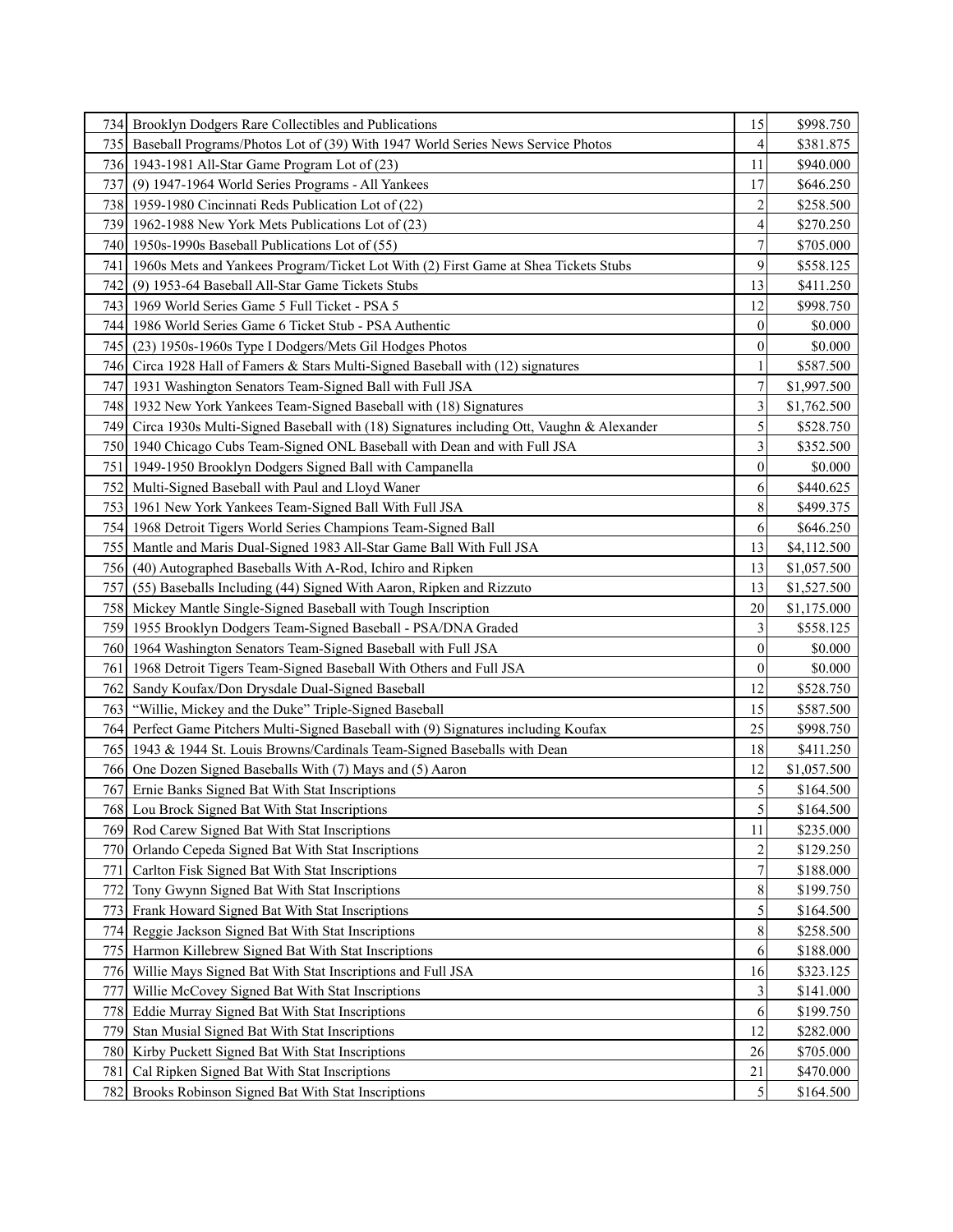|       | 783 Pete Rose Signed Bat With Stat Inscriptions                                                      | 4              | \$152.750   |
|-------|------------------------------------------------------------------------------------------------------|----------------|-------------|
| 784 I | Mike Schmidt Signed Bat With Stat Inscriptions                                                       | 8              | \$246.750   |
| 785   | Ozzie Smith Signed Bat With Stat Inscriptions                                                        | 7              | \$188.000   |
| 786   | Dave Winfield Signed Bat With Stat Inscriptions                                                      | 4              | \$152.750   |
| 787I  | Aaron and Mays Single-Signed Bats With Full JSA                                                      | 8              | \$352.500   |
|       | 788 Mickey Mantle Signed Bat (100/536) With Full JSA                                                 | 18             | \$1,997.500 |
|       | 789 Joe DiMaggio Single-Signed Limited Edition Bat                                                   | 11             | \$1,057.500 |
| 790   | Ted Williams UDA Autographed Bat                                                                     | 6              | \$246.750   |
| 791   | 1980 World Champion Phillies Bat Signed by (34) With Carlton, Rose, Schmidt and Full JSA             | 6              | \$998.750   |
| 792   | No-Hitters Bat Signed by (32) With Ryan, Spahn and Full JSA                                          | 15             | \$558.125   |
| 793   | 2000 New York Yankees Team-Signed Bat                                                                | 16             | \$558.125   |
| 7941  | 1961 Yankees and 1975 Red Sox Team-Signed Reunion Bats With Full JSA                                 | 9              | \$381.875   |
| 795   | (4) Signed Stat Bats With Musial and Yaz                                                             | 11             | \$470.000   |
|       |                                                                                                      |                |             |
|       | 796 New York Yankee Multi-Signed Lou Gehrig Framed Litho with (48) signatures with DiMaggio & Mantle | 0              | \$0.000     |
|       | 797   1931 Baltimore Orioles Team-Signed Photograph with (23) Signatures                             | 16             | \$998.750   |
|       | 798 Hack Wilson Cut Signature with Full JSA                                                          | 15             | \$881.250   |
|       | 799 (7) 1961-1991 Baseball Autographed Star Cards—All PSA/DNA                                        | 14             | \$587.500   |
| 8001  | (14) Autographed Baseball Items with (3) McGwire & Ted Williams                                      | 19             | \$763.750   |
| 801   | Baseball Signed Flats Collection of (24) With (4) DiMaggio and R. Jackson                            | 14             | \$587.500   |
| 802   | (1350+) Texas Rangers Autographed Card & Photo Hoard with Several Ryan                               | 13             | \$1,175.000 |
| 803   | (4) Milestones Autographed & Framed Pieces with 500 Home Run & 3000 Hit Clubs                        | 15             | \$998.750   |
| 804   | (7) Ken Griffey, Jr. UDA Signed Items                                                                | 11             | \$822.500   |
| 805   | 1944 Philadelphia A's Signed Scorecard with Mack, Bender, Simmons                                    | 19             | \$558.125   |
| 806   | "The Image of their Greatness" Multi-Signed Book With Mantle & T. Williams                           | 8              | \$352.500   |
| 807   | (2) New York Area Autographed Items with Mantle & 1986 Mets                                          | 6              | \$440.625   |
| 808   | (9) Autographed Books with Mantle & Mays                                                             | 14             | \$558.125   |
| 809   | (4) Single-Signed Baseball Replica Jerseys with Ripken                                               | 16             | \$528.750   |
| 8101  | Collection of (9) Baseball Items With (4) Signed Including Musial, Kaline and B. Gibson              | 14             | \$499.375   |
| 811   | Ron Lewis 500 Home Run Lithograph Signed by (10) With Mantle, Williams and full JSA                  | 18             | \$1,057.500 |
| 812   | (8) Baseball Lithographs With (2) Signed Mantle                                                      | 11             | \$822.500   |
| 813   | (240+) 1948-1955 Topps, Bowman & Leaf Football Cards                                                 | 10             | \$705.000   |
|       | 814 1955 Bowman Football Complete Set (160/160) with Wrapper                                         | 11             | \$646.250   |
| 815   | $(350+)$ 1957-1961 Topps & Fleer Football Singles with (2) Unitas                                    | 16             | \$763.750   |
| 816   | 1962-63 Salada Football Coins Uncut Sheet of (255) with Complete Set                                 | 9              | \$587.500   |
| 8171  | 1950s-1970s Football Grab Bag With Rarities                                                          | 26             | \$1,292.500 |
| 818   | 1970 Kellogg's Football Complete Set of (60) Cards—All PSA 9 or 10                                   | 7              | \$499.375   |
|       | 819 1977 & 1979 Topps Football Wax Boxes                                                             | 14             | \$881.250   |
| 820   | (2) 1981 Topps Football Vending Boxes                                                                | 7              | \$499.375   |
| 821   | 1934 Chicago Bears vs. College All-Stars Ticket Stub - PSA 4 (MK)                                    | $\overline{0}$ | \$0.000     |
| 822   | 1962 NFL Championship Game Program & Ticket Stub - Packers vs Giants                                 | 8              | \$528.750   |
| 823   | 1962 New York Giants vs. Washington Redskins Program & Stub - Y.A Tittle 7 TD Game!                  |                | \$470.000   |
| 824   | (4) Full-Size Signed Football Helmets with (2) Baugh                                                 | 13             | \$587.500   |
| 825   | (11) Autographed Football Mini-Helmets With Jim Brown and Reggie White                               | 23             | \$1,762.500 |
| 826   | (15) Autographed Football Mini-Helmets With Alworth, Motley and Sayers                               | 17             | \$1,057.500 |
| 827   | (22) Autographed Footballs With J. Brown, Namath and Montana                                         | 17             | \$940.000   |
| 828   | Massive Mini-Helmet Lot of (105) With NFL, USFL and College Concentration                            | 9              | \$558.125   |
| 829   | (40) Dallas Cowboys Signed Mini-Helmets With Landry, Staubach, ROH and Super Bowl MVPS               | 19             | \$1,762.500 |
| 830   | (50) Signed College Football Mini-Helmets With Namath, Paterno and P. Manning                        | 18             | \$1,410.000 |
| 831   | Joe Theisman Restaurant Lot With (20) Signed Programs and Large Oil Painting                         | 10             | \$440.625   |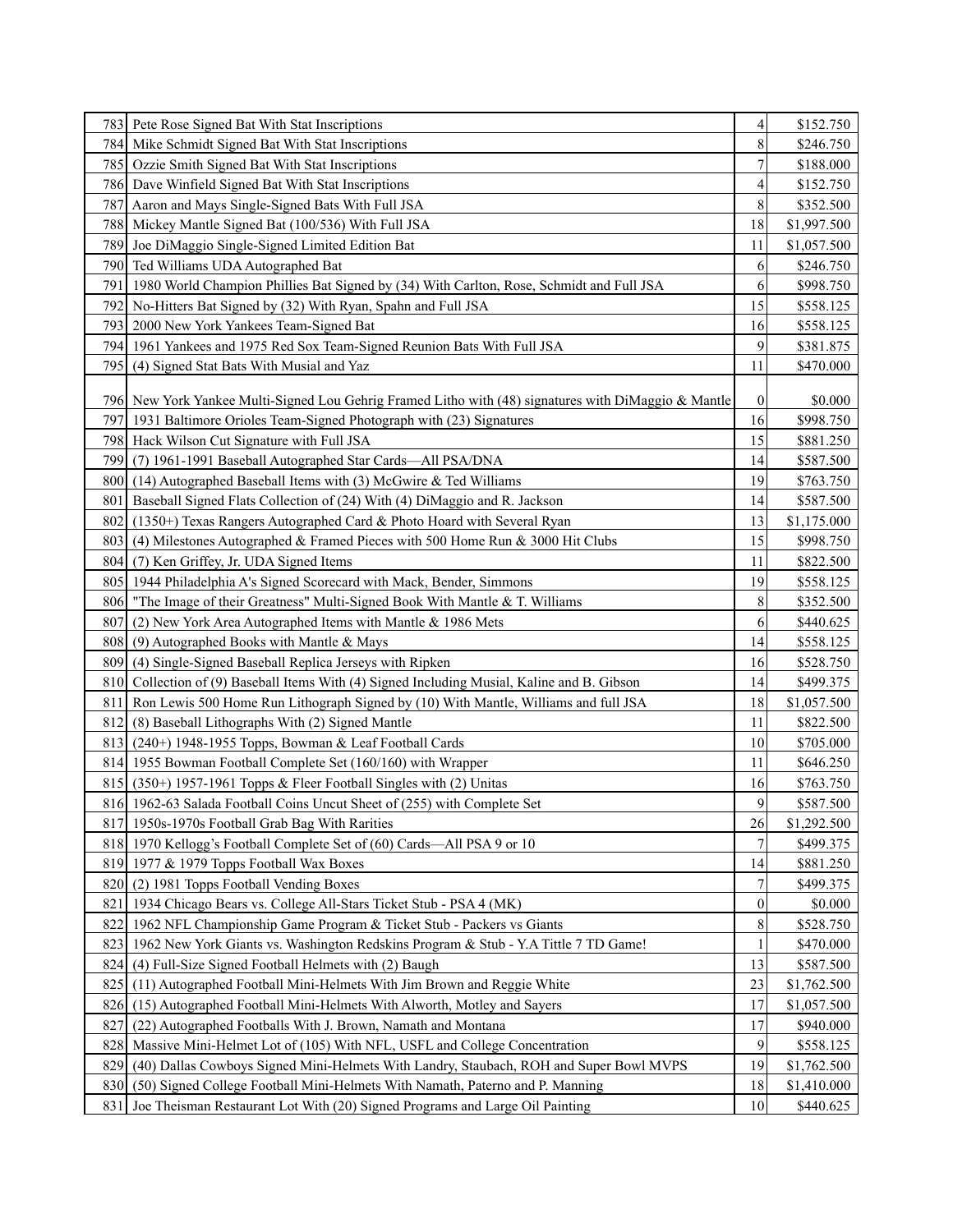|                  | 832 Collection of Washington Redskins Cards & Memorabilia With All-Time Greats Litho                     | 12             | \$558.125   |
|------------------|----------------------------------------------------------------------------------------------------------|----------------|-------------|
|                  | 833 1895 N566 Newsboy Cabinets Peter Jackson SGC Graded 20 FAIR 1.5                                      | 1              | \$293.750   |
|                  | 834 Circa 1909 Jack Johnson Boxing Poster                                                                | 1              | \$235.000   |
|                  | 835 (62) 1910-1956 Boxing Card Grab Bag with (2) Louis                                                   | 9              | \$282.000   |
|                  | 836 Muhammad Ali Single-Signed Baseball and 8x10 Photograph                                              | 6              | \$440.625   |
| 8371             | (2) 2003 US Open Autographed Items with Flag                                                             |                | \$235.000   |
|                  | 838 Humongous Collection of Basketball, Football & Hockey Near Sets & Singles                            | 3              | \$258.500   |
|                  | 839 1938 Lloyd Mangrum Sterling Silver Trophy from First Victory                                         | $\overline{7}$ | \$940.000   |
| 8401             | Balance of Collection With Pete Rose/Reds Emphasis                                                       | 15             | \$1,527.500 |
| 841              | (2200+) Nolan Ryan Singles, Autographs & Memorabilia Treasure Chest with Rookie                          | 13             | \$1,527.500 |
|                  | (250,000+) 1950s-2000s Multi/Non-Sport Sets, Singles, Wax & Memorabilia Hoard with (4) 1993 SP           |                |             |
|                  | 842 Jeter                                                                                                | 11             | \$881.250   |
|                  | 843 Vintage Baseball and Football Stars Lot of (70) cards With T206 Mathewson                            | 10             | \$1,292.500 |
|                  | 844 (725+) 1880s-1979 Multi-Sport Shoebox Collection with Old Judge                                      | 11             | \$940.000   |
|                  | 845   1931-1982 Baseball and Football Graded Card Lot of (64) With Brown and Maris                       | 15             | \$822.500   |
| 8461             | (5) 1970-1972 Kellogg's Baseball & Football Complete Sets                                                | 20             | \$1,527.500 |
|                  | 847 1888 A16 Allen & Ginter Album with (8/12) Pages                                                      | $\overline{4}$ | \$381.875   |
| 8481             | $(250+)$ 1948-1959 Baseball, Basketball & Hockey Singles                                                 | 13             | \$646.250   |
| 849              | $(160+)$ 1955-1957 Topps Baseball & Football Singles                                                     | 18             | \$558.125   |
|                  | 850 (8) 1909-1910 S74 Silks With (3) Hall of Famers                                                      | 12             | \$646.250   |
|                  | 851 (14) 1977-1996 Multi-Sport Uncut Sheets with (2) McGwire RC                                          | 8              | \$440.625   |
|                  | 852 1934 Scrapbook With Original News Service Photos and Newspaper Clippings                             | $\overline{7}$ | \$246.750   |
|                  | 853 (7) Tough Early Sports Illustrated Issues With (3) Dummy Issues and (3) Index Guides                 | 17             | \$558.125   |
| 854 I            | (4) Baseball & Football Single-Signed Items with Favre & Mantle Inscriptions                             | 11             | \$646.250   |
|                  |                                                                                                          |                |             |
|                  | 855 (5) Interesting Multi-Sport Collectibles with 1949 Leaf Ruth & Globetrotters Program Signed by Paige | 11             | \$470.000   |
|                  | 856 (28) 1935-1962 Multi-Sport Publications with World Series Programs                                   | 7              | \$323.125   |
|                  | 857 1954-1987 Sports Illustrated Lot of (268) With First and Second Issues                               | 8              | \$822.500   |
|                  | 858 (120+) 1948-1994 Baltimore Area Publication lot Plus Unitas Jersey                                   | 17             | \$1,527.500 |
| 859              | Muhammad Ali Signed & Framed 30x38 Lithograph                                                            | 5              | \$470.000   |
| 8601             | (6) Willie Mays Signed Items with Jerseys, Photos and Balls                                              | $\,$ 8 $\,$    | \$558.125   |
| 861              | (3) Peyton Manning Single-Signed Footballs with Inscriptions                                             | $\overline{7}$ | \$881.250   |
| 8621             | (5) San Francisco 49ers Signed Prints With LE Signed by (42) With Montana, Young & Rice                  | 6              | \$381.875   |
| 863              | (7) Autographed Footballs with P. Manning, Rice & Young                                                  | 12             | \$646.250   |
| 864 <sub>l</sub> | (9) Full-Sized Football Helmets with (7) Autographed                                                     | 17             | \$646.250   |
|                  | 865 (7) Multi-Sport Autographed Jerseys with Favre & Mays                                                | 6              | \$705.000   |
| 8661             | (10) Multi-Sport Autographed Jerseys with Ovechkin                                                       | 14             | \$1,057.500 |
| 867              | (10) Multi-Sport Autographed Jerseys with (5) Ford & (5) Tarkenton                                       | 17             | \$763.750   |
| 868              | (100+) Multi-Sport Large Format Signed Photographs                                                       | 14             | \$1,057.500 |
| 869              | (375+) Multi-Sport Autographed Photographs with (100+) HOFers                                            | 28             | \$2,232.500 |
| 870              | (685+) 1953-1961 Topps & Fleer Non-Sports Singles with Near Sets                                         | 16             | \$2,467.500 |
| 871              | (5) Twentieth Century American President Autographed Items                                               | 15             | \$822.500   |
| 872              | Guitar Signed by (19) Celebrities Including Eastwood, Beyonce and Full JSA                               | $\sqrt{ }$     | \$1,175.000 |
| 873              | (390+) 1949-1963 Topps & Bowman Non-Sports Collection                                                    | 18             | \$763.750   |
|                  | 874 John Wayne Signed 1960 Tax Certificate                                                               | 16             | \$440.625   |
| 875              | (6) Signed Tax Certificates from Hollywood Stars                                                         | 15             | \$499.375   |
| 876              | (6) Signed Tax Certificates with Jack Benny $\&$ Joe Besser                                              | 7              | \$282.000   |
|                  | 877   1981 Special Olympics/Superman II Program Signed by (14) with Pele & Reeves                        | 5              | \$352.500   |
| 878              | (16) Political/Americana Autographed Items with Cole Porter Sheet Music                                  | 5              | \$323.125   |
|                  | 879 Elvis Presley Autograph With Full JSA                                                                | 15             | \$1,057.500 |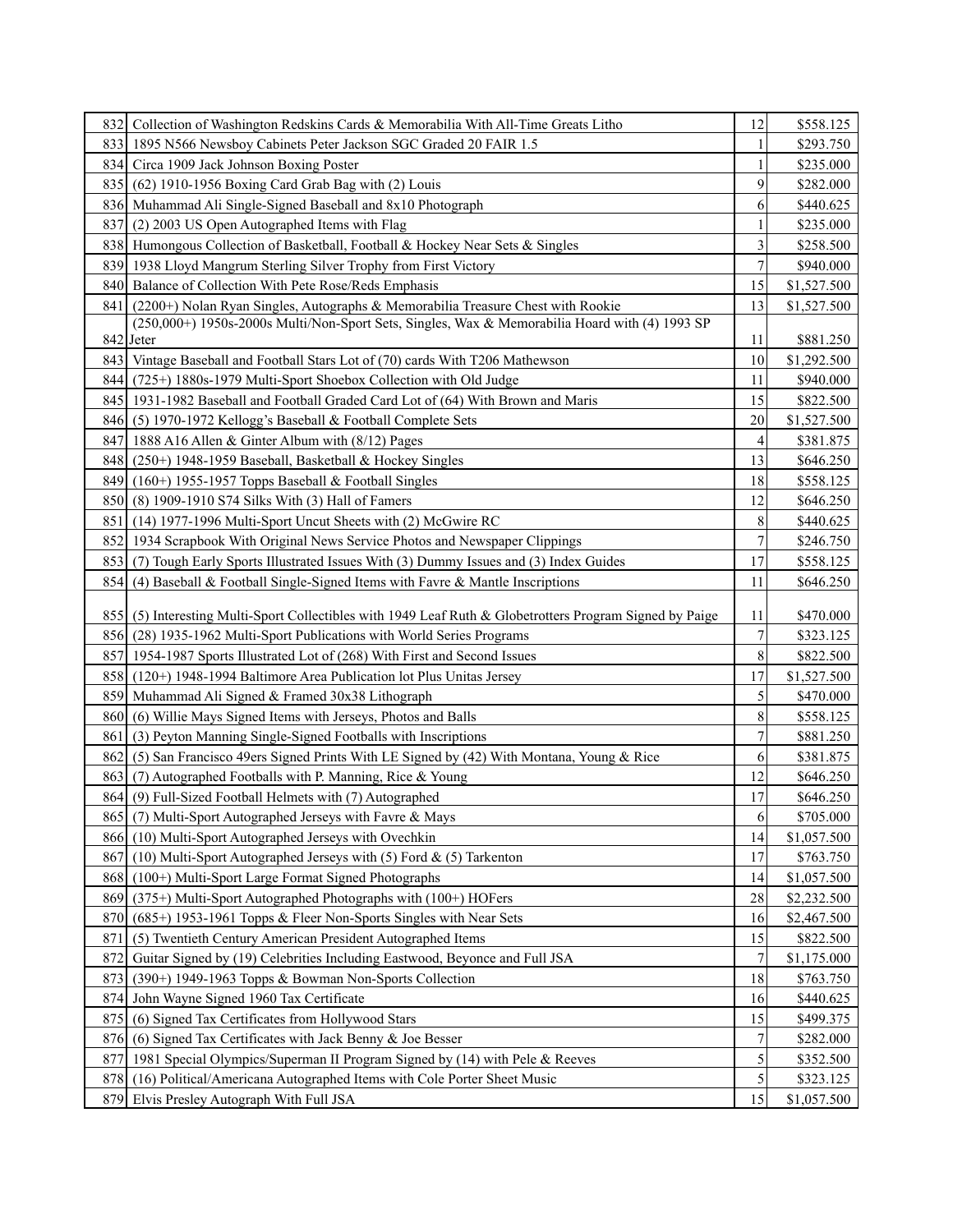|      | 880 T206 Cy Young Portrait - PSA Graded VG-EX 4                                         | 19               | \$998.750   |
|------|-----------------------------------------------------------------------------------------|------------------|-------------|
| 881  | 1909-1941 PSA Graded Trio of HOFers with Williams & Speaker                             | 16               | \$646.250   |
|      | 882 1951 Topps Team Boston Red Sox Dated PSA 5                                          | 8                | \$381.875   |
|      | 883 1953-54 Briggs Meats James Busby PSA Authentic                                      | 4                | \$152.750   |
|      | 884 1954 Dan-Dee Potato Chips Paul Smith SGC Graded 84 NM 7                             | 12               | \$352.500   |
|      | 885 1960 Doyusha Four-in-One Sadaharu Oh PSA 10                                         | 5                | \$188.000   |
| 8861 | (13) 1963 Fleer Baseball SGC & BVG Graded Cards with Drysdale                           | 15               | \$352.500   |
| 887  | 1968 & 1973 Baseball All-Star Game PSA Graded Full Tickets                              |                  | \$176.250   |
| 888  | (18) 1991 Topps Desert Shield Graded Stars                                              | 13               | \$411.250   |
| 889  | 1993 World Series Game 6 Unused Full Ticket PSA 9 - Joe Carter Walk Off HR              | $\overline{c}$   | \$188.000   |
|      | 890 (44) 1953 & 1954 Johnston Cookies Milwaukee Braves Singles with Aaron               | 4                | \$293.750   |
| 891  | 1961 Golden Press Baseball Card Set in High Grade Album                                 | 20               | \$499.375   |
| 892  | 1964 & 1971 Topps Baseball Coins Complete Sets                                          | 12               | \$470.000   |
|      | 893 1976-82 Topps Uncut Baseball Card Sheet Lot with 1982 Topps Traded                  | 6                | \$211.500   |
|      | 894 (10) 1960s-1980s APBA Mickey Mantle Cards                                           | $\overline{0}$   | \$0.000     |
|      | 895 (10,500+) Mostly Modern Baseball Inserts/Graded/Singles Collection with (3) 1/1     | 6                | \$199.750   |
|      | 896 (8) Vintage Cigar Labels with Hughie Jennings                                       | 4                | \$152.750   |
| 8971 | 1915-1925 George Sisler Spalding Store Model Bat                                        | 5                | \$176.250   |
|      | 898 (4) Milwaukee/Atlanta Braves W.S./A.S. Press Pins                                   | 7                | \$258.500   |
|      | 899 1942-1980 Spink Baseball Guide Near Complete Run                                    |                  | \$352.500   |
| 900L | 1969 New York Mets Rheingold Beer Bar Calendar                                          | 3                | \$293.750   |
| 901  | (90+) 1920s-1960s Baseball Newspaper, Comic & Advertising Collection with Ruth & Gehrig | 1                | \$117.500   |
|      | 902 DiMaggio & Sinatra Original News Service Photograph                                 | 5                | \$164.500   |
|      | 903 Pair of Wooden Folding Chairs from Forbes Field                                     | 3                | \$164.500   |
|      | 904 1995 Baltimore Orioles Lineup Card From Ripken Game No. 2125                        | 10               | \$270.250   |
|      | 905 Larry Lajoie Signed 3x5 Index Card                                                  | 14               | \$646.250   |
|      | 906 Billy Southworth Signed Book Plate Photo                                            | 8                | \$352.500   |
| 907l | Pee Wee Reese Signed Store Model Glove in Original Box                                  | 10               | \$211.500   |
|      | 908 1966 Washington Senators Team-Signed Baseball with Hodges with Full JSA             | 3                | \$258.500   |
|      | 909 (6) Yogi Berra and (6) Don Larsen Single-Signed Baseballs                           | 16               | \$440.625   |
|      | 910 (4) Autographed Stat Bats With Berra, Kiner, F. Robinson and Snider                 | 21               | \$587.500   |
| 911  | Gwynn and Rose Signed Bats and Delgado and Byrd Gamers                                  | 10               | \$282.000   |
|      | 912 Ken Griffey, Jr. Signed Home and Away Reds Jerseys - Both UDA                       | 13               | \$440.625   |
|      | 913 (12) Signed Baseball Publications With 1957, 1959 and 1971 World Series Programs    | 12               | \$381.875   |
|      | 914 1989-1990 Ron Lewis "Living Legends" Set With (17) Signed                           | 6                | \$381.875   |
|      | 915 1998 Original Manager Lineup Cards from McGwire Home Run 45--Signed                 | 1                | \$293.750   |
|      | 916 1962 Post Cereal Football Sam Baker PSA VG-EX 4                                     | 5                | \$188.000   |
| 917  | (4) Circa 1960s Kail Pro Football Statues with Colts                                    | 4                | \$152.750   |
|      | 918 Michael Jordan 3D Nike Display with Bugs Bunny                                      |                  | \$117.500   |
| 919  | $(1200+)$ 1937-1980s Multi-Sport Sets & Singles Group                                   | 7                | \$323.125   |
|      | 920 Multi-Sport Treasure Chest With Cards, Publications and Pennants                    | $\boldsymbol{0}$ | \$0.000     |
| 921  | Multi-Sport Figurine Collection with Starting Lineups and Danbury Mint Statues          | 13               | \$705.000   |
| 922  | (3) S76 Silks with Washington, Napoleon & Cody                                          | 22               | \$587.500   |
| 923  | (90) Circa 1940s Ben Franklin IV Magician Advertising Posters & Broadsides              | $\overline{c}$   | \$129.250   |
| 9241 | 1920s-1980s Political Pin, Button & Ephemera Lot                                        | 13               | \$293.750   |
| 925  | 1951-1953 Bowman/Berk Ross Collection of (213) with Ruth Look-n-See                     | 15               | \$822.500   |
|      | 926 1954 Bowman Near Set (203/224) with (2) Mantles and Duplicates                      | 12               | \$1,116.250 |
| 9271 | 1955 Bowman Starter Set (143/320) with Stars and Duplicates                             | 10               | \$763.750   |
| 928  | (1560+) 1911-Modern Baseball Shoebox Collection with Many Stars                         | 19               | \$998.750   |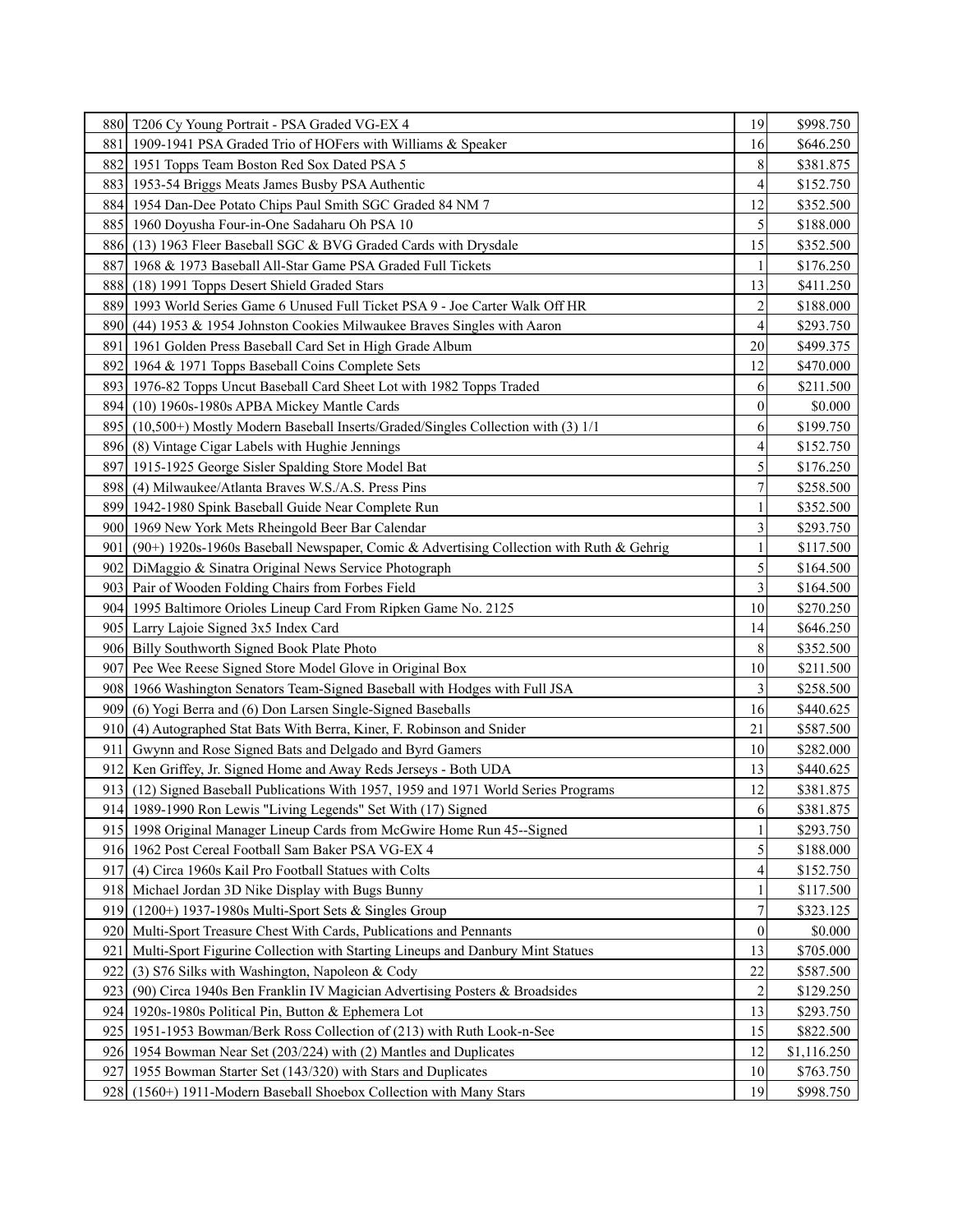| 9291  | (24) 1909-1941 Pre-War Baseball Grab Bag with Walter Johnson & Cy Young                       | 23             | \$998.750   |
|-------|-----------------------------------------------------------------------------------------------|----------------|-------------|
|       | 930 1948-1955 Bowman Collection of (240) with (10) Graded cards                               | 11             | \$1,057.500 |
|       | 931   1952 & 1953 Topps Collection of (97) with (5) Graded Cards                              | 17             | \$763.750   |
|       | 932 1958 & 1959 Topps Collection of (670) cards with (3) Graded                               | 17             | \$1,527.500 |
|       | 933 (10) 1952-1963 Topps & Bowman Mickey Mantle Graded Cards                                  | 13             | \$1,175.000 |
|       | 934 (7) 1957-1969 Topps Mickey Mantle Graded Singles                                          | 7              | \$646.250   |
|       | 935   1961-1963 Topps & Fleer Baseball Near & Starter Set Lot                                 | 17             | \$1,527.500 |
|       | 936 1963-1964 Topps Collection of (990) Cards with Rose Rookie                                | 15             | \$1,175.000 |
| 937I  | 1948-1989 Bowman & Topps Shoebox Collection of (1,217)                                        | 18             | \$1,116.250 |
|       | 938 (3600+) 1963-1979 Topps Baseball & Football Singles with Many Stars                       | 13             | \$940.000   |
|       | 939 1955-1957 Topps Baseball Collection of (512) with 1957 Near Set with Mantle & Williams    | 17             | \$1,410.000 |
|       | 940 1966-1968 Topps Collection of (1,273) cards with Mantle                                   | 14             | \$822.500   |
| 941 I | (40) 1953-1972 Baseball Star Cards with Mantle                                                | 15             | \$587.500   |
|       | 942 1969-1973 Topps Baseball Collection of (189) with Jackson RC and Mantle                   | 11             | \$440.625   |
|       | 943 1971 & 1977 O-Pee-Chee Baseball Complete/Partial Sets                                     | 29             | \$1,645.000 |
| 944 I | (200+) 1939-1990s Multi-Sport Treasure Chest with Several Oddball Sets                        | 13             | \$270.250   |
|       | 945 (190+) 1900s-1970s Baseball Oddball Singles & Equipment Collection with Gehrig            | 11             | \$646.250   |
| 946I  | (8) 1972-1979 Topps Baseball & Football Complete/Partial Sets                                 | 12             | \$1,116.250 |
| 9471  | $(850+)$ 1950s-1990s Baseball Treasure Chest with $(275+)$ Autographs with Dodgers Emphasis   | 12             | \$470.000   |
| 9481  | $(44)$ 1940s-1980s Multi-Sport Memorabilia & Signed Collectibles with Cleveland Emphasis      | 12             | \$499.375   |
|       | 949   1919 Cincinnati Reds World Series Program - Missing (4) Pages                           | 18             | \$470.000   |
|       | 950   1924-1964 Washington Senators Publication Lot of (9)                                    | 12             | \$352.500   |
| 951 I | (7) 1950-1958 New York Yankees World Series Programs                                          | 12             | \$646.250   |
|       | 952 (2) Babe Ruth News Service Photographs (1) with Gehrig                                    | 3              | \$258.500   |
|       | 953 1920s-1960s Washington Senators Pin lot of (5)                                            | 4              | \$152.750   |
|       | 954 1950s-1960s Washington Senators Jewelry Lot of (5)                                        | 4              | \$223.250   |
|       | 955 Late 19th – Early 20th Century Eclectic Baseball Collection of (10) Items                 | 10             | \$558.125   |
|       | 956 Multi-Signed HOF and Others Ball with DiMaggio & Lindstrom                                | 1              | \$293.750   |
|       | 957 Vintage Autographed Book with (160) Signatures Including Jackie Robinson & Roy Campanella | 18             | \$2,350.000 |
|       | 958 (21) Autographed Baseballs with Mantle, DiMaggio & Dickey                                 | 13             | \$1,292.500 |
|       | 959 St Louis Cardinals Multi-Signed Book with (67) Signatures                                 | 7              | \$381.875   |
|       | 960 Two Multi-Signed Baseball Books With Many HOFers                                          | 3              | \$188.000   |
| 961   | (4) Multi-Signed Baseball Photographs With T. Williams, Koufax and Full JSA                   | 11             | \$411.250   |
| 962 I | (23) Autographed Baseball Photographs With Aaron, Musial and T. Williams                      | 16             | \$1,292.500 |
|       | 963 Signed Baseball Flats Lot of (75) With (4) Aaron and (3) Mays                             | 15             | \$1,410.000 |
|       | 964 (6) Autographed Flats With Ali, Mantle & Williams                                         | 14             | \$822.500   |
| 965 I | (60) Signed Baseball Photographs With Drysdale, Mathews and Spahn                             | 17             | \$998.750   |
| 9661  | (111) Autographed Multi-Sport Flats with Many HOFers                                          | 13             | \$822.500   |
| 967   | (6) Baseballs Single-Signed by Deceased Hall of Famers With Hunter and Terry                  | 10             | \$646.250   |
| 968   | (8) 1985-92 Team-Signed Baseballs                                                             | 9              | \$411.250   |
| 969   | (21) Multi-/Team-Signed Baseballs with Reds & Cardinals                                       | 16             | \$646.250   |
| 970   | (61) Signed Baseballs With Aaron, Mathews and Mays                                            | 15             | \$1,762.500 |
| 971   | 1985-89 New York Yankees Cachet Set with (3) Mantle                                           | 15             | \$1,410.000 |
| 972   | 1996 Leaf Signature Series & Extended Complete Set of (469) Certified Autographs              | 15             | \$2,232.500 |
| 9731  | Baseball Balance of Collection With DiMaggio and Ripken Autographs                            | $\overline{c}$ | \$246.750   |
| 974I  | Post-2001 Philadelphia Phillies Game-Used Lot With (4) Jerseys, (6) Caps & B. Wagner Glove    | 13             | \$646.250   |
|       | 975 Philadelphia Phillies/76ers Autograph Lot of (19) With Ashburn, Carlton and Malone        | 6              | \$470.000   |
|       | 976 1950s Gibbs-Conner New York Giants Bank                                                   | 10             | \$499.375   |
|       | 977 1950s Gibbs-Conner Cleveland Indians Bank                                                 | 5              | \$235.000   |